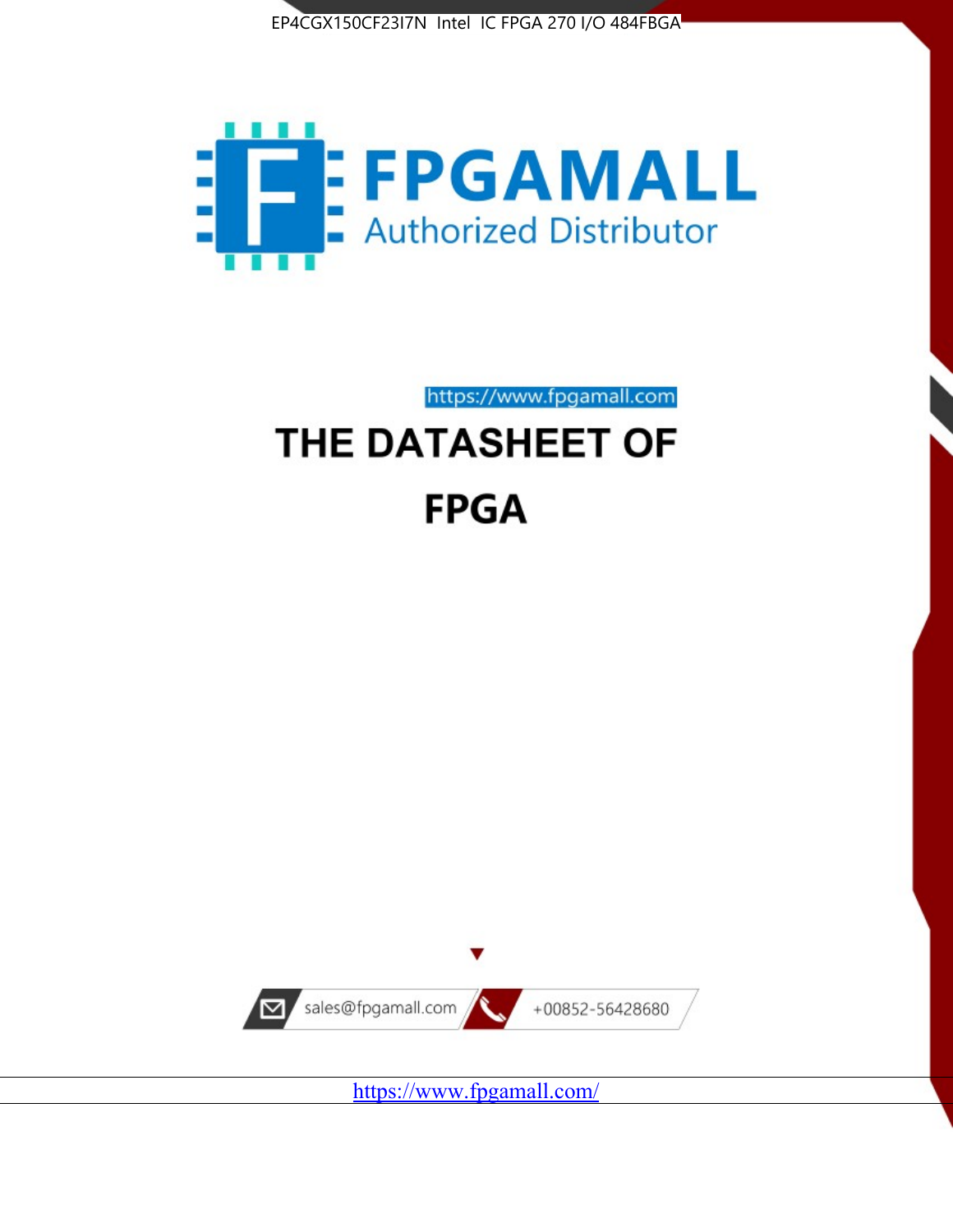

## **1. Cyclone IV Device Datasheet**

**CYIV-53001-2.0**

This chapter describes the electrical and switching characteristics for Cyclone<sup>®</sup> IV devices. Electrical characteristics include operating conditions and power consumption. Switching characteristics include transceiver specifications, core, and periphery performance. This chapter also describes I/O timing, including programmable I/O element (IOE) delay and programmable output buffer delay.

This chapter includes the following sections:

- "Operating Conditions" on page 1–1
- "Power Consumption" on page 1–16
- "Switching Characteristics" on page 1–16
- " $I/O$  Timing" on page  $1-37$
- "Glossary" on page 1–37

## **Operating Conditions**

When Cyclone IV devices are implemented in a system, they are rated according to a set of defined parameters. To maintain the highest possible performance and reliability of Cyclone IV devices, you must consider the operating requirements described in this chapter.

Cyclone IV devices are offered in commercial, industrial, extended industrial and, automotive grades. Cyclone IV E devices offer –6 (fastest), –7, –8, –8L, and –9L speed grades for commercial devices, –8L speed grades for industrial devices, and –7 speed grade for extended industrial and automotive devices. Cyclone IV GX devices offer –6 (fastest), –7, and –8 speed grades for commercial devices and –7 speed grade for industrial devices.

**For more information about the supported speed grades for respective Cyclone IV** devices, refer to the *[Cyclone IV FPGA Device Family Overview](http://www.altera.com/literature/hb/cyclone-iv/cyiv-51001.pdf)* chapter.

**1** Cyclone IV E devices are offered in core voltages of 1.0 and 1.2 V. Cyclone IV E devices with a core voltage of 1.0 V have an 'L' prefix attached to the speed grade.

In this chapter, a prefix associated with the operating temperature range is attached to the speed grades; commercial with a "C" prefix, industrial with an "I" prefix, and automotive with an "A" prefix. Therefore, commercial devices are indicated as C6, C7, C8, C8L, or C9L per respective speed grade. Industrial devices are indicated as I7, I8, or I8L. Automotive devices are indicated as A7.

@2016 Altera Corporation. All rights reserved. ALTERA, ARRIA, CYCLONE, HARDCOPY, MAX, MEGACORE, NIOS, QUARTUS and STRATIX words and logos are trademarks of Altera Corporation and registered in the U.S. Patent and Trademark



Cyclone IV Device Handbook, Volume 3 March 2016

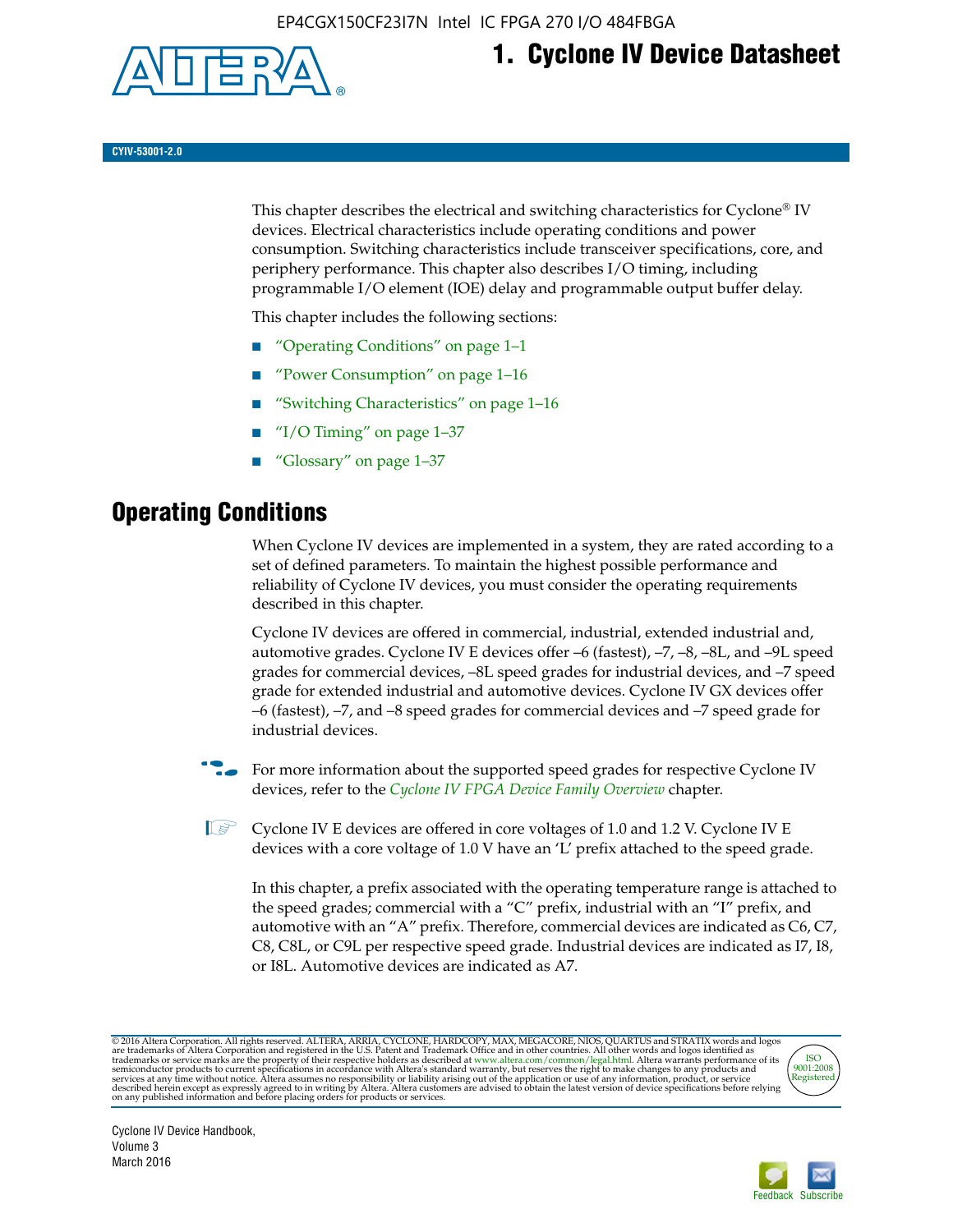**1 Cyclone IV E industrial devices I7 are offered with extended operating temperature** range.

## **Absolute Maximum Ratings**

Absolute maximum ratings define the maximum operating conditions for Cyclone IV devices. The values are based on experiments conducted with the device and theoretical modeling of breakdown and damage mechanisms. The functional operation of the device is not implied at these conditions. Table 1–1 lists the absolute maximum ratings for Cyclone IV devices.



**Conditions beyond those listed in Table 1–1 cause permanent damage to the device.** Additionally, device operation at the absolute maximum ratings for extended periods of time have adverse effects on the device.

| <b>Symbol</b>            | <b>Parameter</b>                                                                                                                | Min    | Max  | <b>Unit</b> |
|--------------------------|---------------------------------------------------------------------------------------------------------------------------------|--------|------|-------------|
| <b>V<sub>CCINT</sub></b> | Core voltage, PCI Express <sup>®</sup> (PCIe®) hard IP<br>block, and transceiver physical coding sublayer<br>(PCS) power supply | $-0.5$ | 1.8  | V           |
| $V_{CCA}$                | Phase-locked loop (PLL) analog power supply                                                                                     | $-0.5$ | 3.75 | $\vee$      |
| $V_{\text{CCD\_PLL}}$    | PLL digital power supply                                                                                                        | $-0.5$ | 1.8  | $\vee$      |
| V <sub>CCIO</sub>        | I/O banks power supply                                                                                                          | $-0.5$ | 3.75 | $\vee$      |
| V <sub>CC_CLKIN</sub>    | Differential clock input pins power supply                                                                                      | $-0.5$ | 4.5  | $\vee$      |
| $V_{\text{CCH_GXB}}$     | Transceiver output buffer power supply                                                                                          | $-0.5$ | 3.75 | V           |
| $V_{\text{CCA\_GXB}}$    | Transceiver physical medium attachment (PMA)<br>and auxiliary power supply                                                      | $-0.5$ | 3.75 | $\vee$      |
| $V_{CCL_GXB}$            | Transceiver PMA and auxiliary power supply                                                                                      | $-0.5$ | 1.8  | $\vee$      |
| $V_{1}$                  | DC input voltage                                                                                                                | $-0.5$ | 4.2  | $\vee$      |
| $I_{\text{OUT}}$         | DC output current, per pin                                                                                                      | $-25$  | 40   | mA          |
| $T_{\mathtt{STG}}$       | Storage temperature                                                                                                             | $-65$  | 150  | °C          |
| $T_{\rm J}$              | Operating junction temperature                                                                                                  | $-40$  | 125  | °C          |

**Table 1–1. Absolute Maximum Ratings for Cyclone IV Devices** *(1)*

**Note to Table 1–1:**

(1) Supply voltage specifications apply to voltage readings taken at the device pins with respect to ground, not at the power supply.

## **Maximum Allowed Overshoot or Undershoot Voltage**

During transitions, input signals may overshoot to the voltage shown in Table 1–2 and undershoot to –2.0 V for a magnitude of currents less than 100 mA and for periods shorter than 20 ns. Table 1–2 lists the maximum allowed input overshoot voltage and the duration of the overshoot voltage as a percentage over the lifetime of the device. The maximum allowed overshoot duration is specified as a percentage of high-time over the lifetime of the device.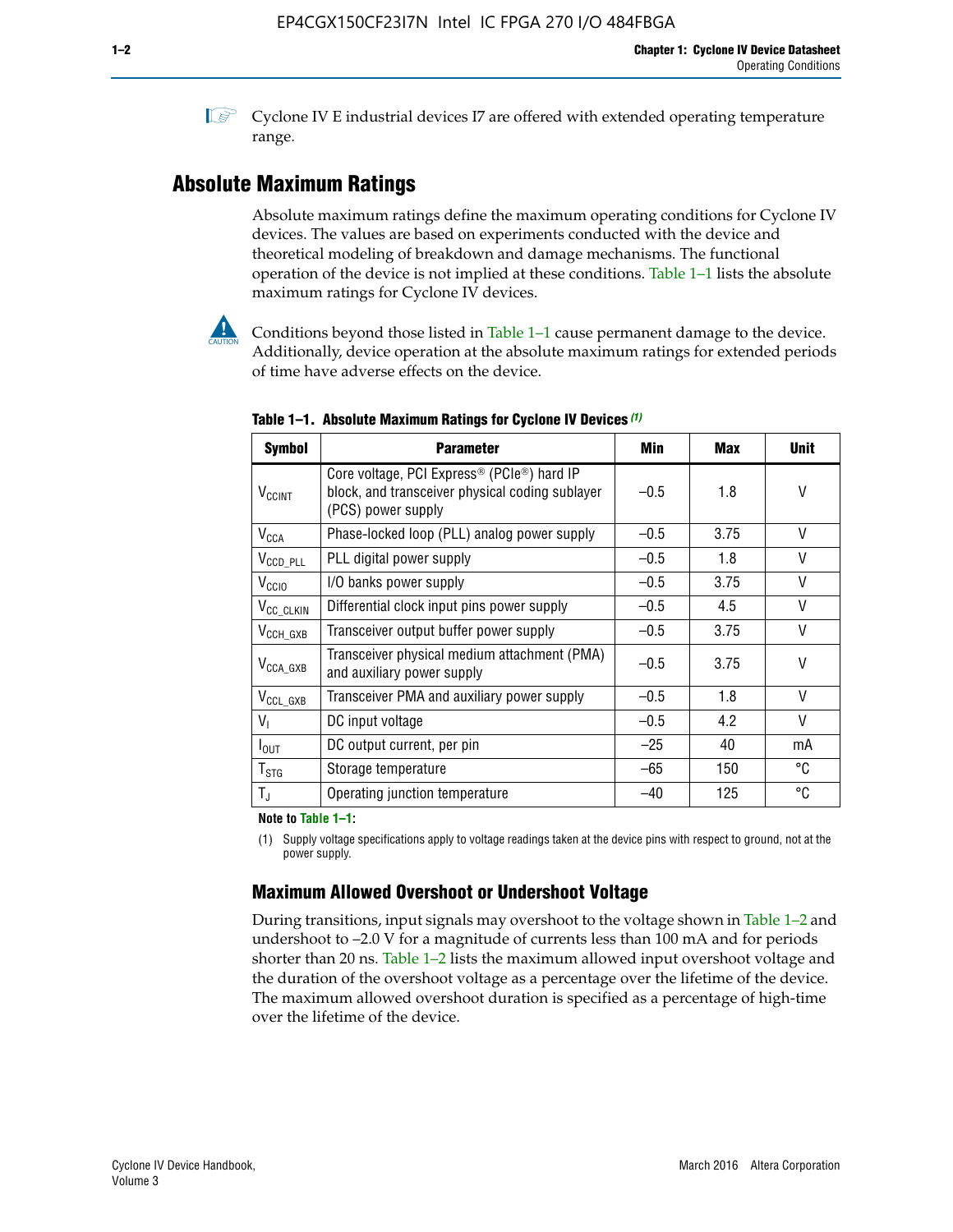$\mathbb{I}$  A DC signal is equivalent to 100% duty cycle. For example, a signal that overshoots to 4.3 V can only be at 4.3 V for 65% over the lifetime of the device; for a device lifetime of 10 years, this amounts to 65/10ths of a year.

| <b>Symbol</b> | <b>Parameter</b>           | <b>Condition (V)</b> | <b>Overshoot Duration as % of High Time</b> | <b>Unit</b>   |
|---------------|----------------------------|----------------------|---------------------------------------------|---------------|
|               |                            | $V_1 = 4.20$         | 100                                         | $\%$          |
|               |                            | $V_1 = 4.25$         | 98                                          | $\frac{0}{0}$ |
|               |                            | $V_1 = 4.30$         | 65                                          | $\frac{0}{0}$ |
|               | $V_1 = 4.35$               | 43                   | $\%$                                        |               |
| $V_i$         | <b>AC</b> Input<br>Voltage | $V_1 = 4.40$         | 29                                          | $\%$          |
|               |                            | $V_1 = 4.45$         | 20                                          | $\%$          |
|               |                            | $V_1 = 4.50$         | 13                                          | $\%$          |
|               |                            | $V_1 = 4.55$         | 9                                           | $\frac{0}{0}$ |
|               |                            | $V_1 = 4.60$         | 6                                           | $\frac{0}{0}$ |

**Table 1–2. Maximum Allowed Overshoot During Transitions over a 10**-**Year Time Frame for Cyclone IV Devices**

Figure 1–1 shows the methodology to determine the overshoot duration. The overshoot voltage is shown in red and is present on the input pin of the Cyclone IV device at over 4.3 V but below 4.4 V. From Table 1–2, for an overshoot of 4.3 V, the percentage of high time for the overshoot can be as high as 65% over a 10-year period. Percentage of high time is calculated as ([delta  $T$ ]/T)  $\times$  100. This 10-year period assumes that the device is always turned on with 100% I/O toggle rate and 50% duty cycle signal. For lower I/O toggle rates and situations in which the device is in an idle state, lifetimes are increased.



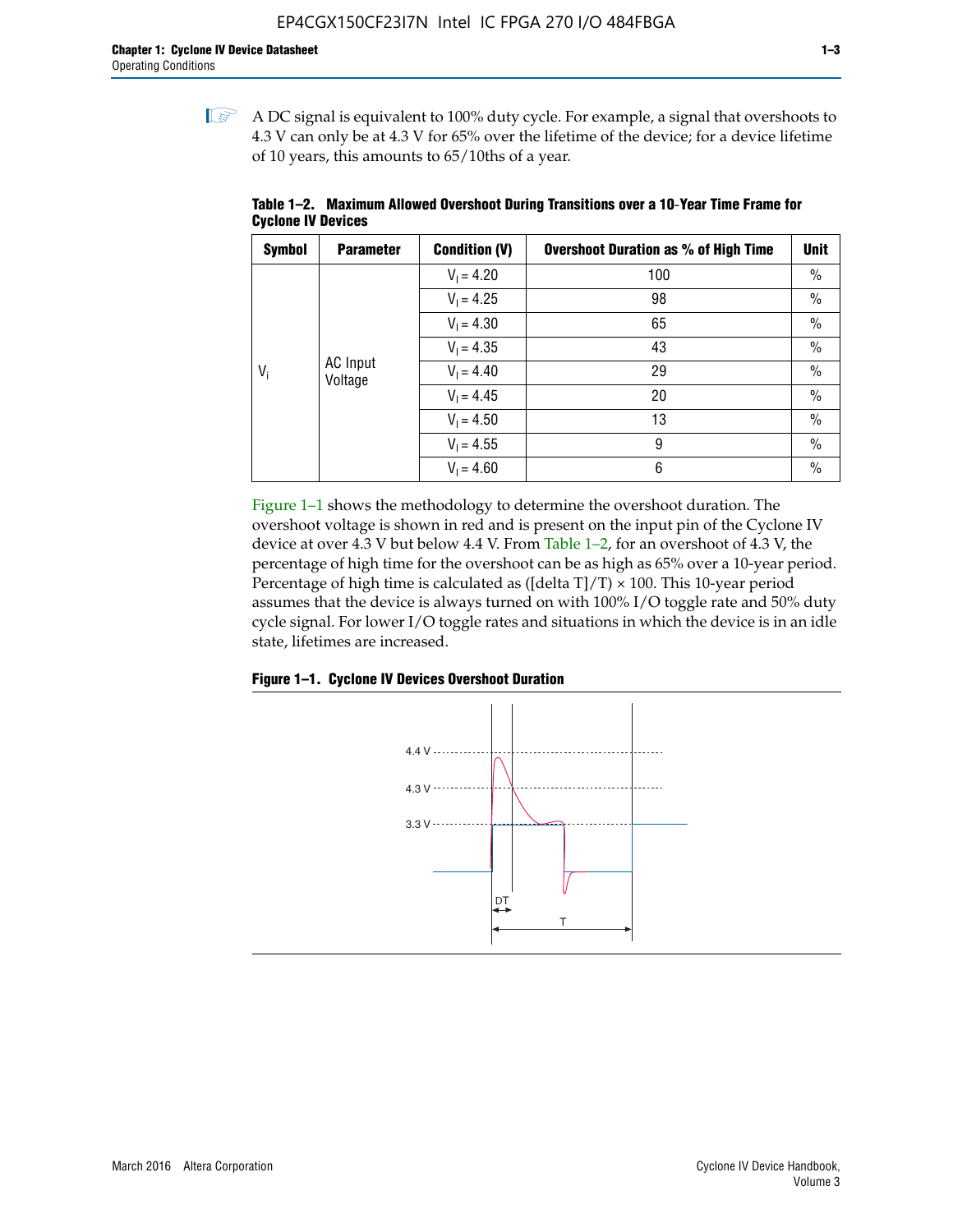## **Recommended Operating Conditions**

This section lists the functional operation limits for AC and DC parameters for Cyclone IV devices. Table 1–3 and Table 1–4 list the steady-state voltage and current values expected from Cyclone IV E and Cyclone IV GX devices. All supplies must be strictly monotonic without plateaus.

**Table 1–3. Recommended Operating Conditions for Cyclone IV E Devices** *(1)***,** *(2)* **(Part 1 of 2)**

| <b>Symbol</b>              | <b>Parameter</b>                                                                                                                                                                                           | <b>Conditions</b>        | <b>Min</b>  | <b>Typ</b>               | <b>Max</b>     | <b>Unit</b>  |
|----------------------------|------------------------------------------------------------------------------------------------------------------------------------------------------------------------------------------------------------|--------------------------|-------------|--------------------------|----------------|--------------|
|                            | Supply voltage for internal logic,<br>1.2-V operation                                                                                                                                                      |                          | 1.15        | 1.2                      | 1.25           | $\mathsf{V}$ |
| $V_{CClNT}$ (3)            | Supply voltage for internal logic,<br>1.0-V operation                                                                                                                                                      |                          | 0.97        | 1.0                      | 1.03           | $\mathsf{V}$ |
|                            | Supply voltage for output buffers,<br>3.3-V operation                                                                                                                                                      |                          | 3.135       | 3.3                      | 3.465          | $\vee$       |
| $V_{\text{CC10}}$ (3), (4) | Supply voltage for output buffers,<br>3.0-V operation                                                                                                                                                      |                          | 2.85        | 3                        | 3.15           | V            |
|                            | Supply voltage for output buffers,<br>2.5-V operation                                                                                                                                                      |                          | 2.375       | 2.5                      | 2.625          | $\vee$       |
|                            | Supply voltage for output buffers,<br>1.8-V operation                                                                                                                                                      |                          | 1.71        | 1.8                      | 1.89           | V            |
|                            | Supply voltage for output buffers,<br>1.5-V operation                                                                                                                                                      |                          | 1.425       | 1.5                      | 1.575          | $\vee$       |
|                            | Supply voltage for output buffers,<br>1.2-V operation                                                                                                                                                      |                          | 1.14        | 1.2                      | 1.26           | $\mathsf{V}$ |
| $V_{CCA}$ (3)              | Supply (analog) voltage for PLL<br>regulator                                                                                                                                                               |                          | 2.375       | 2.5                      | 2.625          | $\vee$       |
|                            | Supply (digital) voltage for PLL,<br>1.2-V operation                                                                                                                                                       |                          | 1.15        | 1.2                      | 1.25           | V            |
| $V_{\text{CCD\_PLL}}$ (3)  | Supply (digital) voltage for PLL,<br>1.0-V operation<br>Input voltage<br>Output voltage<br>For industrial use<br>Operating junction temperature<br>$(POR)$ $(5)$<br>Power supply ramp time<br>Fast POR (6) |                          | 0.97        | 1.0                      | 1.03           | $\vee$       |
| V <sub>1</sub>             |                                                                                                                                                                                                            |                          | $-0.5$      | $\overline{\phantom{0}}$ | 3.6            | $\mathsf{V}$ |
| $V_0$                      |                                                                                                                                                                                                            |                          | $\pmb{0}$   | —                        | $V_{\rm CClO}$ | $\mathsf{V}$ |
|                            |                                                                                                                                                                                                            | For commercial use       | $\mathbf 0$ |                          | 85             | °C           |
|                            |                                                                                                                                                                                                            |                          | $-40$       |                          | 100            | °C           |
| $T_{\rm J}$                |                                                                                                                                                                                                            | For extended temperature | $-40$       |                          | 125            | °C           |
|                            |                                                                                                                                                                                                            | For automotive use       | $-40$       | $\qquad \qquad$          | 125            | °C           |
| $t_{\rm{RAMP}}$            |                                                                                                                                                                                                            | Standard power-on reset  | $50 \mu s$  |                          | 50 ms          |              |
|                            |                                                                                                                                                                                                            |                          | $50 \mu s$  | $\overline{\phantom{0}}$ | 3 ms           |              |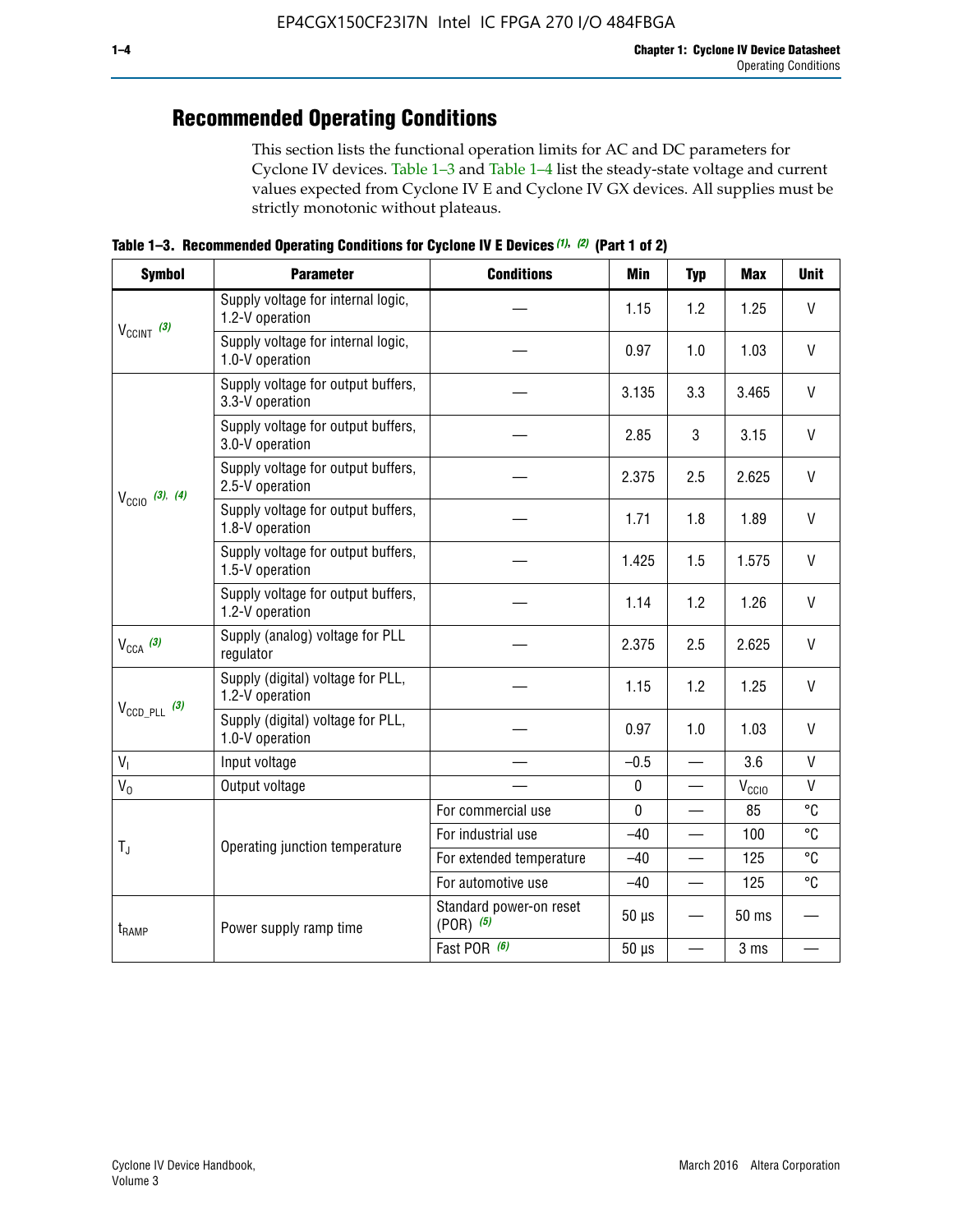#### **Table 1–3. Recommended Operating Conditions for Cyclone IV E Devices** *(1)***,** *(2)* **(Part 2 of 2)**

| Svmbol             | <b>Parameter</b>                                              | <b>Conditions</b> | Min | Typ | <b>Max</b> | Unit |
|--------------------|---------------------------------------------------------------|-------------------|-----|-----|------------|------|
| <sup>I</sup> Diode | Magnitude of DC current across<br>PCI-clamp diode when enable |                   |     |     | 10         | mA   |

#### **Notes to Table 1–3:**

(1) Cyclone IV E 1.0 V core voltage devices only support C8L, C9L, and I8L speed grades. Cyclone IV E 1.2 V core voltage devices only support C6, C7, C8, I7, and A7 speed grades.

(2)  $V_{CCIO}$  for all I/O banks must be powered up during device operation. All vcca pins must be powered to 2.5 V (even when PLLs are not used) and must be powered up and powered down at the same time.

(3)  $V_{CC}$  must rise monotonically.

(4)  $V_{\text{CCIO}}$  powers all input buffers.

(5) The POR time for Standard POR ranges between 50 and 200 ms. Each individual power supply must reach the recommended operating range within 50 ms.

(6) The POR time for Fast POR ranges between 3 and 9 ms. Each individual power supply must reach the recommended operating range within 3 ms.

| <b>Symbol</b>              | <b>Parameter</b>                                                      | <b>Conditions</b> | Min   | <b>Typ</b> | <b>Max</b> | <b>Unit</b>  |
|----------------------------|-----------------------------------------------------------------------|-------------------|-------|------------|------------|--------------|
| $V_{\text{CCINT}}$ (3)     | Core voltage, PCIe hard IP block, and<br>transceiver PCS power supply |                   | 1.16  | 1.2        | 1.24       | V            |
| $V_{CCA}$ (1), (3)         | PLL analog power supply                                               |                   | 2.375 | 2.5        | 2.625      | V            |
| $V_{\text{CCD\_PLL}}$ (2)  | PLL digital power supply                                              |                   | 1.16  | 1.2        | 1.24       | $\mathsf{V}$ |
|                            | I/O banks power supply for 3.3-V<br>operation                         |                   | 3.135 | 3.3        | 3.465      | V            |
| $V_{\text{CC10}}$ (3), (4) | I/O banks power supply for 3.0-V<br>operation                         |                   | 2.85  | 3          | 3.15       | V            |
|                            | I/O banks power supply for 2.5-V<br>operation                         |                   | 2.375 | 2.5        | 2.625      | V            |
|                            | I/O banks power supply for 1.8-V<br>operation                         |                   | 1.71  | 1.8        | 1.89       | V            |
|                            | I/O banks power supply for 1.5-V<br>operation                         |                   | 1.425 | 1.5        | 1.575      | V            |
|                            | I/O banks power supply for 1.2-V<br>operation                         |                   | 1.14  | 1.2        | 1.26       | V            |
|                            | Differential clock input pins power<br>supply for 3.3-V operation     |                   | 3.135 | 3.3        | 3.465      | V            |
|                            | Differential clock input pins power<br>supply for 3.0-V operation     |                   | 2.85  | 3          | 3.15       | V            |
| V <sub>CC_CLKIN</sub>      | Differential clock input pins power<br>supply for 2.5-V operation     |                   | 2.375 | 2.5        | 2.625      | V            |
| (3), (5), (6)              | Differential clock input pins power<br>supply for 1.8-V operation     |                   | 1.71  | 1.8        | 1.89       | V            |
|                            | Differential clock input pins power<br>supply for 1.5-V operation     |                   | 1.425 | 1.5        | 1.575      | V            |
|                            | Differential clock input pins power<br>supply for 1.2-V operation     |                   | 1.14  | 1.2        | 1.26       | V            |
| $V_{CCH_GXB}$              | Transceiver output buffer power supply                                |                   | 2.375 | 2.5        | 2.625      | V            |

### **Table 1–4. Recommended Operating Conditions for Cyclone IV GX Devices (Part 1 of 2)**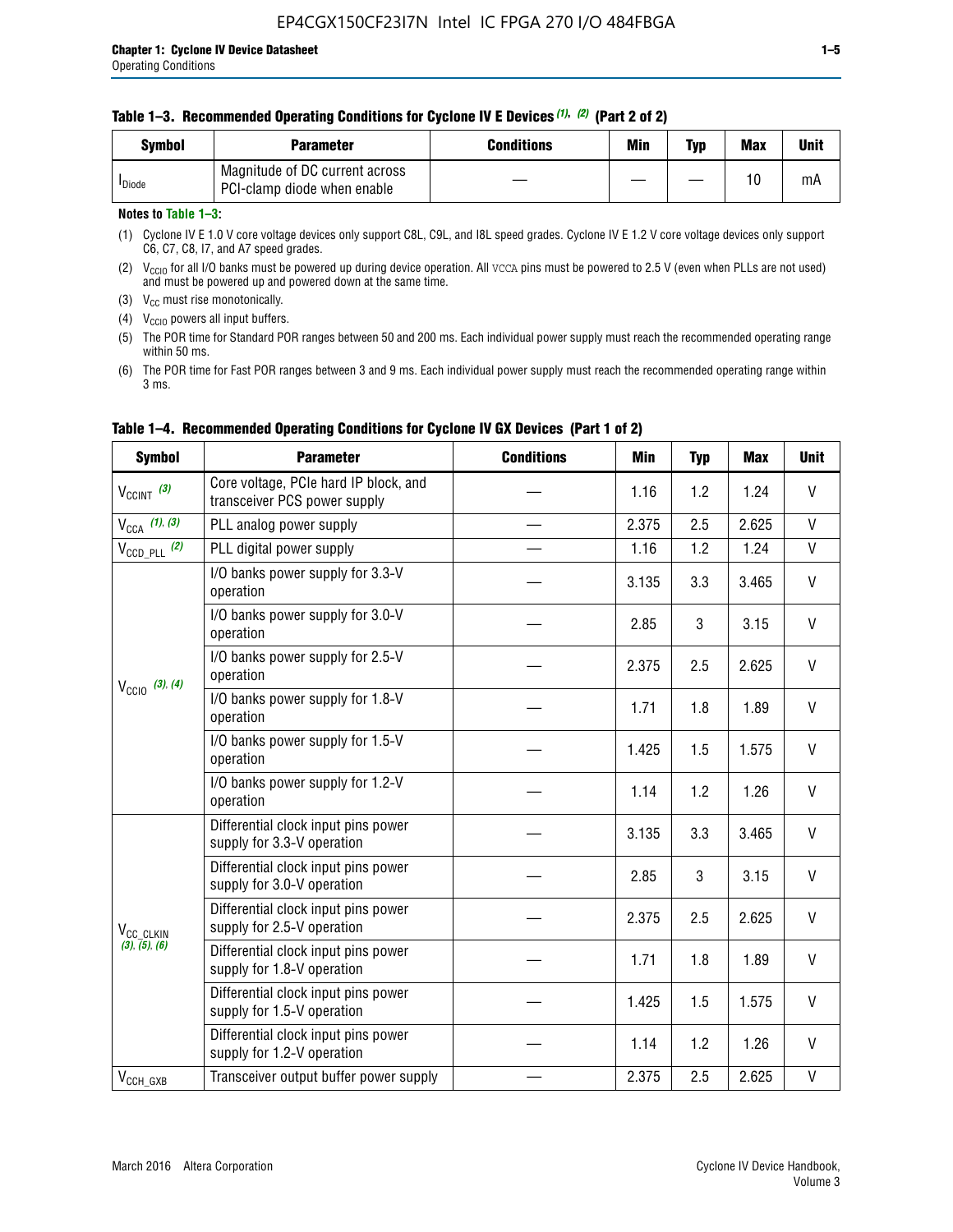| <b>Symbol</b>         | <b>Parameter</b>                                               | <b>Conditions</b>                        | <b>Min</b> | <b>Typ</b> | <b>Max</b>        | <b>Unit</b> |
|-----------------------|----------------------------------------------------------------|------------------------------------------|------------|------------|-------------------|-------------|
| $V_{\text{CCA\_GXB}}$ | Transceiver PMA and auxiliary power<br>supply                  |                                          | 2.375      | 2.5        | 2.625             | V           |
| $V_{\rm CCL\_GXB}$    | Transceiver PMA and auxiliary power<br>supply                  |                                          | 1.16       | 1.2        | 1.24              |             |
| $V_{1}$               | DC input voltage                                               |                                          | $-0.5$     |            | 3.6               | $\vee$      |
| $V_0$                 | DC output voltage                                              |                                          | 0          |            | V <sub>CCIO</sub> | V           |
|                       | Operating junction temperature                                 | For commercial use                       | 0          |            | 85                | °C          |
| T,                    |                                                                | For industrial use                       | $-40$      |            | 100               | °C          |
| $t_{\rm{RAMP}}$       | Power supply ramp time                                         | Standard power-on reset<br>$(POR)$ $(7)$ | $50 \mu s$ |            | $50$ ms           |             |
|                       |                                                                | Fast POR (8)                             | $50 \mu s$ |            | 3 <sub>ms</sub>   |             |
| <b>I</b> Diode        | Magnitude of DC current across<br>PCI-clamp diode when enabled |                                          |            |            | 10                | mA          |

**Table 1–4. Recommended Operating Conditions for Cyclone IV GX Devices (Part 2 of 2)**

#### **Notes to Table 1–4:**

- (1) All VCCA pins must be powered to 2.5 V (even when PLLs are not used) and must be powered up and powered down at the same time.
- (2) You must connect  $V_{CCD-PLL}$  to  $V_{CCINT}$  through a decoupling capacitor and ferrite bead.
- (3) Power supplies must rise monotonically.
- (4)  $V_{\text{CCIO}}$  for all I/O banks must be powered up during device operation. Configurations pins are powered up by V<sub>CCIO</sub> of I/O Banks 3, 8, and 9 where I/O Banks 3 and 9 only support V<sub>CCIO</sub> of 1.5, 1.8, 2.5, 3.0, and 3.3 V. For fast passive parallel (FPP) configuration mode, the V<sub>CCIO</sub> level of I/O<br>Bank 8 must be powered up to 1.5, 1.8, 2.5, 3.0, and 3.3 V.
- (5) You must set  $V_{CC_CCLKIN}$  to 2.5 V if you use CLKIN as a high-speed serial interface (HSSI) refclk or as a DIFFCLK input.
- (6) The CLKIN pins in I/O Banks 3B and 8B can support single-ended I/O standard when the pins are used to clock left PLLs in non-transceiver applications.
- (7) The POR time for Standard POR ranges between 50 and 200 ms.  $V_{\text{CCIA}}$ ,  $V_{\text{CCIA}}$ , and  $V_{\text{CCIO}}$  of I/O Banks 3, 8, and 9 must reach the recommended operating range within 50 ms.
- (8) The POR time for Fast POR ranges between 3 and 9 ms.  $V_{\text{CCH},T}$ ,  $V_{\text{CCA}}$ , and  $V_{\text{CCI}}$  of I/O Banks 3, 8, and 9 must reach the recommended operating range within 3 ms.

## **ESD Performance**

This section lists the electrostatic discharge (ESD) voltages using the human body model (HBM) and charged device model (CDM) for Cyclone IV devices general purpose I/Os (GPIOs) and high-speed serial interface (HSSI) I/Os. Table 1–5 lists the ESD for Cyclone IV devices GPIOs and HSSI I/Os.

|  |  |  |  | Table 1–5. ESD for Cyclone IV Devices GPIOs and HSSI I/Os |  |
|--|--|--|--|-----------------------------------------------------------|--|
|--|--|--|--|-----------------------------------------------------------|--|

| <b>Symbol</b>  | <b>Parameter</b>                      | <b>Passing Voltage</b> | <b>Unit</b> |
|----------------|---------------------------------------|------------------------|-------------|
|                | ESD voltage using the HBM (GPIOs) (1) | ± 2000                 |             |
| <b>VESDHBM</b> | ESD using the HBM (HSSI I/Os) (2)     | ± 1000                 |             |
|                | ESD using the CDM (GPIOs)             | ± 500                  |             |
| <b>VESDCDM</b> | ESD using the CDM (HSSI I/Os) (2)     | ± 250                  |             |

#### **Notes to Table 1–5:**

(1) The passing voltage for EP4CGX15 and EP4CGX30 row I/Os is ±1000V.

(2) This value is applicable only to Cyclone IV GX devices.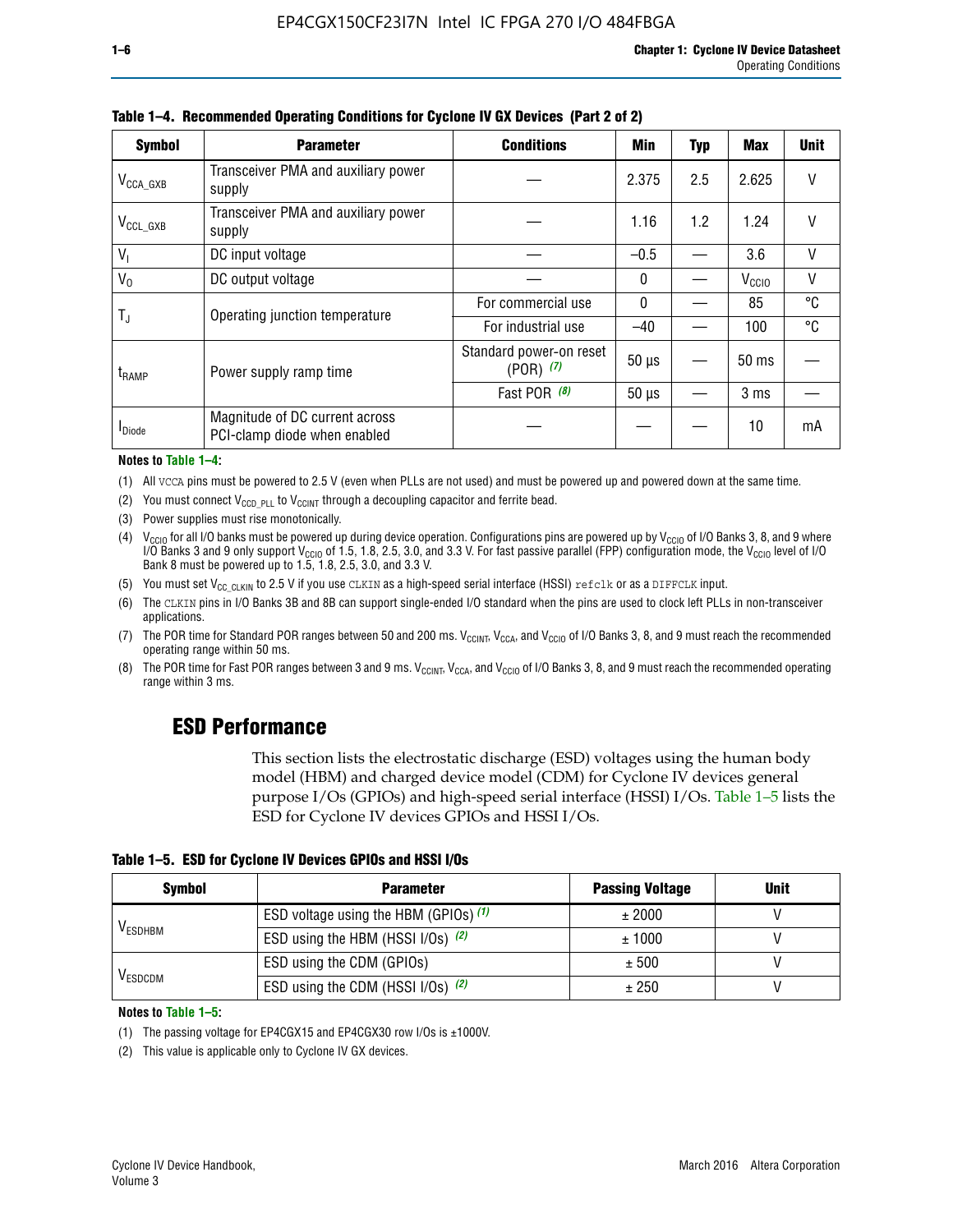## **DC Characteristics**

This section lists the I/O leakage current, pin capacitance, on-chip termination (OCT) tolerance, and bus hold specifications for Cyclone IV devices.

## **Supply Current**

The device supply current requirement is the minimum current drawn from the power supply pins that can be used as a reference for power size planning. Use the Excel-based early power estimator (EPE) to get the supply current estimates for your design because these currents vary greatly with the resources used. Table 1–6 lists the I/O pin leakage current for Cyclone IV devices.

**Table 1–6. I/O Pin Leakage Current for Cyclone IV Devices** *(1)***,** *(2)*

| <b>Symbol</b>          | <b>Conditions</b><br><b>Device</b><br><b>Parameter</b> |                                     | Min | Typ   | <b>Max</b> | <b>Unit</b> |    |
|------------------------|--------------------------------------------------------|-------------------------------------|-----|-------|------------|-------------|----|
|                        | Input pin leakage current                              | $V_1 = 0$ V to $V_{\text{CCIOMAX}}$ |     | $-10$ |            | 10          | μA |
| <b>I</b> <sub>OZ</sub> | Tristated I/O pin leakage<br>current                   | $V_0 = 0 V to V_{CCIOMAX}$          |     | $-10$ |            | 10          | μA |

**Notes to Table 1–6:**

(1) This value is specified for normal device operation. The value varies during device power-up. This applies for all V<sub>CCIO</sub> settings (3.3, 3.0, 2.5, 1.8, 1.5, and 1.2 V).

(2) The 10 µA I/O leakage current limit is applicable when the internal clamping diode is off. A higher current can be observed when the diode is on.

### **Bus Hold**

The bus hold retains the last valid logic state after the source driving it either enters the high impedance state or is removed. Each I/O pin has an option to enable bus hold in user mode. Bus hold is always disabled in configuration mode.

Table 1–7 lists bus hold specifications for Cyclone IV devices.

**Table 1–7. Bus Hold Parameter for Cyclone IV Devices (Part 1 of 2)** *(1)*

|                                                   |                                  | $V_{CClO}$ (V) |            |       |            |       |            |            |            |       |            |       |            |             |
|---------------------------------------------------|----------------------------------|----------------|------------|-------|------------|-------|------------|------------|------------|-------|------------|-------|------------|-------------|
| <b>Parameter</b>                                  | <b>Condition</b>                 |                | 1.2        |       | 1.5        |       | 1.8        |            | 2.5        |       | 3.0        |       | 3.3        | <b>Unit</b> |
|                                                   |                                  | Min            | <b>Max</b> | Min   | <b>Max</b> | Min   | <b>Max</b> | <b>Min</b> | <b>Max</b> | Min   | <b>Max</b> | Min   | <b>Max</b> |             |
| <b>Bus hold</b><br>low,<br>sustaining<br>current  | $V_{IN}$ > $V_{IL}$<br>(maximum) | 8              |            | 12    |            | 30    |            | 50         |            | 70    |            | 70    |            | μA          |
| <b>Bus hold</b><br>high,<br>sustaining<br>current | $V_{IN}$ < $V_{IL}$<br>(minimum) | $-8$           |            | $-12$ |            | $-30$ |            | $-50$      |            | $-70$ |            | $-70$ |            | μA          |
| <b>Bus hold</b><br>low,<br>overdrive<br>current   | $0 V < V_{IN} < V_{CC10}$        |                | 125        |       | 175        |       | 200        |            | 300        |       | 500        |       | 500        | μA          |
| <b>Bus hold</b><br>high,<br>overdrive<br>current  | $0 V < V_{IN} < V_{CG10}$        |                | $-125$     |       | $-175$     |       | $-200$     |            | $-300$     |       | $-500$     |       | $-500$     | μA          |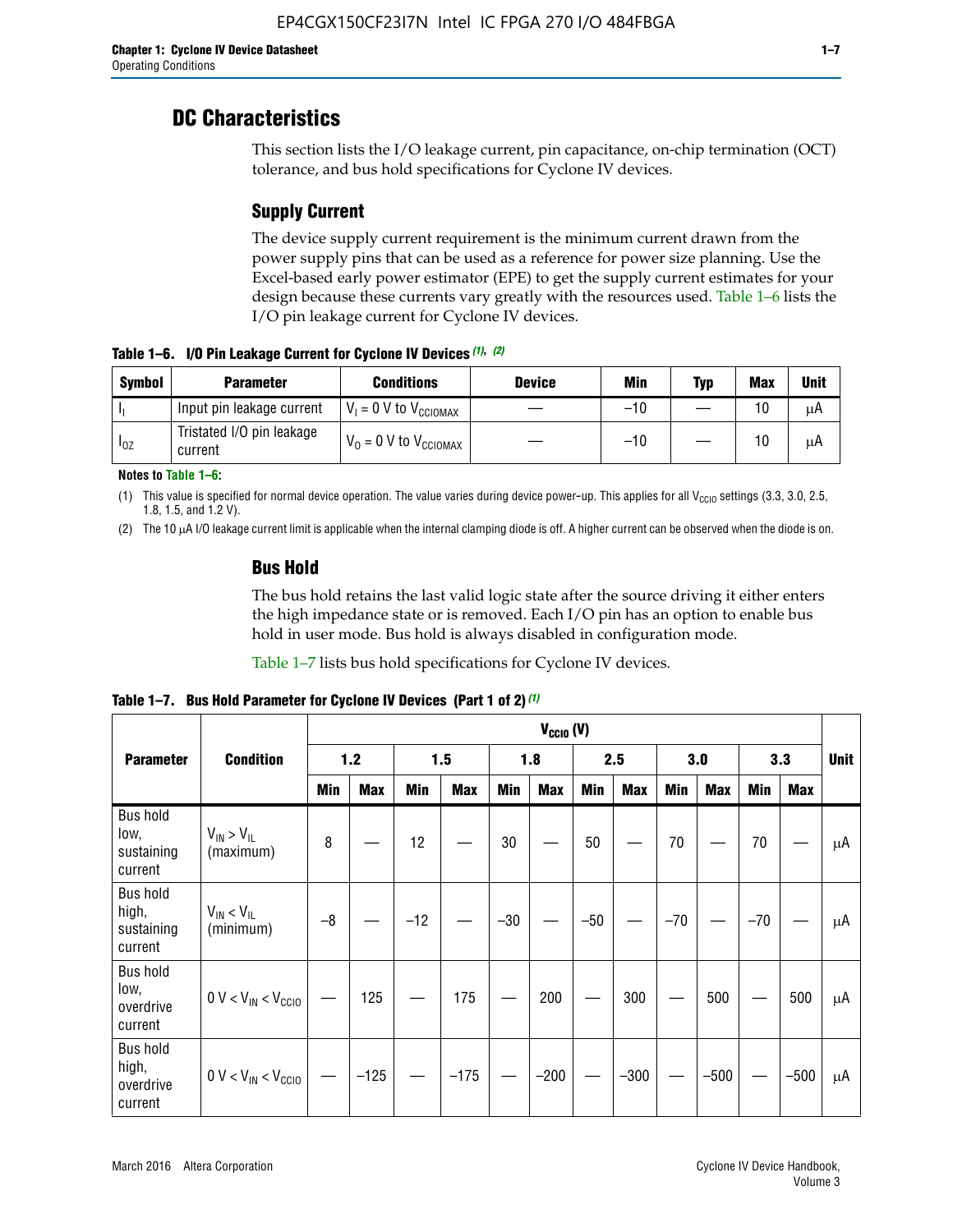| <b>Parameter</b>       | <b>Condition</b> |            | $V_{CClO}$ (V) |            |            |      |            |     |     |     |            |            |     |  |
|------------------------|------------------|------------|----------------|------------|------------|------|------------|-----|-----|-----|------------|------------|-----|--|
|                        |                  | 1.2        |                |            | 1.5        |      | 1.8        |     | 2.5 |     | 3.0        |            | 3.3 |  |
|                        |                  | <b>Min</b> | <b>Max</b>     | <b>Min</b> | <b>Max</b> | Min  | <b>Max</b> | Min | Max | Min | <b>Max</b> | <b>Min</b> | Max |  |
| Bus hold trip<br>point |                  | 0.3        | 0.9            | 0.375      | 1.125      | 0.68 | 1.07       | 0.7 | 1.7 | 0.8 | റ          | 0.8        |     |  |

**Table 1–7. Bus Hold Parameter for Cyclone IV Devices (Part 2 of 2)** *(1)*

**Note to Table 1–7:**

(1) Bus hold trip points are based on the calculated input voltages from the JEDEC standard.

### **OCT Specifications**

Table 1–8 lists the variation of OCT without calibration across process, temperature, and voltage (PVT).

**Table 1–8. Series OCT Without Calibration Specifications for Cyclone IV Devices**

|                                   |                      | <b>Resistance Tolerance</b> |                                                                             |               |
|-----------------------------------|----------------------|-----------------------------|-----------------------------------------------------------------------------|---------------|
| <b>Description</b>                | $V_{\text{CCIO}}(V)$ | <b>Commercial Maximum</b>   | <b>Industrial, Extended</b><br>industrial, and<br><b>Automotive Maximum</b> | <b>Unit</b>   |
|                                   | 3.0                  | ±30                         | ±40                                                                         | $\frac{0}{0}$ |
|                                   | 2.5                  | ±30                         | ±40                                                                         | $\frac{0}{0}$ |
| Series OCT without<br>calibration | 1.8                  | ±40                         | ±50                                                                         | $\frac{0}{0}$ |
|                                   | 1.5                  | ±50                         | ±50                                                                         | $\frac{0}{0}$ |
|                                   | 1.2                  | ±50                         | ±50                                                                         | $\frac{0}{0}$ |

OCT calibration is automatically performed at device power-up for OCT-enabled I/Os.

Table 1–9 lists the OCT calibration accuracy at device power-up.

|  | Table 1–9.  Series OCT with Calibration at Device Power-Up Specifications for Cyclone IV Devices |  |  |  |
|--|--------------------------------------------------------------------------------------------------|--|--|--|
|--|--------------------------------------------------------------------------------------------------|--|--|--|

|                       |                | <b>Calibration Accuracy</b> |                                                                             |               |  |
|-----------------------|----------------|-----------------------------|-----------------------------------------------------------------------------|---------------|--|
| <b>Description</b>    | $V_{CGI0} (V)$ | <b>Commercial Maximum</b>   | <b>Industrial, Extended</b><br>industrial, and<br><b>Automotive Maximum</b> | Unit          |  |
|                       | 3.0            | ±10                         | ±10                                                                         | $\%$          |  |
| Series OCT with       | 2.5            | ±10                         | ±10                                                                         | $\%$          |  |
| calibration at device | 1.8            | ±10                         | ±10                                                                         | $\frac{0}{0}$ |  |
| power-up              | 1.5            | ±10                         | ±10                                                                         | $\frac{0}{0}$ |  |
|                       | 1.2            | ±10                         | ±10                                                                         | $\frac{0}{0}$ |  |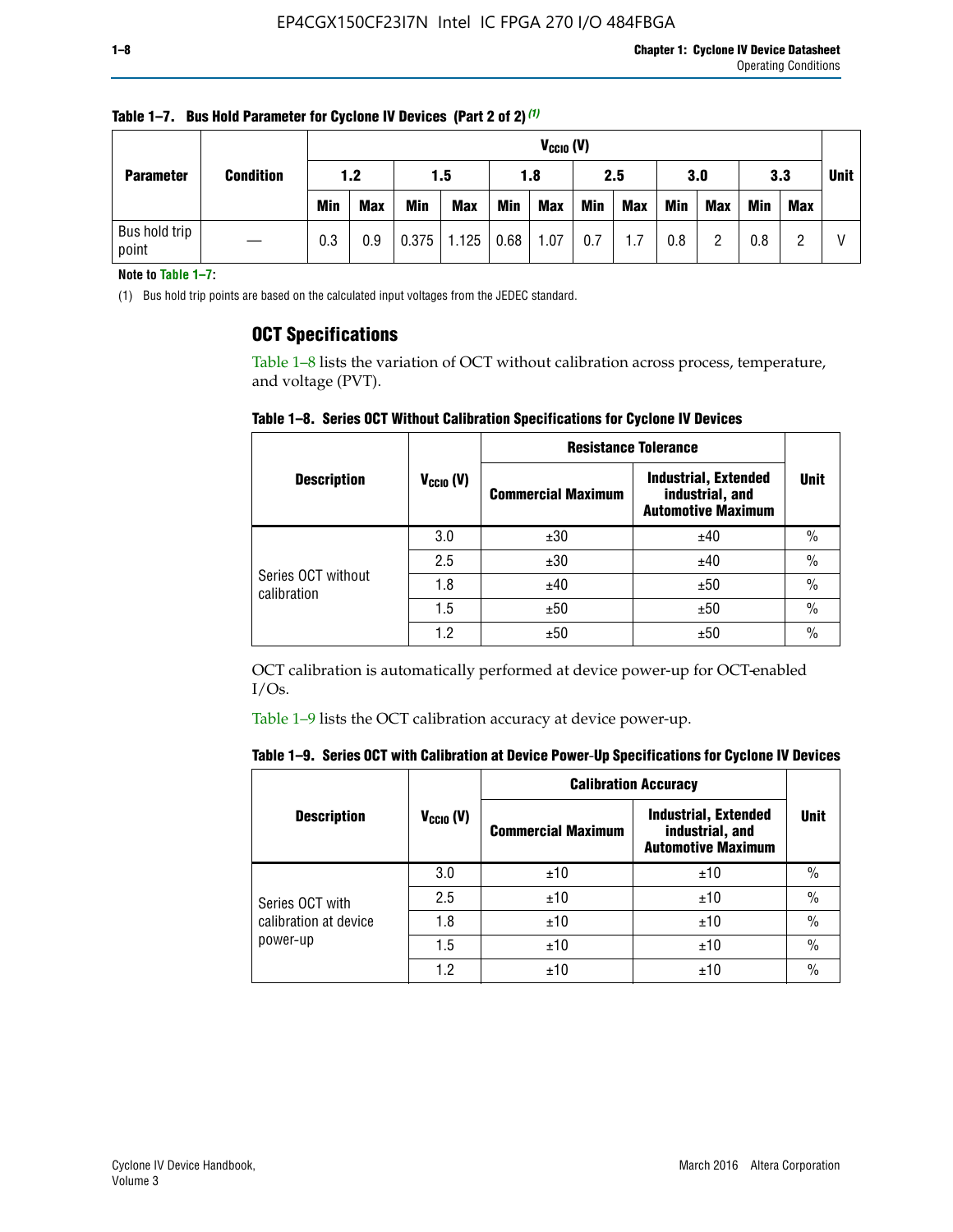The OCT resistance may vary with the variation of temperature and voltage after calibration at device power-up. Use Table 1–10 and Equation 1–1 to determine the final OCT resistance considering the variations after calibration at device power-up. Table 1–10 lists the change percentage of the OCT resistance with voltage and temperature.

**Table 1–10. OCT Variation After Calibration at Device Power**-**Up for Cyclone IV Devices**

| <b>Nominal Voltage</b> | dR/dT (%/°C) | $dR/dV$ (%/mV) |
|------------------------|--------------|----------------|
| 3.0                    | 0.262        | $-0.026$       |
| 2.5                    | 0.234        | $-0.039$       |
| 1.8                    | 0.219        | $-0.086$       |
| 1.5                    | 0.199        | $-0.136$       |
| 1.2                    | 0.161        | $-0.288$       |

#### **Equation 1–1. Final OCT Resistance** *(1)***,** *(2)***,** *(3)***,** *(4)***,** *(5)***,** *(6)*

 $\Delta R_V = (V_2 - V_1) \times 1000 \times dR/dV$  ––––––––––––(7)  $\Delta R_T = (T_2 - T_1) \times dR/dT$  –––––––– *(8)* For  $\Delta R_x < 0$ ; MF<sub>x</sub> = 1/ ( $|\Delta R_x|/100 + 1$ ) –––––– (9) For  $\Delta R_x > 0$ ;  $\text{MF}_x = \Delta R_x / 100 + 1$  ——– (10)  $MF = MF_V \times MF_T$  –––––––––––(11) Rfinal = Rinitial × MF ––––– *(12)*

#### **Notes to Equation 1–1:**

- (1)  $T_2$  is the final temperature.
- (2)  $T_1$  is the initial temperature.
- (3) MF is multiplication factor.
- (4)  $R<sub>final</sub>$  is final resistance.
- (5) Rinitial is initial resistance.
- (6) Subscript x refers to both  $\sqrt{v}$  and  $\sqrt{v}$ .
- (7)  $\Delta R_V$  is a variation of resistance with voltage.
- (8)  $\Delta R_T$  is a variation of resistance with temperature.
- (9) dR/dT is the change percentage of resistance with temperature after calibration at device power-up.
- (10) dR/dV is the change percentage of resistance with voltage after calibration at device power-up.
- (11)  $V_2$  is final voltage.
- (12)  $V_1$  is the initial voltage.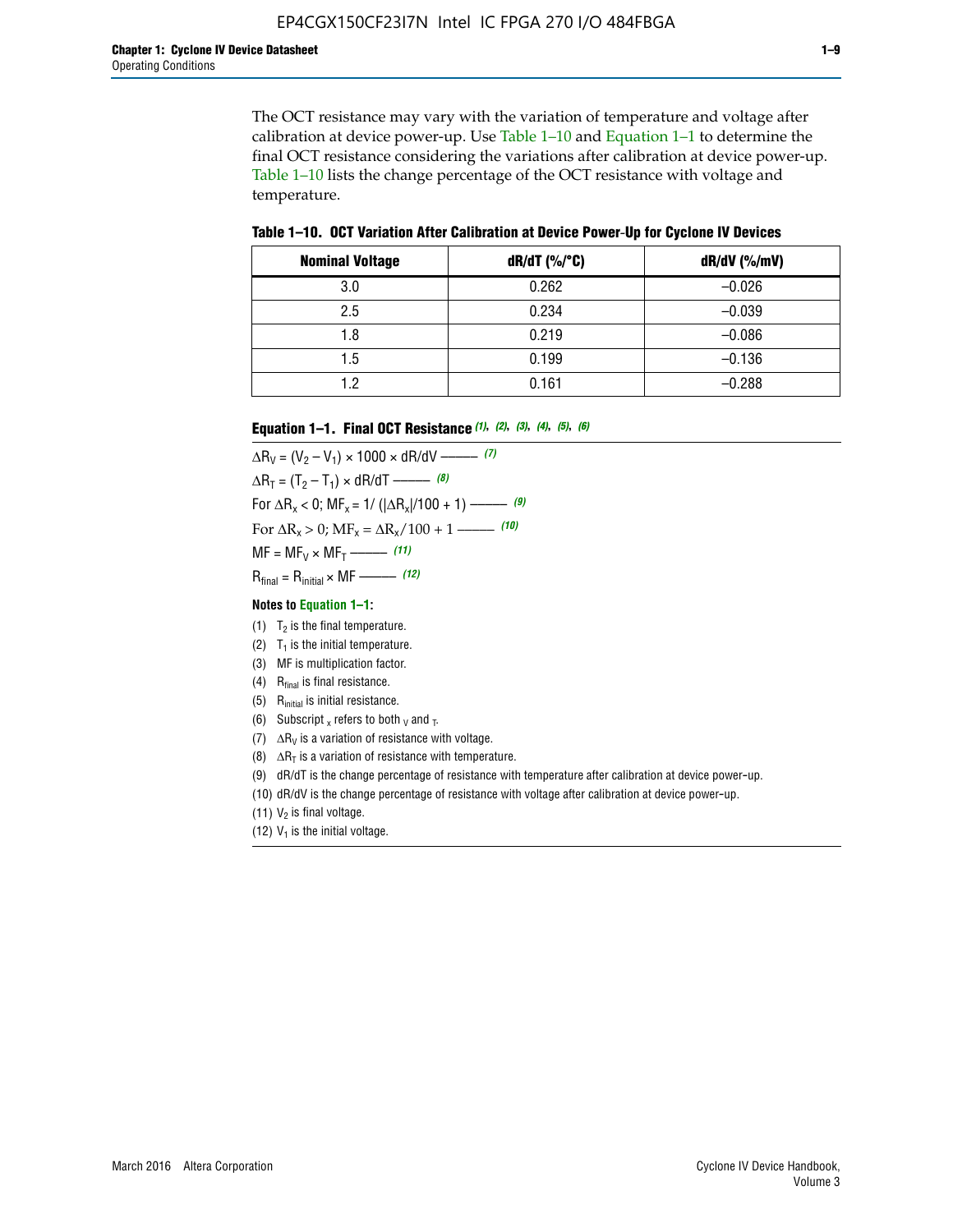Example 1-1 shows how to calculate the change of  $50$ - $\Omega$  I/O impedance from 25°C at 3.0 V to 85°C at 3.15 V.

#### **Example 1–1. Impedance Change**

 $\Delta R_V = (3.15 - 3) \times 1000 \times -0.026 = -3.83$  $\Delta R_T = (85 - 25) \times 0.262 = 15.72$ Because  $\Delta R_V$  is negative,  $MF_V = 1 / (3.83/100 + 1) = 0.963$ Because  $\Delta R_T$  is positive,  $MF_T = 15.72/100 + 1 = 1.157$  $MF = 0.963 \times 1.157 = 1.114$  $R_{final} = 50 \times 1.114 = 55.71 \Omega$ 

### **Pin Capacitance**

Table 1–11 lists the pin capacitance for Cyclone IV devices.

**Table 1–11. Pin Capacitance for Cyclone IV Devices** *(1)*

| <b>Symbol</b>       | <b>Parameter</b>                                                                                    | Typical-<br><b>Quad Flat</b><br><b>Pack</b><br>(QFP) | Typical-<br><b>Quad Flat</b><br><b>No Leads</b><br>(QFN) | Typical-<br><b>Ball-Grid</b><br><b>Array</b><br>(BGA) | <b>Unit</b> |
|---------------------|-----------------------------------------------------------------------------------------------------|------------------------------------------------------|----------------------------------------------------------|-------------------------------------------------------|-------------|
| C <sub>IOTB</sub>   | Input capacitance on top and bottom I/O pins                                                        |                                                      |                                                          | 6                                                     | рF          |
| $C_{IOLR}$          | Input capacitance on right I/O pins                                                                 |                                                      |                                                          | 5                                                     | pF          |
| $C_{LVDSLR}$        | Input capacitance on right I/O pins with dedicated LVDS output                                      | 8                                                    | 8                                                        | 7                                                     | рF          |
| $C_{VREFLR}$<br>(2) | Input capacitance on right dual-purpose VREF pin when used as<br>$V_{BFF}$ or user I/O pin          | 21                                                   | 21                                                       | 21                                                    | pF          |
| $C_{VREFTB}$<br>(2) | Input capacitance on top and bottom dual-purpose VREF pin when<br>used as $V_{BFF}$ or user I/O pin | 23(3)                                                | 23                                                       | 23                                                    | рF          |
| $C_{CLKTB}$         | Input capacitance on top and bottom dedicated clock input pins                                      |                                                      | 7                                                        | 6                                                     | рF          |
| $C_{CLKLR}$         | Input capacitance on right dedicated clock input pins                                               | 6                                                    | 6                                                        | 5                                                     | рF          |

#### **Notes to Table 1–11:**

(1) The pin capacitance applies to FBGA, UBGA, and MBGA packages.

(2) When you use the VREF pin as a regular input or output, you can expect a reduced performance of toggle rate and  $t_{\rm CO}$  because of higher pin capacitance.

(3) CVREFTB for the EP4CE22 device is 30 pF.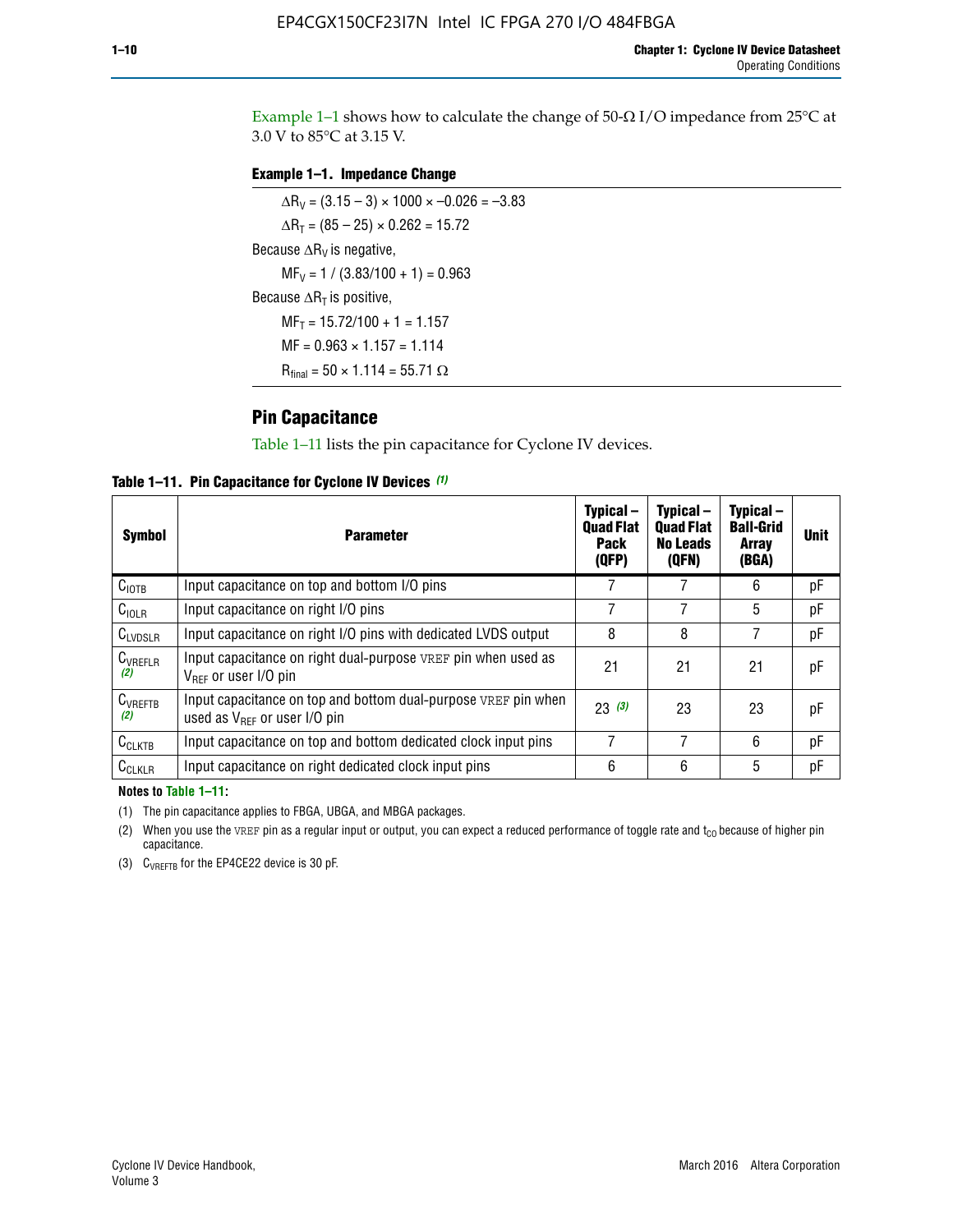### **Internal Weak Pull-Up and Weak Pull-Down Resistor**

Table 1–12 lists the weak pull-up and pull-down resistor values for Cyclone IV devices.

**Table 1–12. Internal Weak Pull**-**Up and Weak Pull**-**Down Resistor Values for Cyclone IV Devices** *(1)*

| <b>Symbol</b> | <b>Parameter</b>                                                                                                   | <b>Conditions</b>                                  | Min | <b>Typ</b> | <b>Max</b> | <b>Unit</b> |
|---------------|--------------------------------------------------------------------------------------------------------------------|----------------------------------------------------|-----|------------|------------|-------------|
|               |                                                                                                                    | $V_{\text{CC10}} = 3.3 \text{ V} \pm 5\%$ (2), (3) | 7   | 25         | 41         | $k\Omega$   |
| $R_{PU}$      | Value of the I/O pin pull-up resistor                                                                              | $V_{\text{CC10}} = 3.0 \text{ V} \pm 5\%$ (2), (3) | 7   | 28         | 47         | kΩ          |
|               | before and during configuration, as<br>well as user mode if you enable the<br>programmable pull-up resistor option | $V_{\text{CC10}} = 2.5 V \pm 5\%$ (2), (3)         | 8   | 35         | 61         | kΩ          |
|               |                                                                                                                    | $V_{\text{CGI0}} = 1.8 V \pm 5\%$ (2), (3)         | 10  | 57         | 108        | $k\Omega$   |
|               |                                                                                                                    | $V_{\text{CC10}} = 1.5 V \pm 5\%$ (2), (3)         | 13  | 82         | 163        | $k\Omega$   |
|               |                                                                                                                    | $V_{\text{CC10}} = 1.2 V \pm 5\%$ (2), (3)         | 19  | 143        | 351        | kΩ          |
|               |                                                                                                                    | $V_{\text{CC10}} = 3.3 V \pm 5\%$ (4)              | 6   | 19         | 30         | kΩ          |
|               |                                                                                                                    | $V_{\text{CC10}} = 3.0 V \pm 5\%$ (4)              | 6   | 22         | 36         | $k\Omega$   |
| $R_{PD}$      | Value of the I/O pin pull-down resistor<br>before and during configuration                                         | $V_{\text{CC10}} = 2.5 V \pm 5\%$ (4)              | 6   | 25         | 43         | kΩ          |
|               |                                                                                                                    | $V_{\text{CC10}} = 1.8 V \pm 5\%$ (4)              | 7   | 35         | 71         | $k\Omega$   |
|               |                                                                                                                    | $V_{\text{CC10}} = 1.5 V \pm 5\%$ (4)              | 8   | 50         | 112        | kΩ          |

#### **Notes to Table 1–12:**

- (1) All I/O pins have an option to enable weak pull-up except the configuration, test, and JTAG pins. The weak pull-down feature is only available for JTAG TCK.
- (2) Pin pull-up resistance values may be lower if an external source drives the pin higher than  $V_{\text{CCIO}}$ .
- (3)  $R_{PU} = (V_{CC10} V_1)/I_{R_PU}$ Minimum condition: –40°C; V<sub>CCIO</sub> = V<sub>CC</sub> + 5%, V<sub>I</sub> = V<sub>CC</sub> + 5% – 50 mV; Typical condition: 25°C; V<sub>CCIO</sub> = V<sub>CC</sub>, V<sub>I</sub> = 0 V; Maximum condition: 100°C;  $V_{\text{CCIO}} = V_{\text{CC}} - 5\%$ ,  $V_1 = 0$  V; in which  $V_1$  refers to the input voltage at the I/O pin.
- (4)  $R_{PD} = V_I/I_{R_PD}$ Minimum condition:  $-40^{\circ}$ C; V<sub>CCIO</sub> = V<sub>CC</sub> + 5%, V<sub>I</sub> = 50 mV; Typical condition: 25°C;  $V_{\text{CCIO}} = V_{\text{CC}}$ ,  $V_{\text{I}} = V_{\text{CC}} - 5\%$ ; Maximum condition: 100°C; V<sub>CClO</sub> = V<sub>CC</sub> – 5%, V<sub>I</sub> = V<sub>CC</sub> – 5%; in which V<sub>I</sub> refers to the input voltage at the I/O pin.

### **Hot-Socketing**

Table 1–13 lists the hot-socketing specifications for Cyclone IV devices.

**Table 1–13. Hot**-**Socketing Specifications for Cyclone IV Devices**

| <b>Symbol</b> | <b>Parameter</b>                  | <b>Maximum</b> |
|---------------|-----------------------------------|----------------|
| $I$ IOPIN(DC) | DC current per I/O pin            | $300 \mu A$    |
| $I$ IOPIN(AC) | AC current per I/O pin            | 8 mA $(1)$     |
| IXCVRTX(DC)   | DC current per transceiver TX pin | 100 mA         |
| IXCVRRX(DC)   | DC current per transceiver RX pin | 50 mA          |

**Note to Table 1–13:**

(1) The I/O ramp rate is 10 ns or more. For ramp rates faster than 10 ns, |IIOPIN| = C dv/dt, in which C is the I/O pin capacitance and dv/dt is the slew rate.

 $\mathbb{I} \rightarrow \mathbb{I}$  During hot-socketing, the I/O pin capacitance is less than 15 pF and the clock pin capacitance is less than 20 pF.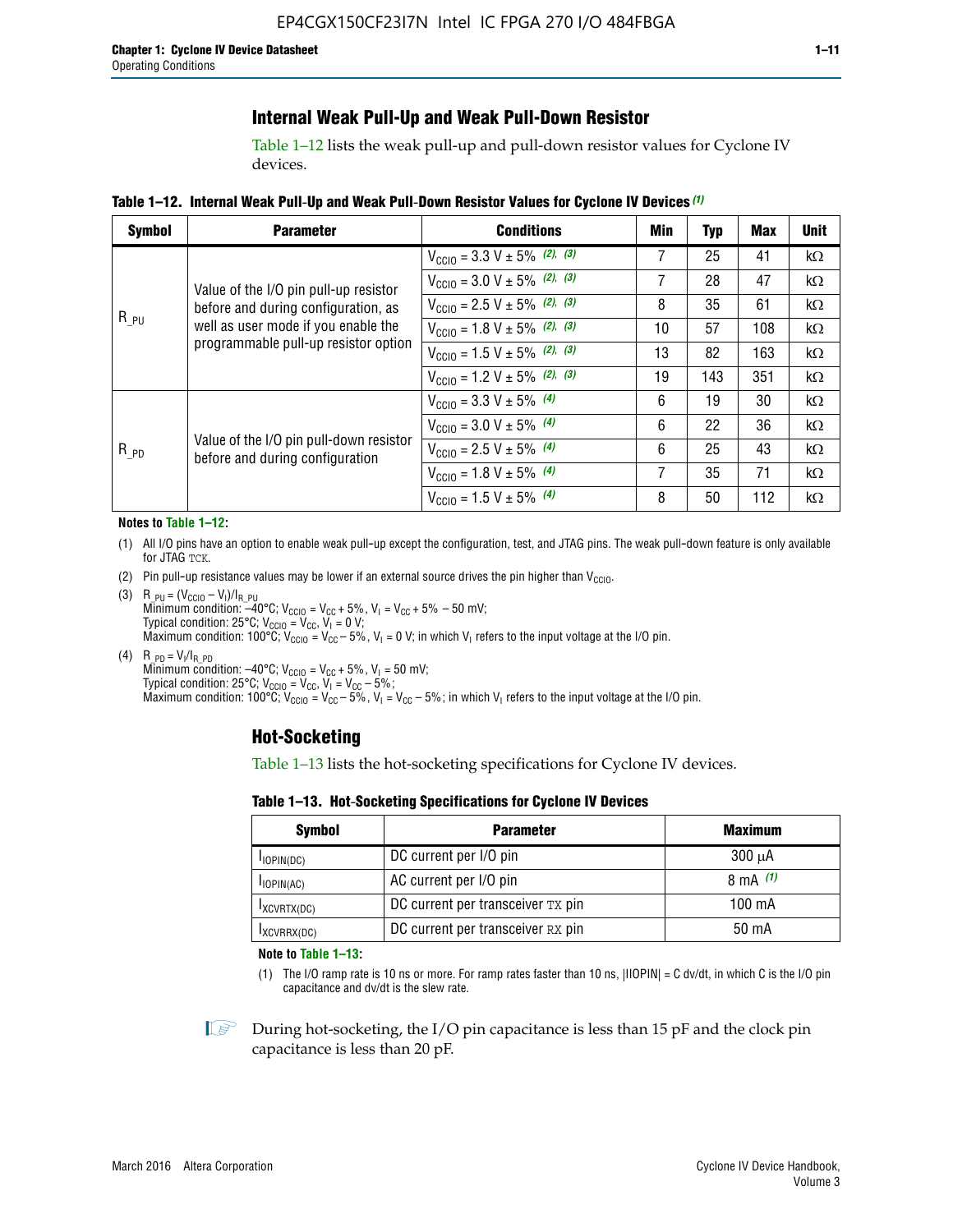## **Schmitt Trigger Input**

Cyclone IV devices support Schmitt trigger input on the TDI, TMS, TCK, nSTATUS, nCONFIG, nCE, CONF\_DONE, and DCLK pins. A Schmitt trigger feature introduces hysteresis to the input signal for improved noise immunity, especially for signals with slow edge rate. Table 1–14 lists the hysteresis specifications across the supported  $V<sub>CCIO</sub>$  range for Schmitt trigger inputs in Cyclone IV devices.

**Table 1–14. Hysteresis Specifications for Schmitt Trigger Input in Cyclone IV Devices**

| <b>Symbol</b>                  | <b>Parameter</b>               | <b>Conditions (V)</b>   | <b>Minimum</b> | <b>Unit</b> |
|--------------------------------|--------------------------------|-------------------------|----------------|-------------|
|                                |                                | $V_{\text{CGI0}} = 3.3$ | 200            | mV          |
|                                | Hysteresis for Schmitt trigger | $V_{\text{CGI0}} = 2.5$ | 200            | mV          |
| $\mathsf{V}_{\mathsf{SCHMIT}}$ | input                          | $V_{\text{CCIO}} = 1.8$ | 140            | mV          |
|                                |                                | $V_{\text{CC10}} = 1.5$ | 110            | mV          |

## **I/O Standard Specifications**

The following tables list input voltage sensitivities ( $V<sub>IH</sub>$  and  $V<sub>II</sub>$ ), output voltage ( $V<sub>OH</sub>$ and  $V_{OL}$ ), and current drive characteristics ( $I_{OH}$  and  $I_{OL}$ ), for various I/O standards supported by Cyclone IV devices. Table 1–15 through Table 1–20 provide the I/O standard specifications for Cyclone IV devices.

|                   | $V_{CClO}(V)$ |     | $V_{IL}(V)$ |        | $V_{IH} (V)$               |                            | $V_{OL}(V)$             | $V_{OH} (V)$                 | l <sub>OL</sub>              | l <sub>oh</sub> |             |
|-------------------|---------------|-----|-------------|--------|----------------------------|----------------------------|-------------------------|------------------------------|------------------------------|-----------------|-------------|
| I/O Standard      | Min           | Typ | <b>Max</b>  | Min    | <b>Max</b>                 | Min                        | <b>Max</b>              | Max                          | Min                          | (mA)<br>(4)     | (mA)<br>(4) |
| 3.3-V LVTTL (3)   | 3.135         | 3.3 | 3.465       |        | 0.8                        | 1.7                        | 4<br>3.6<br>2.4<br>0.45 |                              |                              | $-4$            |             |
| 3.3-V LVCMOS (3)  | 3.135         | 3.3 | 3.465       |        | 0.8                        | 1.7                        | 3.6                     | 0.2                          | $V_{\text{CCIO}} - 0.2$      | $\overline{2}$  | $-2$        |
| 3.0-V LVTTL $(3)$ | 2.85          | 3.0 | 3.15        | $-0.3$ | 0.8                        | 1.7                        | $V_{\text{CC10}} + 0.3$ | 0.45                         | 2.4                          | 4               | $-4$        |
| 3.0-V LVCMOS (3)  | 2.85          | 3.0 | 3.15        | $-0.3$ | 0.8                        | 1.7                        | $V_{\text{CCI}0}$ + 0.3 | 0.2                          | $V_{\text{CC10}} - 0.2$      | 0.1             | $-0.1$      |
| $2.5 V$ (3)       | 2.375         | 2.5 | 2.625       | $-0.3$ | 0.7                        | 1.7                        | $V_{\text{CCI}0}$ + 0.3 | 0.4                          | 2.0                          | 1               | $-1$        |
| 1.8V              | 1.71          | 1.8 | 1.89        | $-0.3$ | 0.35x<br>V <sub>CCIO</sub> | 0.65x<br>V <sub>CCIO</sub> | 2.25                    | 0.45                         | $V_{CGIO}$ –<br>0.45         | $\overline{c}$  | $-2$        |
| 1.5V              | 1.425         | 1.5 | 1.575       | $-0.3$ | 0.35x<br>V <sub>CCIO</sub> | 0.65x<br>V <sub>CCIO</sub> | $V_{\text{CC10}} + 0.3$ | 0.25x<br>$V_{\rm CClO}$      | 0.75x<br>V <sub>CCIO</sub>   | $\overline{2}$  | $-2$        |
| 1.2V              | 1.14          | 1.2 | 1.26        | $-0.3$ | 0.35x<br>V <sub>CCIO</sub> | 0.65x<br>V <sub>CCIO</sub> | $V_{\text{CGI0}} + 0.3$ | 0.25x<br>$V_{\rm CClO}$      | 0.75x<br>V <sub>CCIO</sub>   | $\overline{2}$  | $-2$        |
| 3.0-V PCI         | 2.85          | 3.0 | 3.15        |        | 0.3x<br>V <sub>CCIO</sub>  | 0.5x<br>V <sub>CCIO</sub>  | $V_{\text{CC10}} + 0.3$ | $0.1 \times V_{CC10}$        | $0.9 \times V_{\text{CC10}}$ | 1.5             | $-0.5$      |
| 3.0-V PCI-X       | 2.85          | 3.0 | 3.15        |        | 0.35x<br>V <sub>CCIO</sub> | 0.5x<br>V <sub>CCIO</sub>  | $V_{\text{CC}10}$ + 0.3 | $0.1 \times V_{\text{CC10}}$ | $0.9 \times V_{\text{CC10}}$ | 1.5             | $-0.5$      |

**Table 1–15. Single**-**Ended I/O Standard Specifications for Cyclone IV Devices** *(1)***,** *(2)*

#### **Notes to Table 1–15:**

(1) For voltage-referenced receiver input waveform and explanation of terms used in Table 1–15, refer to "Glossary" on page 1–37.

(2) AC load  $CL = 10$  pF

(3) For more information about interfacing Cyclone IV devices with 3.3/3.0/2.5-V LVTTL/LVCMOS I/O standards, refer to *[AN 447: Interfacing Cyclone III](http://www.altera.com/literature/an/an447.pdf)  [and Cyclone IV Devices with 3.3/3.0/2.5-V LVTTL/LVCMOS I/O Systems](http://www.altera.com/literature/an/an447.pdf)*.

(4) To meet the IOL and IOH specifications, you must set the current strength settings accordingly. For example, to meet the **3.3-V LVTTL** specification (4 mA), set the current strength settings to 4 mA or higher. Setting at lower current strength may not meet the lou and lon specifications in the handbook.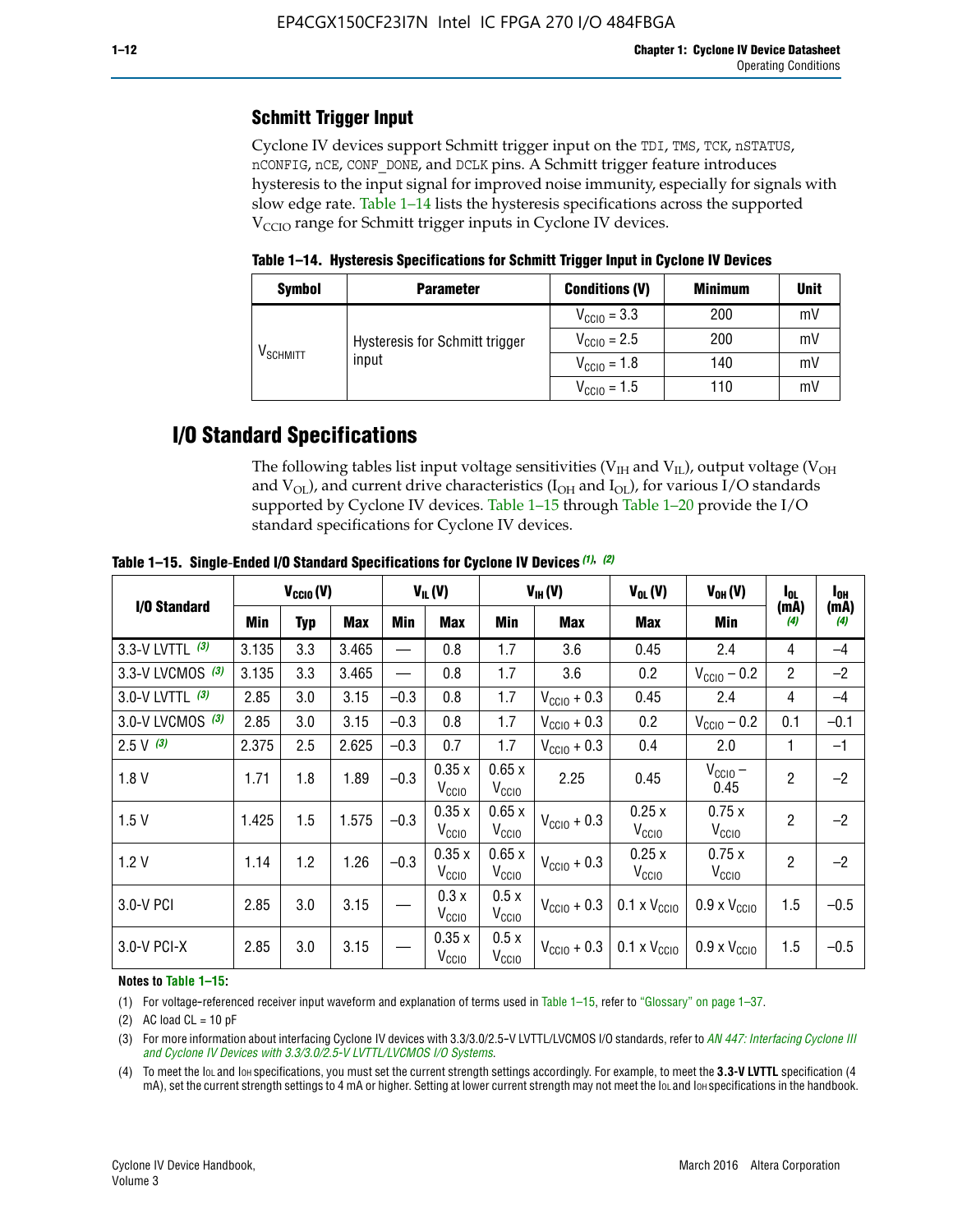| 1/0                    | $V_{\text{CC10}}(V)$     |     |       |                                                                        | $V_{TT} (V)$ (2)                                                     |                                                                        |                     |                           |                     |
|------------------------|--------------------------|-----|-------|------------------------------------------------------------------------|----------------------------------------------------------------------|------------------------------------------------------------------------|---------------------|---------------------------|---------------------|
| <b>Standard</b>        | <b>Min</b><br><b>Typ</b> |     | Max   | Min                                                                    | <b>Typ</b>                                                           | <b>Max</b>                                                             | Min                 | <b>Typ</b>                | Max                 |
| SSTL-2<br>Class I, II  | 2.375                    | 2.5 | 2.625 | 1.19                                                                   | 1.25                                                                 | 1.31                                                                   | $V_{REF}$ –<br>0.04 | $V_{REF}$                 | $V_{REF}$ +<br>0.04 |
| SSTL-18<br>Class I, II | 1.7                      | 1.8 | 1.9   | 0.833                                                                  | 0.9                                                                  | 0.969                                                                  | $V_{REF}$ –<br>0.04 | V <sub>REF</sub>          | $V_{REF}$ +<br>0.04 |
| HSTL-18<br>Class I, II | 1.71                     | 1.8 | 1.89  | 0.85                                                                   | 0.9                                                                  | 0.95                                                                   | 0.85                | 0.9                       | 0.95                |
| HSTL-15<br>Class I, II | 1.425                    | 1.5 | 1.575 | 0.71                                                                   | 0.75                                                                 | 0.79                                                                   | 0.71                | 0.75                      | 0.79                |
| HSTL-12<br>Class I, II | 1.14                     | 1.2 | 1.26  | $0.48 \times V_{\text{CC10}}$ (3)<br>$0.47 \times V_{\text{CC10}}$ (4) | $0.5 \times V_{\text{CC10}}$ (3)<br>$0.5 \times V_{\text{CC10}}$ (4) | $0.52 \times V_{\text{CC10}}$ (3)<br>$0.53 \times V_{\text{CC10}}$ (4) |                     | 0.5x<br>V <sub>CCIO</sub> |                     |

|  |  |  |  | Table 1–16. Single-Ended SSTL and HSTL I/O Reference Voltage Specifications for Cyclone IV Devices (1) |
|--|--|--|--|--------------------------------------------------------------------------------------------------------|
|--|--|--|--|--------------------------------------------------------------------------------------------------------|

#### **Notes to Table 1–16:**

(1) For an explanation of terms used in Table 1–16, refer to "Glossary" on page 1–37.

(2)  $V_{TT}$  of the transmitting device must track  $V_{REF}$  of the receiving device.

(3) Value shown refers to DC input reference voltage,  $V_{REF(DC)}$ .

(4) Value shown refers to AC input reference voltage,  $V_{REF(AC)}$ .

|  | Table 1–17.  Single-Ended SSTL and HSTL I/O Standards Signal Specifications for Cyclone IV Devices |  |  |  |  |  |
|--|----------------------------------------------------------------------------------------------------|--|--|--|--|--|
|--|----------------------------------------------------------------------------------------------------|--|--|--|--|--|

| I/O                        |         | $V_{IL(DC)}(V)$        |                                      | $V_{IH(DC)}(V)$       |         | $V_{IL(AC)}(V)$     |                     | $V_{IH(AC)}(V)$      |                                    | $V_{OH} (V)$                       | l <sub>ol</sub> | $I_{0H}$ |
|----------------------------|---------|------------------------|--------------------------------------|-----------------------|---------|---------------------|---------------------|----------------------|------------------------------------|------------------------------------|-----------------|----------|
| <b>Standard</b>            | Min     | <b>Max</b>             | Min                                  | <b>Max</b>            | Min     | <b>Max</b>          | Min                 | <b>Max</b>           | <b>Max</b>                         | Min                                | (mA)            | (mA)     |
| SSTL-2<br>Class I          |         | $\rm V_{REF}-$<br>0.18 | $V_{REF} +$<br>0.18                  |                       |         | $V_{REF}$ –<br>0.35 | $V_{REF} +$<br>0.35 |                      | $V_{TT}$ –<br>0.57                 | $V_{TT}$ +<br>0.57                 | 8.1             | $-8.1$   |
| SSTL-2<br>Class II         |         | $V_{REF}$ –<br>0.18    | $V_{REF} +$<br>0.18                  |                       |         | $V_{REF}$ –<br>0.35 | $V_{REF} +$<br>0.35 |                      | $V_{TT}$ –<br>0.76                 | $V_{TT}$ +<br>0.76                 | 16.4            | $-16.4$  |
| <b>SSTL-18</b><br>Class I  |         | $V_{REF}$ –<br>0.125   | $V_{REF}$ +<br>0.125                 |                       |         | $V_{REF}$ –<br>0.25 | $V_{REF}$ +<br>0.25 |                      | $V_{TT}$ –<br>0.475                | $V_{TT}$ +<br>0.475                | 6.7             | $-6.7$   |
| <b>SSTL-18</b><br>Class II |         | $V_{REF}$ –<br>0.125   | $V_{REF}$ +<br>0.125                 |                       |         | $V_{REF}$ –<br>0.25 | $V_{REF}$ +<br>0.25 |                      | 0.28                               | $V_{CC10}$ –<br>0.28               | 13.4            | $-13.4$  |
| HSTL-18<br>Class I         |         | $V_{REF}$ –<br>0.1     | $V_{REF} +$<br>0.1                   |                       |         | $V_{REF}$ –<br>0.2  | $V_{REF}$ +<br>0.2  |                      | 0.4                                | $V_{CCIO}$ –<br>0.4                | 8               | $-8$     |
| HSTL-18<br>Class II        |         | $V_{REF}$ –<br>0.1     | $V_{REF} +$<br>0.1                   |                       |         | $V_{REF}$ –<br>0.2  | $V_{REF} +$<br>0.2  |                      | 0.4                                | $V_{CC10}$ –<br>0.4                | 16              | $-16$    |
| HSTL-15<br>Class I         |         | $V_{REF}$ –<br>0.1     | $V_{REF} +$<br>0.1                   |                       |         | $V_{REF}$ –<br>0.2  | $V_{REF}$ +<br>0.2  |                      | 0.4                                | $V_{\text{CC1O}} -$<br>0.4         | 8               | $-8$     |
| HSTL-15<br>Class II        |         | $V_{REF}$ –<br>0.1     | $\mathsf{V}_{\mathsf{REF}}$ +<br>0.1 |                       |         | $V_{REF}$ –<br>0.2  | $V_{REF}$ +<br>0.2  |                      | 0.4                                | $V_{CC10}$ –<br>0.4                | 16              | $-16$    |
| <b>HSTL-12</b><br>Class I  | $-0.15$ | $V_{REF}-$<br>0.08     | $V_{REF} +$<br>0.08                  | $V_{CGI0} + 0.15$     | $-0.24$ | $V_{REF}$ –<br>0.15 | $V_{REF} +$<br>0.15 | $V_{CCIO} +$<br>0.24 | $0.25 \times$<br>V <sub>CCIO</sub> | $0.75 \times$<br>V <sub>CCIO</sub> | 8               | $-8$     |
| HSTL-12<br>Class II        | $-0.15$ | $V_{REF}-$<br>0.08     | $V_{REF} +$<br>0.08                  | $V_{\rm CClO} + 0.15$ | $-0.24$ | $V_{REF}$ –<br>0.15 | $V_{REF} +$<br>0.15 | $V_{CC10}$ +<br>0.24 | $0.25 \times$<br>V <sub>CCIO</sub> | $0.75 \times$<br>V <sub>CCIO</sub> | 14              | $-14$    |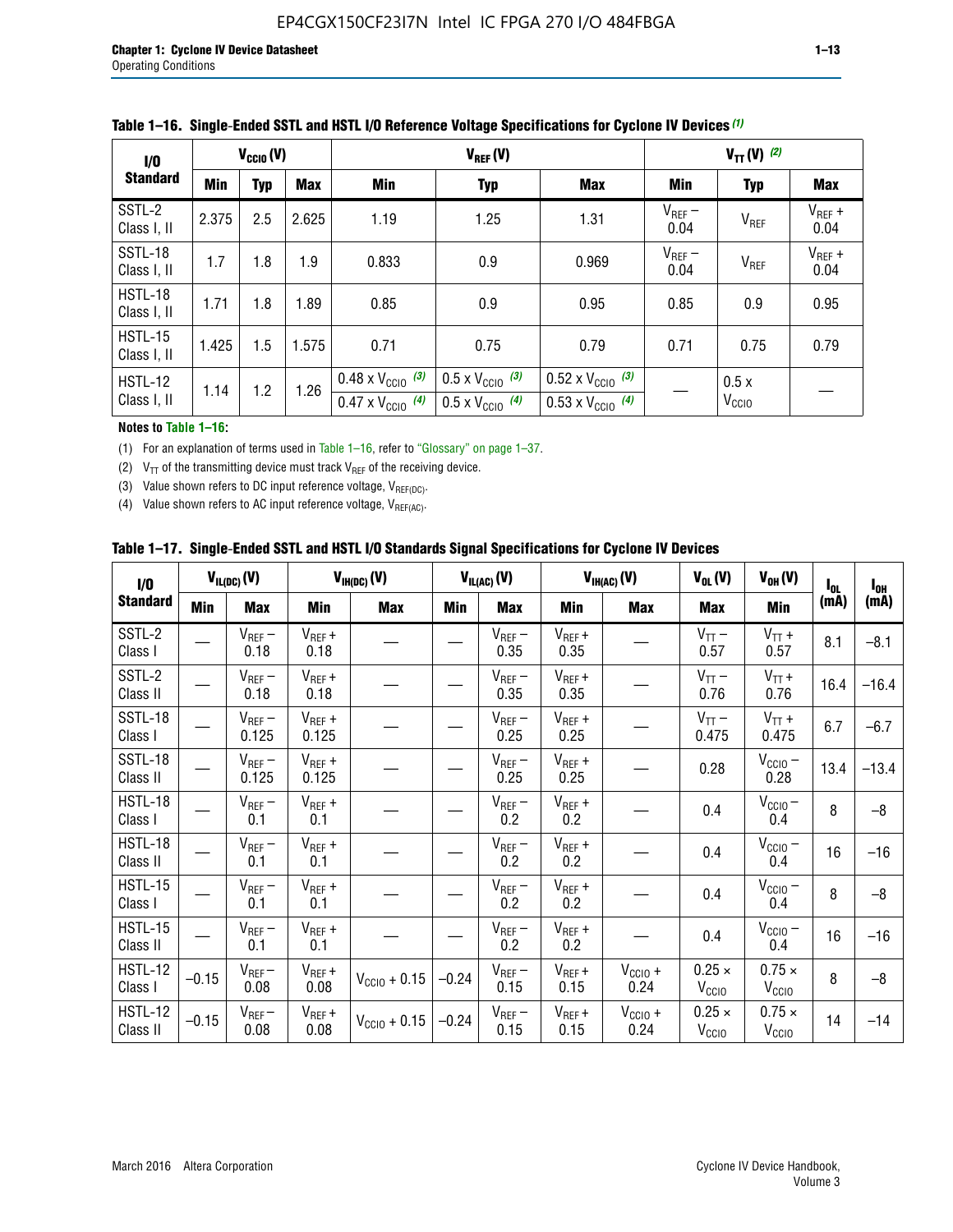**f For more information about receiver input and transmitter output waveforms, and for** other differential I/O standards, refer to the *[I/O Features in Cyclone IV Devices](http://www.altera.com/literature/hb/cyclone-iv/cyiv-51006.pdf)* chapter*.*

**Table 1–18. Differential SSTL I/O Standard Specifications for Cyclone IV Devices** *(1)*

| I/O Standard           |       | $V_{CCl0}(V)$ |            |      | $V_{\text{Swing(DC)}}(V)$ |                                | $V_{X(AC)}(V)$ |                                 |            | $V_{\text{Swing(AC)}}$<br>(V) |                                | $V_{OX(AC)}(V)$ |                                 |
|------------------------|-------|---------------|------------|------|---------------------------|--------------------------------|----------------|---------------------------------|------------|-------------------------------|--------------------------------|-----------------|---------------------------------|
|                        | Min   | Typ           | <b>Max</b> | Min  | <b>Max</b>                | <b>Min</b>                     | <b>Typ</b>     | <b>Max</b>                      | <b>Min</b> | <b>Max</b>                    | Min                            | <b>Typ</b>      | <b>Max</b>                      |
| SSTL-2<br>Class I, II  | 2.375 | 2.5           | 2.625      | 0.36 | V <sub>CCIO</sub>         | $V_{\text{CC10}}/2 - 0.2$      |                | $V_{\text{CC1O}}/2$<br>$+0.2$   | 0.7        | $V_{\rm CCI}$                 | $V_{\text{CC10}}/2 -$<br>0.125 |                 | $V_{\text{CC10}}/2$<br>$+0.125$ |
| SSTL-18<br>Class I, II | 1.7   | .8            | .90        | 0.25 | V <sub>CCIO</sub>         | $V_{\text{CC10}}/2 -$<br>0.175 |                | $V_{\text{CC10}}/2$<br>$+0.175$ | 0.5        | $V_{\rm CCI}$                 | $V_{\text{CC10}}/2 -$<br>0.125 |                 | $V_{\text{CC10}}/2$<br>$+0.125$ |

#### **Note to Table 1–18:**

(1) Differential SSTL requires a  $V_{REF}$  input.

**Table 1–19. Differential HSTL I/O Standard Specifications for Cyclone IV Devices** *(1)*

|                        |            | $V_{\text{CCIO}}(V)$ |            |            | $V_{\text{DIF(DC)}}(V)$ |                               | $V_{X(AC)}(V)$ |                            |                            | $V_{CM(DC)}(V)$ | $V_{DIF(AC)}(V)$           |         |                            |
|------------------------|------------|----------------------|------------|------------|-------------------------|-------------------------------|----------------|----------------------------|----------------------------|-----------------|----------------------------|---------|----------------------------|
| I/O Standard           | <b>Min</b> | Typ                  | <b>Max</b> | <b>Min</b> | <b>Max</b>              | Min                           | <b>Typ</b>     | <b>Max</b>                 | Min                        | <b>Typ</b>      | <b>Max</b>                 | Mi<br>n | <b>Max</b>                 |
| HSTL-18<br>Class I, II | 1.71       | 1.8                  | .89        | 0.2        |                         | 0.85                          |                | 0.95                       | 0.85                       |                 | 0.95                       | 0.4     |                            |
| HSTL-15<br>Class I, II | 1.425      | .5                   | 1.575      | 0.2        |                         | 0.71                          |                | 0.79                       | 0.71                       |                 | 0.79                       | 0.4     |                            |
| HSTL-12<br>Class I, II | 1.14       | 2. ا                 | .26        | 0.16       | V <sub>CCIO</sub>       | $0.48 \times V_{\text{CGI}0}$ |                | 0.52x<br>V <sub>CCIO</sub> | 0.48x<br>V <sub>CCIO</sub> |                 | 0.52x<br>V <sub>CCIO</sub> | 0.3     | 0.48x<br>V <sub>CCIO</sub> |

#### **Note to Table 1–19:**

(1) Differential HSTL requires a  $V_{REF}$  input.

**Table 1–20. Differential I/O Standard Specifications for Cyclone IV Devices** *(1)* **(Part 1 of 2)**

| I/O Standard                            |       | $V_{CCl0} (V)$ |            |            | $V_{ID}$ (mV) |      | $V_{\text{lcm}}(V)^{(2)}$                           |            |     | $V_{0D}$ (mV) $(3)$ |     |       | $V_{0S} (V)^{(3)}$ |       |
|-----------------------------------------|-------|----------------|------------|------------|---------------|------|-----------------------------------------------------|------------|-----|---------------------|-----|-------|--------------------|-------|
|                                         | Min   | Typ            | <b>Max</b> | <b>Min</b> | <b>Max</b>    | Min  | <b>Condition</b>                                    | <b>Max</b> | Min | Typ                 | Max | Min   | <b>Typ</b>         | Max   |
|                                         |       |                |            |            |               | 0.05 | $D_{MAX} \leq 500$ Mbps                             | 1.80       |     |                     |     |       |                    |       |
| <b>LVPECL</b><br>(Row I/Os)<br>(6)      | 2.375 | 2.5            | 2.625      | 100        |               | 0.55 | 500 Mbps $\leq$ D <sub>MAX</sub><br>$\leq$ 700 Mbps | 1.80       |     |                     |     |       |                    |       |
|                                         |       |                |            |            |               | 1.05 | $D_{MAX}$ > 700 Mbps                                | 1.55       |     |                     |     |       |                    |       |
|                                         |       |                |            |            |               | 0.05 | $D_{MAX} \leq 500$ Mbps                             | 1.80       |     |                     |     |       |                    |       |
| <b>LVPECL</b><br>(Column<br>$1/Os)$ (6) | 2.375 | 2.5            | 2.625      | 100        |               | 0.55 | 500 Mbps $\leq D_{MAX}$<br>$\leq$ 700 Mbps          | 1.80       |     |                     |     |       |                    |       |
|                                         |       |                |            |            |               | 1.05 | $D_{MAX}$ > 700 Mbps                                | 1.55       |     |                     |     |       |                    |       |
|                                         |       |                |            |            |               | 0.05 | $D_{MAX} \leq 500$ Mbps                             | 1.80       |     |                     |     |       |                    |       |
| LVDS (Row<br>I/Os)                      | 2.375 | 2.5            | 2.625      | 100        |               | 0.55 | 500 Mbps $\leq D_{MAX}$<br>$\leq 700$ Mbps          | 1.80       | 247 |                     | 600 | 1.125 | 1.25               | 1.375 |
|                                         |       |                |            |            |               | 1.05 | $D_{MAX}$ > 700 Mbps                                | 1.55       |     |                     |     |       |                    |       |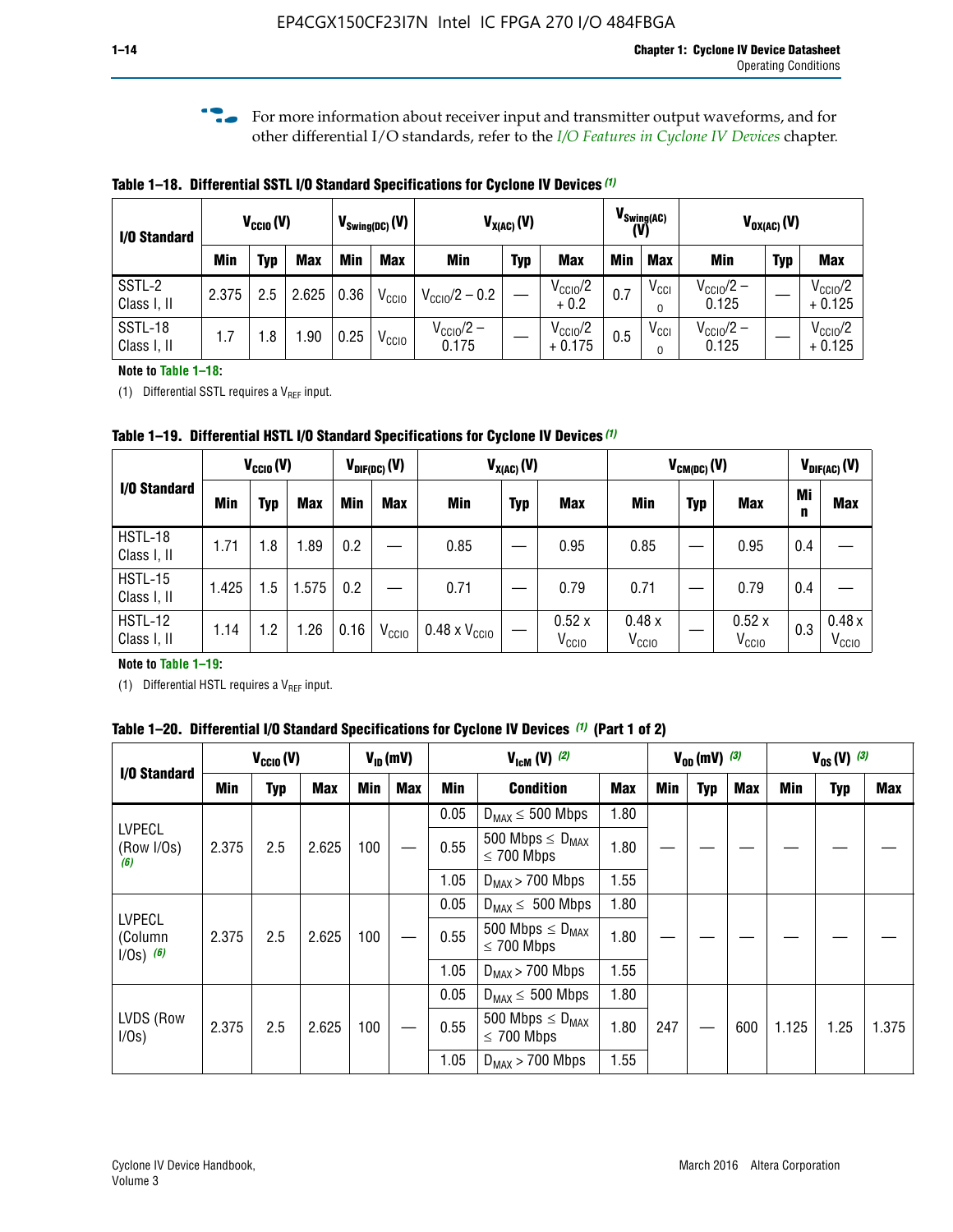#### EP4CGX150CF23I7N Intel IC FPGA 270 I/O 484FBGA

| I/O Standard                             |            | $V_{\text{CCIO}}(V)$ |            |            | $V_{ID}(mV)$ |            | $V_{\text{lcm}}(V)$ (2)                    |            |     | $V_{0D}$ (mV) $(3)$ |            |            | $V_{0S} (V)$ (3) |            |
|------------------------------------------|------------|----------------------|------------|------------|--------------|------------|--------------------------------------------|------------|-----|---------------------|------------|------------|------------------|------------|
|                                          | <b>Min</b> | <b>Typ</b>           | <b>Max</b> | <b>Min</b> | <b>Max</b>   | <b>Min</b> | <b>Condition</b>                           | <b>Max</b> | Min | <b>Typ</b>          | <b>Max</b> | <b>Min</b> | <b>Typ</b>       | <b>Max</b> |
|                                          |            |                      |            |            |              | 0.05       | $D_{MAX} \leq 500$ Mbps                    | 1.80       |     |                     |            |            |                  |            |
| <b>LVDS</b><br>(Column<br>I/Os)          | 2.375      | 2.5                  | 2.625      | 100        |              | 0.55       | 500 Mbps $\leq D_{MAX}$<br>$\leq 700$ Mbps | 1.80       | 247 |                     | 600        | 1.125      | 1.25             | 1.375      |
|                                          |            |                      |            |            |              | 1.05       | $D_{MAX}$ > 700 Mbps                       | 1.55       |     |                     |            |            |                  |            |
| <b>BLVDS (Row</b><br>$1/0s)$ (4)         | 2.375      | 2.5                  | 2.625      | 100        |              |            |                                            |            |     |                     |            |            |                  |            |
| <b>BLVDS</b><br>(Column<br>$1/0s)$ (4)   | 2.375      | 2.5                  | 2.625      | 100        |              |            |                                            |            |     |                     |            |            |                  |            |
| mini-LVDS<br>(Row I/Os)<br>(5)           | 2.375      | 2.5                  | 2.625      |            |              |            |                                            |            | 300 |                     | 600        | 1.0        | 1.2              | 1.4        |
| mini-LVDS<br>(Column<br>$1/Os)$ (5)      | 2.375      | 2.5                  | 2.625      |            |              |            |                                            |            | 300 |                     | 600        | 1.0        | 1.2              | 1.4        |
| RSDS <sup>®</sup> (Row<br>$1/0s$ ) $(5)$ | 2.375      | 2.5                  | 2.625      |            |              |            |                                            |            | 100 | 200                 | 600        | 0.5        | 1.2              | 1.5        |
| <b>RSDS</b><br>(Column<br>$1/Os)$ (5)    | 2.375      | 2.5                  | 2.625      |            |              |            |                                            |            | 100 | 200                 | 600        | 0.5        | 1.2              | 1.5        |
| PPDS (Row<br>$1/0s)$ (5)                 | 2.375      | 2.5                  | 2.625      |            |              |            |                                            |            | 100 | 200                 | 600        | 0.5        | 1.2              | 1.4        |
| <b>PPDS</b><br>(Column<br>$1/0s)$ (5)    | 2.375      | 2.5                  | 2.625      |            |              |            |                                            |            | 100 | 200                 | 600        | 0.5        | 1.2              | 1.4        |

#### **Table 1–20. Differential I/O Standard Specifications for Cyclone IV Devices** *(1)* **(Part 2 of 2)**

#### **Notes to Table 1–20:**

(1) For an explanation of terms used in Table 1–20, refer to "Glossary" on page 1–37.

(2)  $V_{IN}$  range: 0  $V \le V_{IN} \le 1.85$  V.

(3) R<sub>L</sub> range:  $90 \le R_L \le 110 \Omega$ .

(4) There are no fixed  $V_{IN}$ ,  $V_{OD}$ , and  $V_{OS}$  specifications for BLVDS. They depend on the system topology.

(5) The Mini-LVDS, RSDS, and PPDS standards are only supported at the output pins.

(6) The LVPECL I/O standard is only supported on dedicated clock input pins. This I/O standard is not supported for output pins.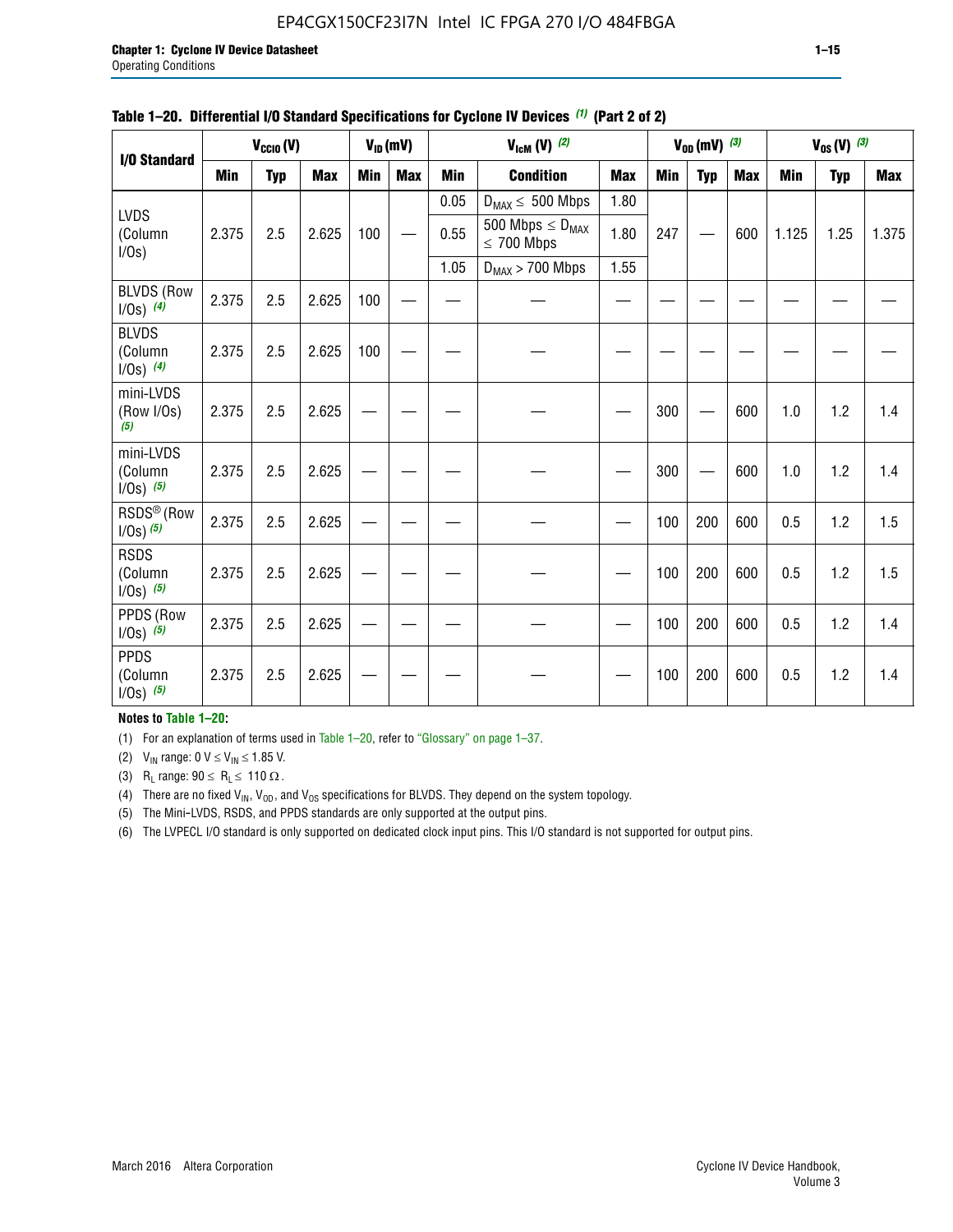## **Power Consumption**

Use the following methods to estimate power for a design:

- the Excel-based EPE
- the Quartus® II PowerPlay power analyzer feature

The interactive Excel-based EPE is used prior to designing the device to get a magnitude estimate of the device power. The Quartus II PowerPlay power analyzer provides better quality estimates based on the specifics of the design after place-and-route is complete. The PowerPlay power analyzer can apply a combination of user-entered, simulation-derived, and estimated signal activities that, combined with detailed circuit models, can yield very accurate power estimates.

f For more information about power estimation tools, refer to the *[Early Power Estimator](http://www.altera.com/literature/ug/ug_epe.pdf
)  [User Guide](http://www.altera.com/literature/ug/ug_epe.pdf
)* and the *[PowerPlay Power Analysis](http://www.altera.com/literature/hb/qts/qts_qii53013.pdf)* chapter in volume 3 of the *Quartus II Handboo*k.

## **Switching Characteristics**

This section provides performance characteristics of Cyclone IV core and periphery blocks for commercial grade devices.

These characteristics can be designated as Preliminary or Final.

- Preliminary characteristics are created using simulation results, process data, and other known parameters. The upper-right hand corner of these tables show the designation as "Preliminary".
- Final numbers are based on actual silicon characterization and testing. The numbers reflect the actual performance of the device under worst-case silicon process, voltage, and junction temperature conditions. There are no designations on finalized tables.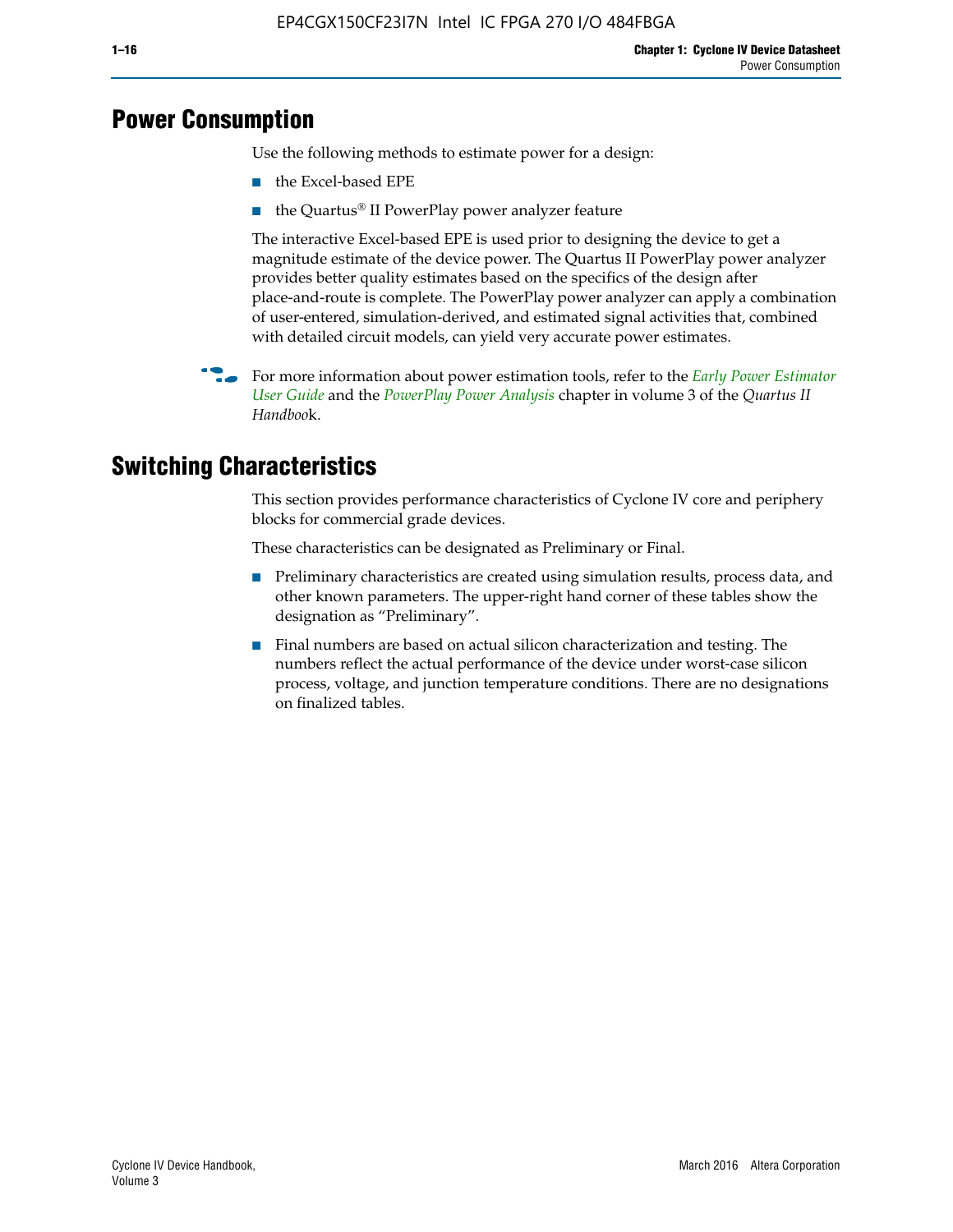## **Transceiver Performance Specifications**

Table 1–21 lists the Cyclone IV GX transceiver specifications.

|  |  |  |  | Table 1-21. Transceiver Specification for Cyclone IV GX Devices (Part 1 of 4) |  |
|--|--|--|--|-------------------------------------------------------------------------------|--|
|--|--|--|--|-------------------------------------------------------------------------------|--|

| Symbol/                                                   |                                                      |                     | C <sub>6</sub>             |                                                                     |                     | C7, I7                     |                   |                     | C <sub>8</sub>             |                |              |
|-----------------------------------------------------------|------------------------------------------------------|---------------------|----------------------------|---------------------------------------------------------------------|---------------------|----------------------------|-------------------|---------------------|----------------------------|----------------|--------------|
| <b>Description</b>                                        | <b>Conditions</b>                                    | <b>Min</b>          | <b>Typ</b>                 | <b>Max</b>                                                          | <b>Min</b>          | <b>Typ</b>                 | <b>Max</b>        | <b>Min</b>          | <b>Typ</b>                 | <b>Max</b>     | <b>Unit</b>  |
| <b>Reference Clock</b>                                    |                                                      |                     |                            |                                                                     |                     |                            |                   |                     |                            |                |              |
| Supported I/O<br><b>Standards</b>                         |                                                      |                     |                            | 1.2 V PCML, 1.5 V PCML, 3.3 V PCML, Differential LVPECL, LVDS, HCSL |                     |                            |                   |                     |                            |                |              |
| Input frequency<br>from REFCLK input<br>pins              |                                                      | 50                  |                            | 156.25                                                              | 50                  |                            | 156.25            | 50                  |                            | 156.25         | <b>MHz</b>   |
| Spread-spectrum<br>modulating clock<br>frequency          | Physical interface<br>for PCI Express<br>(PIPE) mode | 30                  |                            | 33                                                                  | 30                  |                            | 33                | 30                  |                            | 33             | kHz          |
| Spread-spectrum<br>downspread                             | PIPE mode                                            |                     | 0 <sub>to</sub><br>$-0.5%$ |                                                                     |                     | 0 <sub>to</sub><br>$-0.5%$ |                   |                     | 0 <sub>to</sub><br>$-0.5%$ |                |              |
| Peak-to-peak<br>differential input<br>voltage             |                                                      | 0.1                 |                            | 1.6                                                                 | 0.1                 |                            | 1.6               | 0.1                 |                            | 1.6            | $\mathsf{V}$ |
| V <sub>ICM</sub> (AC coupled)                             |                                                      |                     | $1100 \pm 5\%$             |                                                                     |                     | $1100 \pm 5\%$             |                   |                     | $1100 \pm 5\%$             |                | mV           |
| $V_{ICM}$ (DC coupled)                                    | HCSL I/O<br>standard for PCIe<br>reference clock     | 250                 |                            | 550                                                                 | 250                 |                            | 550               | 250                 |                            | 550            | mV           |
| <b>Transmitter REFCLK</b><br>Phase Noise (1)              | Frequency offset                                     |                     |                            | $-123$                                                              |                     |                            | $-123$            |                     |                            | $-123$         | dBc/Hz       |
| <b>Transmitter REFCLK</b><br>Total Jitter (1)             | $= 1$ MHz $- 8$ MHZ                                  |                     |                            | 42.3                                                                |                     |                            | 42.3              |                     |                            | 42.3           | ps           |
| $\mathsf{R}_{\mathsf{ref}}$                               |                                                      |                     | 2000<br>± 1%               |                                                                     |                     | 2000<br>± 1%               |                   |                     | 2000<br>± 1%               |                | Ω            |
| <b>Transceiver Clock</b>                                  |                                                      |                     |                            |                                                                     |                     |                            |                   |                     |                            |                |              |
| cal blk clk clock<br>frequency                            |                                                      | 10                  |                            | 125                                                                 | 10                  |                            | 125               | 10                  | $\overline{\phantom{0}}$   | 125            | MHz          |
| fixedclk clock<br>frequency                               | <b>PCIe Receiver</b><br>Detect                       | $\hspace{0.05cm}$   | 125                        |                                                                     |                     | 125                        | $\hspace{0.05cm}$ | —                   | 125                        |                | <b>MHz</b>   |
| reconfig_clk<br>clock frequency                           | Dynamic<br>reconfiguration<br>clock frequency        | 2.5/<br>37.5<br>(2) |                            | 50                                                                  | 2.5/<br>37.5<br>(2) |                            | 50                | 2.5/<br>37.5<br>(2) |                            | 50             | <b>MHz</b>   |
| Delta time between<br>reconfig clk                        |                                                      |                     |                            | $\overline{2}$                                                      |                     |                            | $\overline{2}$    |                     |                            | $\overline{2}$ | ms           |
| Transceiver block<br>minimum<br>power-down pulse<br>width |                                                      |                     | $\mathbf{1}$               |                                                                     |                     | 1                          |                   |                     | $\mathbf{1}$               |                | $\mu s$      |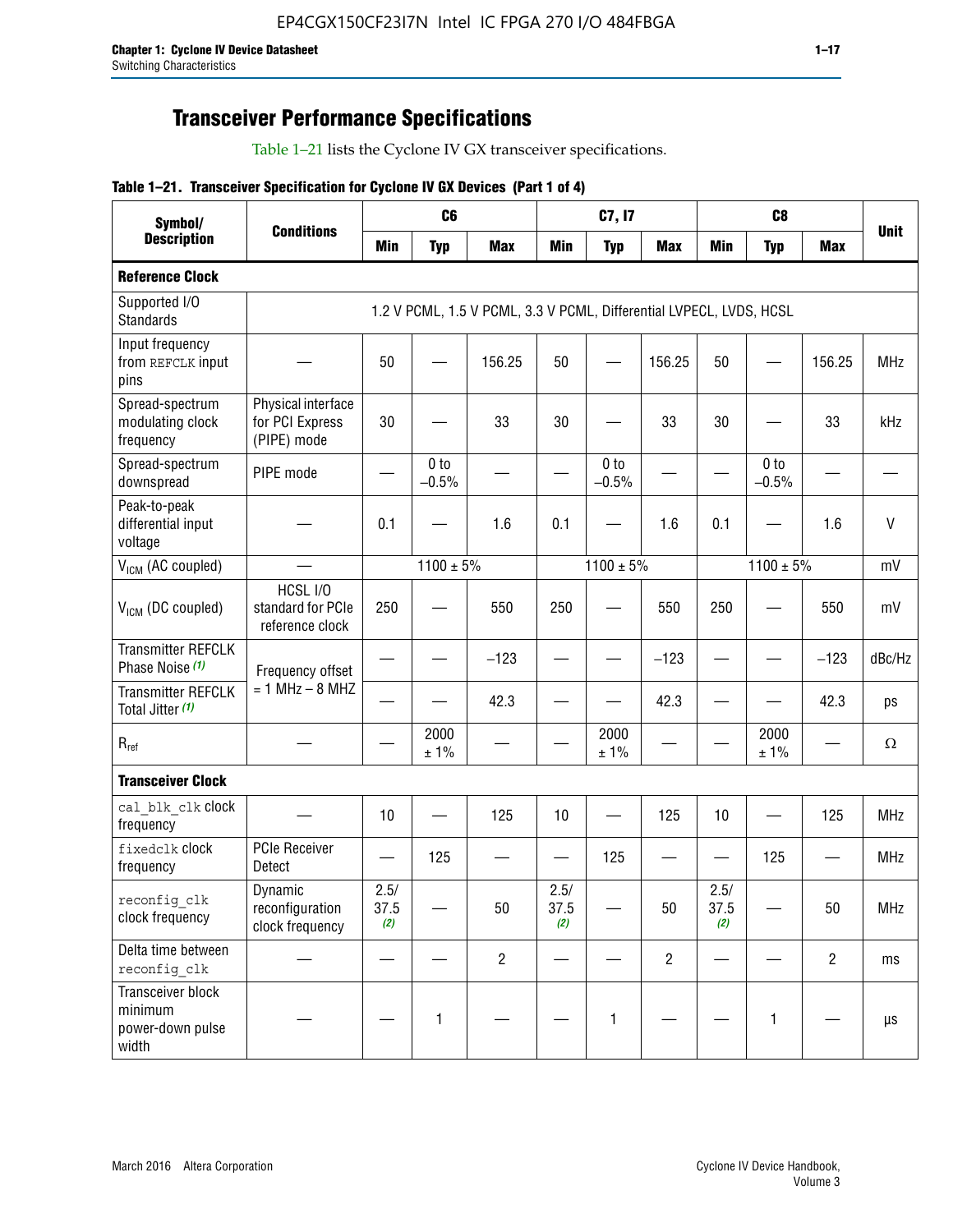| Symbol/                                                                                        |                                                                           |                          | C <sub>6</sub>           |                                    |            | C7, I7                             |                                     |                          | C <sub>8</sub>           |                                                |              |
|------------------------------------------------------------------------------------------------|---------------------------------------------------------------------------|--------------------------|--------------------------|------------------------------------|------------|------------------------------------|-------------------------------------|--------------------------|--------------------------|------------------------------------------------|--------------|
| <b>Description</b>                                                                             | <b>Conditions</b>                                                         | <b>Min</b>               | <b>Typ</b>               | <b>Max</b>                         | <b>Min</b> | <b>Typ</b>                         | <b>Max</b>                          | <b>Min</b>               | <b>Typ</b>               | <b>Max</b>                                     | <b>Unit</b>  |
| <b>Receiver</b>                                                                                |                                                                           |                          |                          |                                    |            |                                    |                                     |                          |                          |                                                |              |
| Supported I/O<br>Standards                                                                     | 1.4 V PCML,<br>1.5 V PCML,<br>2.5 V PCML,<br>LVPECL, LVDS                 |                          |                          |                                    |            |                                    |                                     |                          |                          |                                                |              |
| Data rate (F324 and<br>smaller package) (15)                                                   |                                                                           | 600                      |                          | 2500                               | 600        |                                    | 2500                                | 600                      |                          | 2500                                           | <b>Mbps</b>  |
| Data rate (F484 and<br>larger package) (15)                                                    |                                                                           | 600                      |                          | 3125                               | 600        |                                    | 3125                                | 600                      |                          | 2500                                           | <b>Mbps</b>  |
| Absolute V <sub>MAX</sub> for a<br>receiver pin $(3)$                                          |                                                                           |                          |                          | 1.6                                |            |                                    | 1.6                                 |                          |                          | 1.6                                            | $\mathsf{V}$ |
| Operational V <sub>MAX</sub> for<br>a receiver pin                                             |                                                                           |                          |                          | 1.5                                |            |                                    | 1.5                                 |                          |                          | 1.5                                            | $\mathsf{V}$ |
| Absolute V <sub>MIN</sub> for a<br>receiver pin                                                |                                                                           | $-0.4$                   |                          |                                    | $-0.4$     |                                    |                                     | $-0.4$                   |                          |                                                | $\mathsf{V}$ |
| Peak-to-peak<br>differential input<br>voltage V <sub>ID</sub> (diff p-p)                       | $V_{ICM} = 0.82 V$<br>setting, Data Rate<br>$= 600$ Mbps to<br>3.125 Gbps | 0.1                      |                          | 2.7                                | 0.1        |                                    | 2.7                                 | 0.1                      |                          | 2.7                                            | $\mathsf{V}$ |
| <b>V<sub>ICM</sub></b>                                                                         | $V_{IGM} = 0.82 V$<br>setting                                             |                          | $820 \pm$<br>10%         |                                    |            | $820 \pm$<br>10%                   |                                     |                          | $820 \pm$<br>10%         |                                                | mV           |
| Differential on-chip                                                                           | 100 $-\Omega$ setting                                                     | —                        | 100                      |                                    |            | 100                                | $\overline{\phantom{0}}$            | $\overline{\phantom{0}}$ | 100                      | $\overline{\phantom{0}}$                       | $\Omega$     |
| termination resistors                                                                          | 150 $-\Omega$ setting                                                     |                          | 150                      |                                    |            | 150                                |                                     |                          | 150                      |                                                | $\Omega$     |
| Differential and<br>common mode<br>return loss                                                 | PIPE, Serial<br>Rapid I/O SR,<br>SATA, CPRI LV,<br>SDI, XAUI              |                          |                          |                                    |            | Compliant                          |                                     |                          |                          |                                                |              |
| Programmable ppm<br>detector $(4)$                                                             |                                                                           |                          |                          |                                    |            | ± 62.5, 100, 125, 200,<br>250, 300 |                                     |                          |                          |                                                | ppm          |
| Clock data recovery<br>(CDR) ppm<br>tolerance (without<br>spread-spectrum<br>clocking enabled) |                                                                           |                          |                          | $\pm 300$ (5),<br>±350<br>(6), (7) |            |                                    | ±300<br>$(5)$ ,<br>±350<br>(6), (7) |                          |                          | ±300<br>$(5)$ <sub>,</sub><br>±350<br>(6), (7) | ppm          |
| CDR ppm tolerance<br>(with synchronous<br>spread-spectrum<br>clocking enabled) (8)             |                                                                           |                          |                          | 350 to<br>$-5350$<br>(7), (9)      |            |                                    | 350 to<br>$-5350$<br>(7), (9)       |                          |                          | 350 to<br>$-5350$<br>(7), (9)                  | ppm          |
| Run length                                                                                     |                                                                           |                          | 80                       |                                    |            | 80                                 |                                     |                          | 80                       |                                                | UI           |
|                                                                                                | No Equalization                                                           | $\overline{\phantom{0}}$ |                          | 1.5                                | —          |                                    | 1.5                                 | —                        |                          | 1.5                                            | dB           |
| Programmable                                                                                   | Medium Low                                                                | $\overline{\phantom{0}}$ | $\overline{\phantom{0}}$ | 4.5                                |            | $\overline{\phantom{0}}$           | 4.5                                 | —                        | $\overline{\phantom{0}}$ | 4.5                                            | dB           |
| equalization                                                                                   | Medium High                                                               | $\overline{\phantom{0}}$ | $\overline{\phantom{0}}$ | 5.5                                |            |                                    | 5.5                                 | $\overline{\phantom{0}}$ |                          | 5.5                                            | dB           |
|                                                                                                | High                                                                      | —                        | —                        | $\overline{7}$                     |            |                                    | 7                                   | —                        |                          | $\overline{7}$                                 | dB           |

#### **Table 1–21. Transceiver Specification for Cyclone IV GX Devices (Part 2 of 4)**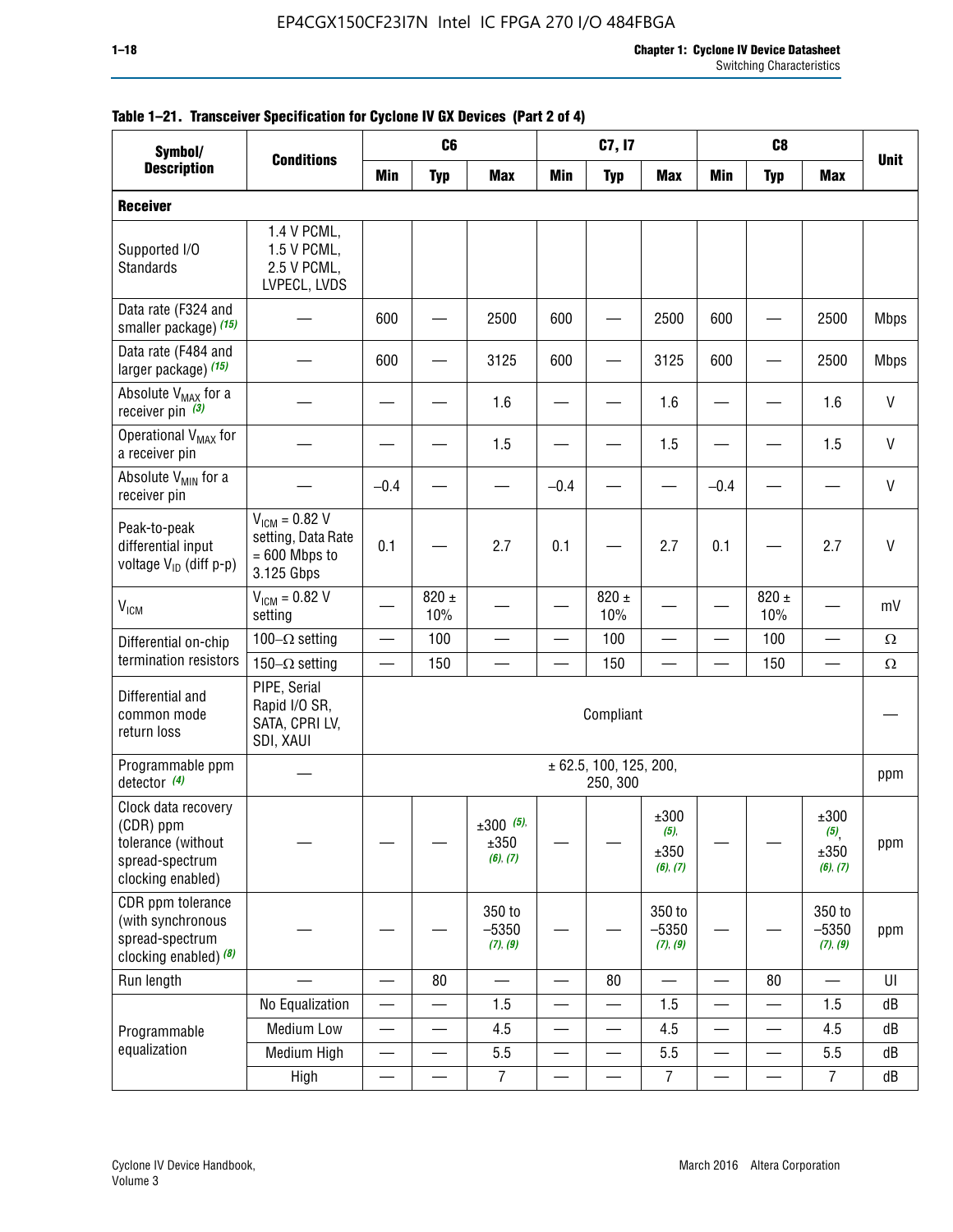#### **Table 1–21. Transceiver Specification for Cyclone IV GX Devices (Part 3 of 4)**

| Symbol/                                                                 |                                                                     |                          | C6                       |            |                          | C7, I7                   |            |                          | C <sub>8</sub>           |                          |                                |
|-------------------------------------------------------------------------|---------------------------------------------------------------------|--------------------------|--------------------------|------------|--------------------------|--------------------------|------------|--------------------------|--------------------------|--------------------------|--------------------------------|
| <b>Description</b>                                                      | <b>Conditions</b>                                                   | Min                      | <b>Typ</b>               | <b>Max</b> | <b>Min</b>               | <b>Typ</b>               | <b>Max</b> | <b>Min</b>               | <b>Typ</b>               | <b>Max</b>               | <b>Unit</b>                    |
| Signal detect/loss<br>threshold                                         | PIPE mode                                                           | 65                       |                          | 175        | 65                       |                          | 175        | 65                       |                          | 175                      | mV                             |
| $t_{LTR}$ (10)                                                          |                                                                     | $\overline{\phantom{0}}$ | —                        | 75         | $\overline{\phantom{0}}$ | $\overline{\phantom{0}}$ | 75         | $\overline{\phantom{0}}$ | $\overline{\phantom{0}}$ | 75                       | $\mu s$                        |
| (11)<br>$t_{\text{LTR-LTD\_Manual}}$                                    |                                                                     | 15                       |                          |            | 15                       |                          | —          | 15                       | $\overline{\phantom{0}}$ |                          | μs                             |
| (12)<br>$t_{LTD}$                                                       |                                                                     | 0                        | 100                      | 4000       | 0                        | 100                      | 4000       | 0                        | 100                      | 4000                     | ns                             |
| $t_{\text{LTD\_Manual}}$ (13)                                           |                                                                     |                          | $\overline{\phantom{0}}$ | 4000       |                          |                          | 4000       |                          |                          | 4000                     | ns                             |
| $t_{\text{LTD\_Auto}}$ (14)                                             |                                                                     |                          |                          | 4000       |                          |                          | 4000       |                          | $\overline{\phantom{0}}$ | 4000                     | ns                             |
| Receiver buffer and<br>CDR offset<br>cancellation time<br>(per channel) |                                                                     |                          |                          | 17000      |                          |                          | 17000      |                          |                          | 17000                    | recon<br>fig_c<br>lk<br>cycles |
|                                                                         | DC Gain Setting =<br>0                                              |                          | 0                        |            |                          | 0                        |            |                          | $\pmb{0}$                |                          | dB                             |
| Programmable DC<br>gain                                                 | DC Gain Setting $=$<br>1                                            |                          | 3                        |            |                          | 3                        |            |                          | 3                        |                          | dB                             |
|                                                                         | DC Gain Setting =<br>$\overline{2}$                                 |                          | 6                        |            |                          | 6                        |            |                          | 6                        |                          | dB                             |
| <b>Transmitter</b>                                                      |                                                                     |                          |                          |            |                          |                          |            |                          |                          |                          |                                |
| Supported I/O<br><b>Standards</b>                                       | 1.5 V PCML                                                          |                          |                          |            |                          |                          |            |                          |                          |                          |                                |
| Data rate (F324 and<br>smaller package)                                 |                                                                     | 600                      |                          | 2500       | 600                      |                          | 2500       | 600                      |                          | 2500                     | <b>Mbps</b>                    |
| Data rate (F484 and<br>larger package)                                  |                                                                     | 600                      | -                        | 3125       | 600                      |                          | 3125       | 600                      | —                        | 2500                     | <b>Mbps</b>                    |
| <b>V<sub>OCM</sub></b>                                                  | 0.65 V setting                                                      | $\overline{\phantom{0}}$ | 650                      |            | $\overline{\phantom{0}}$ | 650                      |            | $\overline{\phantom{0}}$ | 650                      |                          | mV                             |
| Differential on-chip                                                    | 100 $-\Omega$ setting                                               |                          | 100                      | —          | —                        | 100                      | —          | $\overline{\phantom{0}}$ | 100                      | $\overline{\phantom{0}}$ | $\Omega$                       |
| termination resistors                                                   | 150 $-\Omega$ setting                                               | $\overline{\phantom{0}}$ | 150                      | —          | $\overline{\phantom{0}}$ | 150                      | —          | —                        | 150                      | —                        | $\Omega$                       |
| Differential and<br>common mode<br>return loss                          | PIPE, CPRI LV,<br>Serial Rapid I/O<br>SR, SDI, XAUI,<br><b>SATA</b> |                          |                          |            |                          | Compliant                |            |                          |                          |                          |                                |
| Rise time                                                               | $\qquad \qquad$                                                     | 50                       |                          | 200        | 50                       |                          | 200        | 50                       | $\overline{\phantom{0}}$ | 200                      | ps                             |
| Fall time                                                               |                                                                     | 50                       |                          | 200        | 50                       | $\overline{\phantom{0}}$ | 200        | 50                       | $\overline{\phantom{0}}$ | 200                      | ps                             |
| Intra-differential pair<br>skew                                         |                                                                     |                          |                          | 15         |                          |                          | 15         |                          |                          | 15                       | ps                             |
| Intra-transceiver<br>block skew                                         |                                                                     |                          |                          | 120        |                          |                          | 120        |                          |                          | 120                      | ps                             |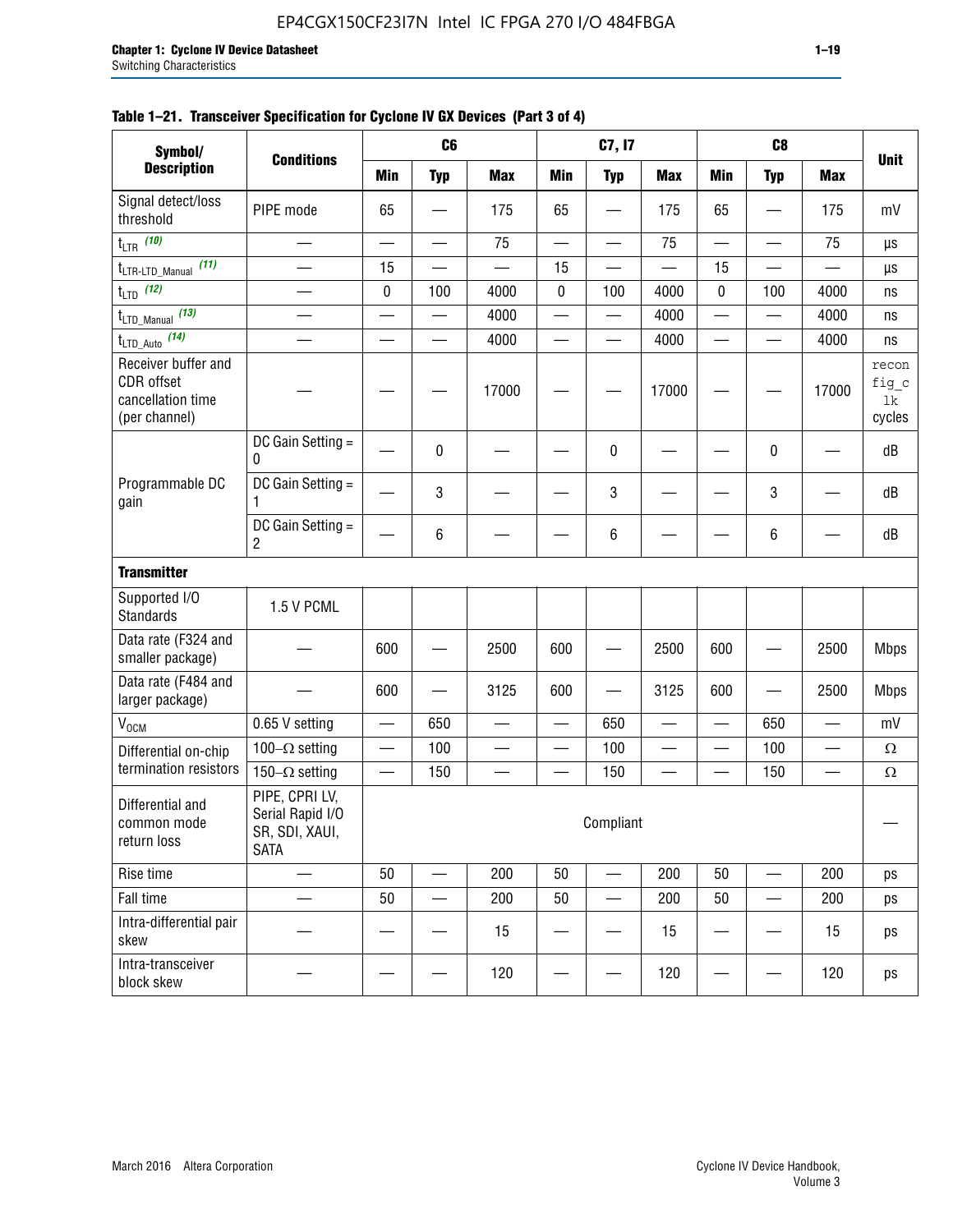#### **Table 1–21. Transceiver Specification for Cyclone IV GX Devices (Part 4 of 4)**

| Symbol/                                          | <b>Conditions</b> |            | C <sub>6</sub> |            |            | C7, I7     |                                    |            | C8  |            | <b>Unit</b> |
|--------------------------------------------------|-------------------|------------|----------------|------------|------------|------------|------------------------------------|------------|-----|------------|-------------|
| <b>Description</b>                               |                   | <b>Min</b> | Typ            | <b>Max</b> | <b>Min</b> | <b>Typ</b> | <b>Max</b>                         | <b>Min</b> | Typ | <b>Max</b> |             |
| <b>PLD-Transceiver Interface</b>                 |                   |            |                |            |            |            |                                    |            |     |            |             |
| Interface speed<br>(F324 and smaller<br>package) |                   | 25         |                | 125        | 25         |            | 125                                | 25         |     | 125        | <b>MHz</b>  |
| Interface speed<br>(F484 and larger<br>package)  |                   | 25         |                | 156.25     | 25         |            | 156.25                             | 25         |     | 156.25     | <b>MHz</b>  |
| Digital reset pulse<br>width                     |                   |            |                |            |            |            | Minimum is 2 parallel clock cycles |            |     |            |             |

#### **Notes to Table 1–21:**

(1) This specification is valid for transmitter output jitter specification with a maximum total jitter value of 112 ps, typically for 3.125 Gbps SRIO and XAUI protocols.

(2) The minimum reconfig\_clk frequency is 2.5 MHz if the transceiver channel is configured in **Transmitter Only** mode. The minimum reconfig\_clk frequency is 37.5 MHz if the transceiver channel is configured in **Receiver Only** or **Receiver and Transmitter** mode.

- (3) The device cannot tolerate prolonged operation at this absolute maximum.
- (4) The rate matcher supports only up to  $\pm 300$  parts per million (ppm).
- (5) Supported for the F169 and F324 device packages only.
- (6) Supported for the F484, F672, and F896 device packages only. Pending device characterization.
- (7) To support CDR ppm tolerance greater than ±300 ppm, implement ppm detector in user logic and configure CDR to Manual Lock Mode.
- (8) Asynchronous spread-spectrum clocking is not supported.
- (9) For the EP4CGX30 (F484 package only), EP4CGX50, and EP4CGX75 devices, the CDR ppl tolerance is ±200 ppm.
- (10) Time taken until pll\_locked goes high after pll\_powerdown deasserts.
- (11) Time that the CDR must be kept in lock-to-reference mode after rx analogreset deasserts and before rx locktodata is asserted in manual mode.

(12) Time taken to recover valid data after the rx locktodata signal is asserted in manual mode (Figure 1–2), or after rx freqlocked signal goes high in automatic mode (Figure 1–3).

(13) Time taken to recover valid data after the rx locktodata signal is asserted in manual mode.

- (14) Time taken to recover valid data after the rx freqlocked signal goes high in automatic mode.
- (15) To support data rates lower than the minimum specification through oversampling, use the CDR in LTR mode only.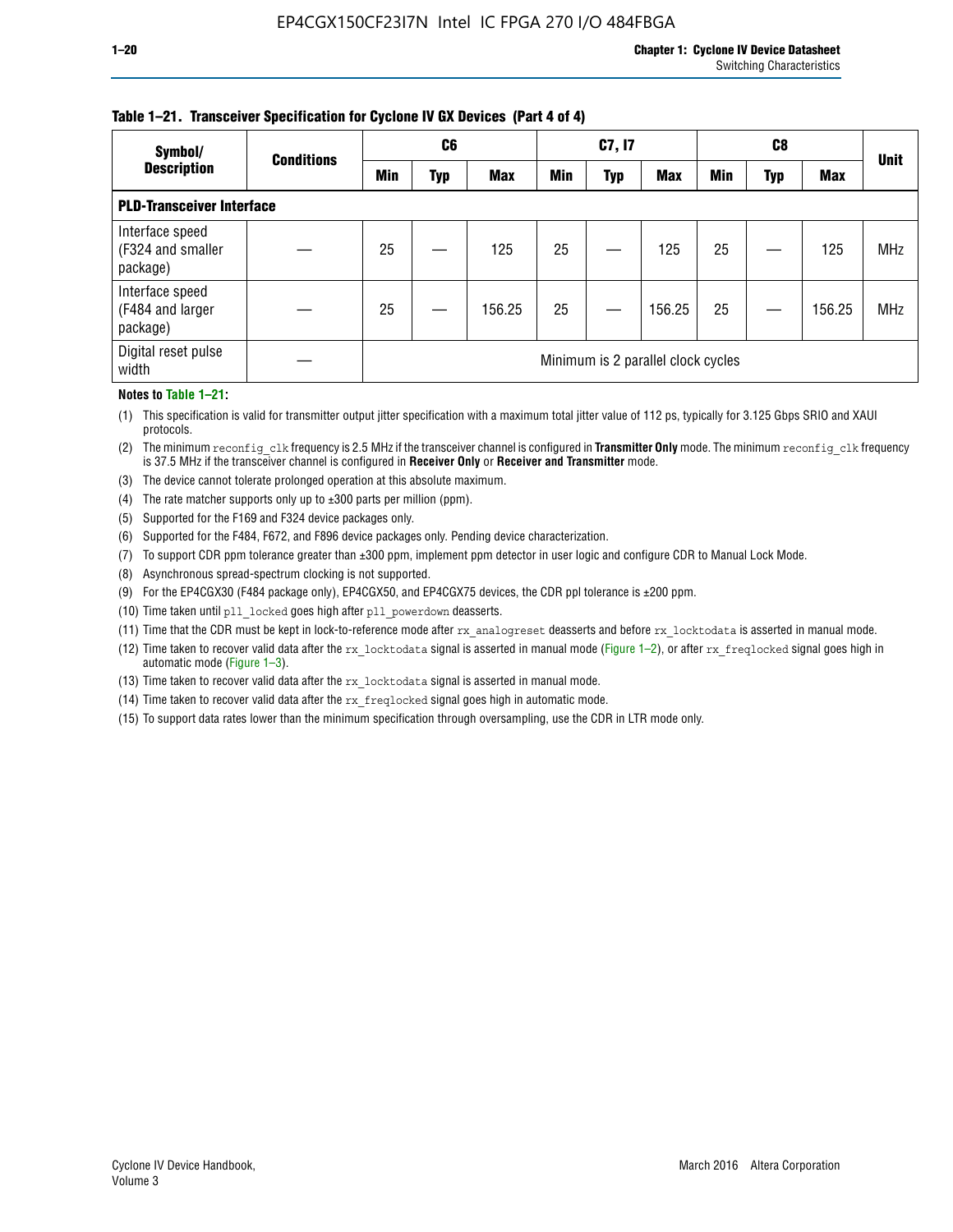Figure 1–2 shows the lock time parameters in manual mode.

 $\Box$  LTD = lock-to-data. LTR = lock-to-reference.





Figure 1–3 shows the lock time parameters in automatic mode.

**Figure 1–3. Lock Time Parameters for Automatic Mode**

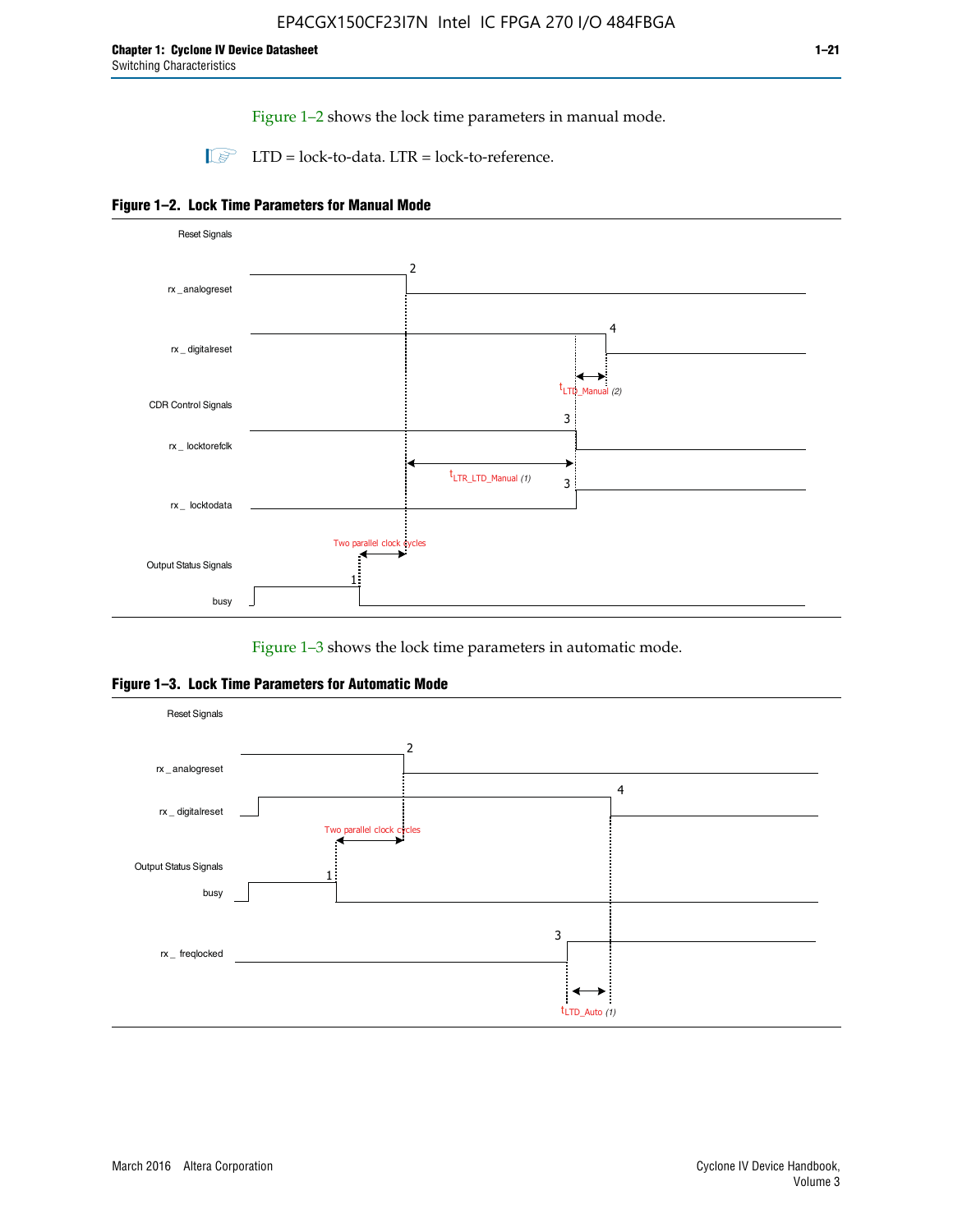#### Figure 1–4 shows the differential receiver input waveform.





Figure 1–5 shows the transmitter output waveform.





Table 1–22 lists the typical V<sub>OD</sub> for Tx term that equals 100  $\Omega$ .

|  |  | Table 1–22. Typical V <sub>0D</sub> Setting, Tx Term = 100 $\Omega$ |  |  |
|--|--|---------------------------------------------------------------------|--|--|
|--|--|---------------------------------------------------------------------|--|--|

|                                                        |     |     |     | V <sub>on</sub> Setting (mV) |      |      |
|--------------------------------------------------------|-----|-----|-----|------------------------------|------|------|
| <b>Symbol</b>                                          |     |     |     | 4(1)                         |      |      |
| $\rm V_{OD}$ differential peak<br>to peak typical (mV) | 400 | 600 | 800 | 900                          | 1000 | 1200 |

**Note to Table 1–22:**

(1) This setting is required for compliance with the PCIe protocol.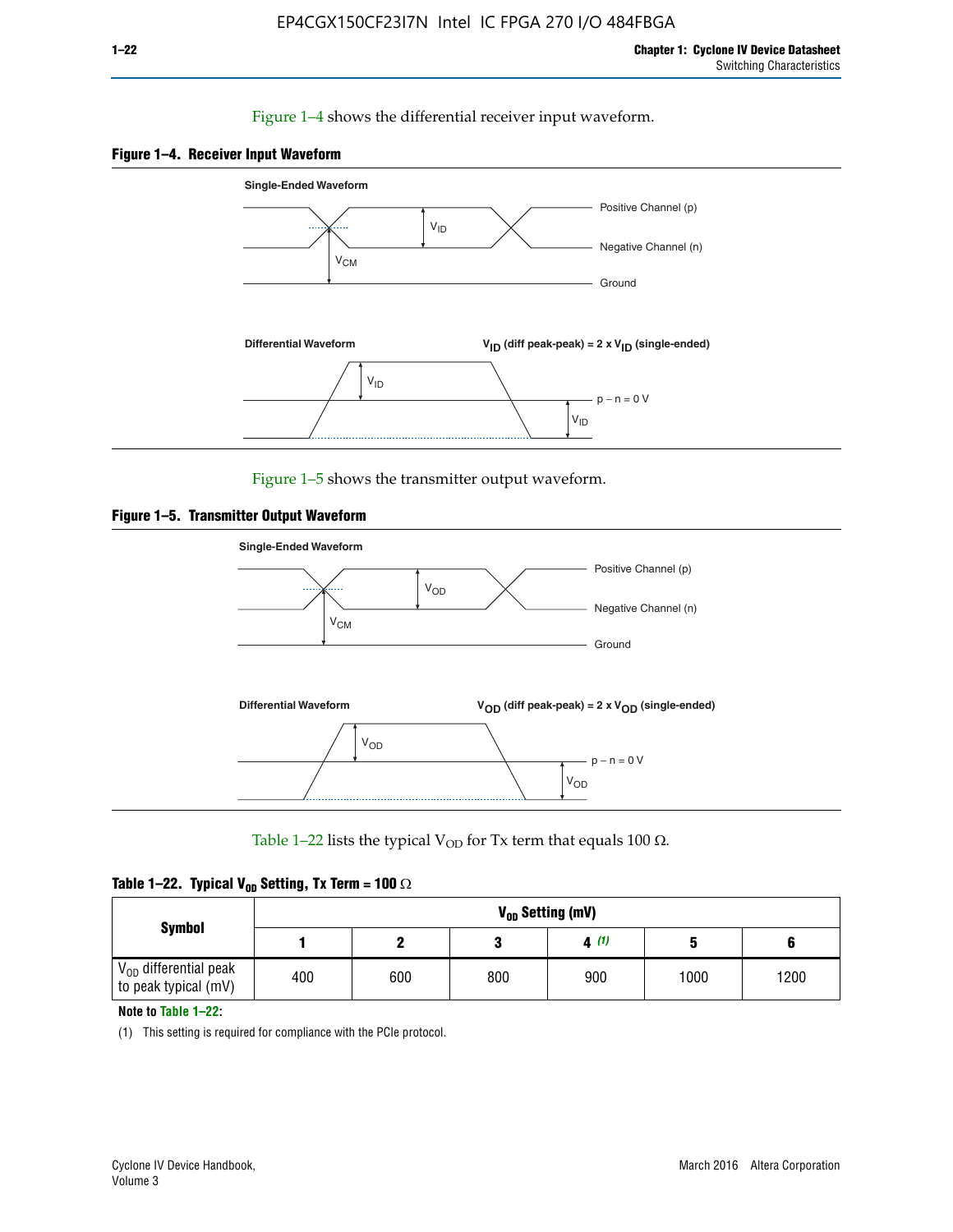Table 1–23 lists the Cyclone IV GX transceiver block AC specifications.

| Symbol/                                                                 |                    |        | C <sub>6</sub> |            |     | C7, I7     |       |        | C <sub>8</sub> |            |             |
|-------------------------------------------------------------------------|--------------------|--------|----------------|------------|-----|------------|-------|--------|----------------|------------|-------------|
| <b>Description</b>                                                      | <b>Conditions</b>  | Min    | <b>Typ</b>     | <b>Max</b> | Min | <b>Typ</b> | Max   | Min    | <b>Typ</b>     | <b>Max</b> | <b>Unit</b> |
| <b>PCIe Transmit Jitter Generation</b> (3)                              |                    |        |                |            |     |            |       |        |                |            |             |
| Total jitter at 2.5 Gbps<br>(Gen1)                                      | Compliance pattern |        |                | 0.25       |     |            | 0.25  |        |                | 0.25       | UI          |
| <b>PCIe Receiver Jitter Tolerance</b> (3)                               |                    |        |                |            |     |            |       |        |                |            |             |
| Total jitter at 2.5 Gbps<br>(Gen1)                                      | Compliance pattern |        | > 0.6          |            |     | > 0.6      |       |        | > 0.6          |            | UI          |
| <b>GIGE Transmit Jitter Generation (4)</b>                              |                    |        |                |            |     |            |       |        |                |            |             |
| Deterministic jitter                                                    | Pattern = CRPAT    |        |                | 0.14       |     |            | 0.14  |        |                | 0.14       | UI          |
| (peak-to-peak)                                                          |                    |        |                |            |     |            |       |        |                |            |             |
| Total jitter (peak-to-peak)                                             | Pattern = CRPAT    |        |                | 0.279      |     |            | 0.279 |        |                | 0.279      | UI          |
| <b>GIGE Receiver Jitter Tolerance (4)</b>                               |                    |        |                |            |     |            |       |        |                |            |             |
| Deterministic jitter<br>tolerance (peak-to-peak)                        | Pattern = CJPAT    |        | > 0.4          |            |     | > 0.4      |       | > 0.4  |                |            | U           |
| Combined deterministic<br>and random jitter<br>tolerance (peak-to-peak) | Pattern = CJPAT    | > 0.66 |                | > 0.66     |     |            |       | > 0.66 |                |            |             |

#### **Table 1–23. Transceiver Block AC Specification for Cyclone IV GX Devices** *(1)***,** *(2)*

**Notes to Table 1–23:**

(1) Dedicated refclk pins were used to drive the input reference clocks.

(2) The jitter numbers specified are valid for the stated conditions only.

(3) The jitter numbers for PIPE are compliant to the PCIe Base Specification 2.0.

(4) The jitter numbers for GIGE are compliant to the IEEE802.3-2002 Specification.

## **Core Performance Specifications**

The following sections describe the clock tree specifications, PLLs, embedded multiplier, memory block, and configuration specifications for Cyclone IV Devices.

## **Clock Tree Specifications**

Table 1–24 lists the clock tree specifications for Cyclone IV devices.

**Table 1–24. Clock Tree Performance for Cyclone IV Devices** *(Part 1 of 2)*

| <b>Device</b> |     | <b>Performance</b> |                |           |             |              |                  |     |             |  |  |  |  |  |  |
|---------------|-----|--------------------|----------------|-----------|-------------|--------------|------------------|-----|-------------|--|--|--|--|--|--|
|               | C6  | C7                 | C <sub>8</sub> | $C8L$ (1) | $C9L$ $(1)$ | $\mathbf{I}$ | <b>18L</b> $(1)$ | A7  | <b>Unit</b> |  |  |  |  |  |  |
| EP4CE6        | 500 | 437.5              | 402            | 362       | 265         | 437.5        | 362              | 402 | <b>MHz</b>  |  |  |  |  |  |  |
| EP4CE10       | 500 | 437.5              | 402            | 362       | 265         | 437.5        | 362              | 402 | <b>MHz</b>  |  |  |  |  |  |  |
| EP4CE15       | 500 | 437.5              | 402            | 362       | 265         | 437.5        | 362              | 402 | <b>MHz</b>  |  |  |  |  |  |  |
| EP4CE22       | 500 | 437.5              | 402            | 362       | 265         | 437.5        | 362              | 402 | <b>MHz</b>  |  |  |  |  |  |  |
| EP4CE30       | 500 | 437.5              | 402            | 362       | 265         | 437.5        | 362              | 402 | <b>MHz</b>  |  |  |  |  |  |  |
| EP4CE40       | 500 | 437.5              | 402            | 362       | 265         | 437.5        | 362              | 402 | <b>MHz</b>  |  |  |  |  |  |  |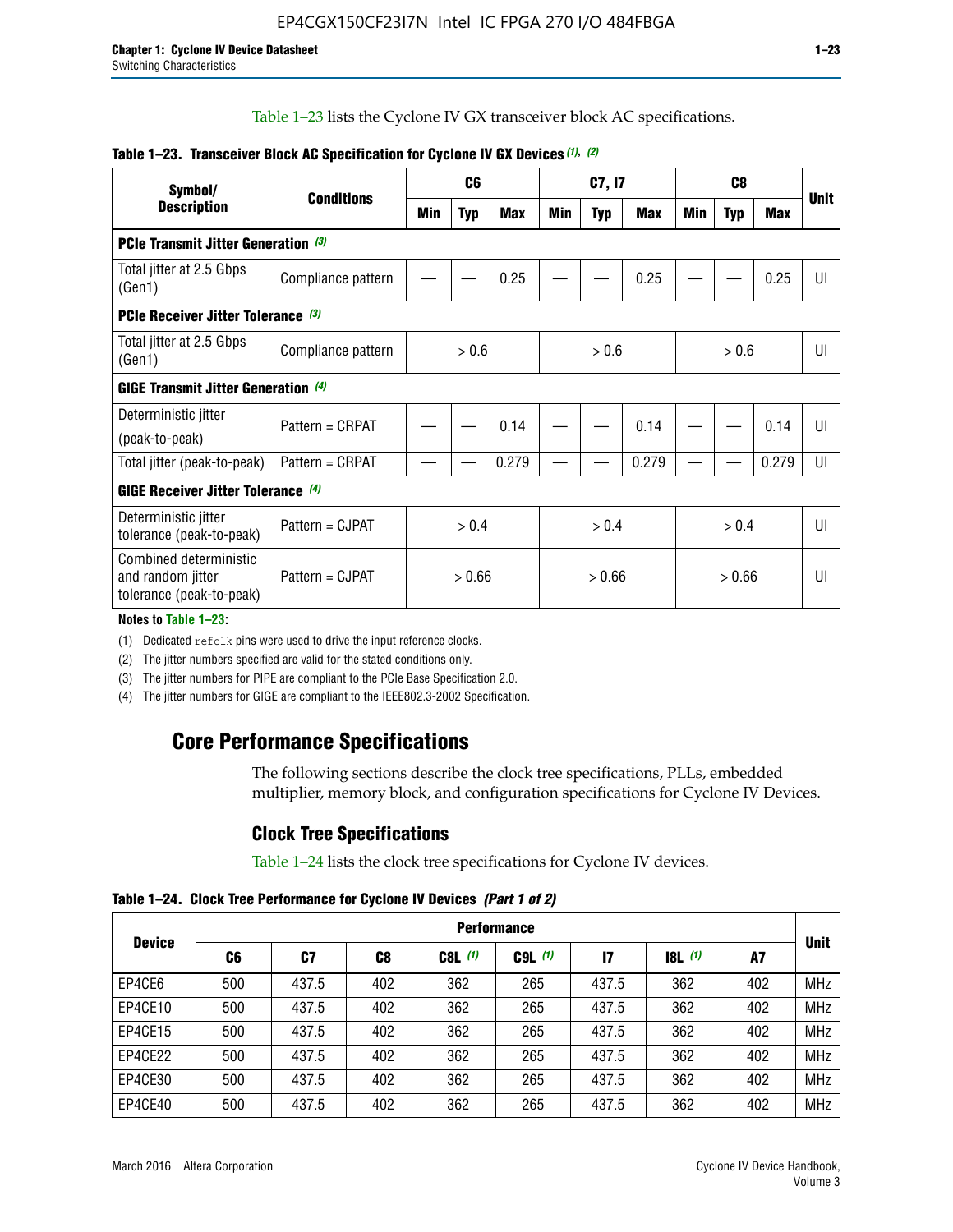|               | <b>Performance</b> |       |                |           |             |              |       |    |             |  |  |  |  |  |
|---------------|--------------------|-------|----------------|-----------|-------------|--------------|-------|----|-------------|--|--|--|--|--|
| <b>Device</b> | C6                 | C7    | C <sub>8</sub> | $C8L$ (1) | $C9L$ $(1)$ | $\mathbf{I}$ | 8L(1) | A7 | <b>Unit</b> |  |  |  |  |  |
| EP4CE55       | 500                | 437.5 | 402            | 362       | 265         | 437.5        | 362   |    | <b>MHz</b>  |  |  |  |  |  |
| EP4CE75       | 500                | 437.5 | 402            | 362       | 265         | 437.5        | 362   |    | <b>MHz</b>  |  |  |  |  |  |
| EP4CE115      |                    | 437.5 | 402            | 362       | 265         | 437.5        | 362   |    | <b>MHz</b>  |  |  |  |  |  |
| EP4CGX15      | 500                | 437.5 | 402            |           |             | 437.5        |       |    | <b>MHz</b>  |  |  |  |  |  |
| EP4CGX22      | 500                | 437.5 | 402            |           |             | 437.5        |       |    | <b>MHz</b>  |  |  |  |  |  |
| EP4CGX30      | 500                | 437.5 | 402            |           |             | 437.5        |       |    | <b>MHz</b>  |  |  |  |  |  |
| EP4CGX50      | 500                | 437.5 | 402            |           |             | 437.5        |       |    | <b>MHz</b>  |  |  |  |  |  |
| EP4CGX75      | 500                | 437.5 | 402            |           |             | 437.5        |       |    | <b>MHz</b>  |  |  |  |  |  |
| EP4CGX110     | 500                | 437.5 | 402            |           |             | 437.5        |       |    | <b>MHz</b>  |  |  |  |  |  |
| EP4CGX150     | 500                | 437.5 | 402            |           |             | 437.5        |       |    | <b>MHz</b>  |  |  |  |  |  |

**Table 1–24. Clock Tree Performance for Cyclone IV Devices** *(Part 2 of 2)*

**Note to Table 1–24:**

(1) Cyclone IV E 1.0 V core voltage devices only support C8L, C9L, and I8L speed grades.

### **PLL Specifications**

Table 1–25 lists the PLL specifications for Cyclone IV devices when operating in the commercial junction temperature range (0°C to 85°C), the industrial junction temperature range (–40°C to 100°C), the extended industrial junction temperature range (–40°C to 125°C), and the automotive junction temperature range (–40°C to 125°C). For more information about the PLL block, refer to "Glossary" on page 1–37.

|  |  | Table 1–25. PLL Specifications for Cyclone IV Devices $(1)$ , $(2)$ (Part 1 of 2) |  |
|--|--|-----------------------------------------------------------------------------------|--|
|--|--|-----------------------------------------------------------------------------------|--|

| <b>Symbol</b>                                         | <b>Parameter</b>                                            | Min | <b>Typ</b>               | Max   | <b>Unit</b>   |
|-------------------------------------------------------|-------------------------------------------------------------|-----|--------------------------|-------|---------------|
|                                                       | Input clock frequency $(-6, -7, -8)$ speed grades)          | 5   | —                        | 472.5 | <b>MHz</b>    |
| $f_{\text{IN}}$ (3)                                   | Input clock frequency (-8L speed grade)                     | 5   |                          | 362   | <b>MHz</b>    |
|                                                       | Input clock frequency (-9L speed grade)                     | 5   |                          | 265   | <b>MHz</b>    |
| f <sub>INPFD</sub>                                    | PFD input frequency                                         | 5   |                          | 325   | <b>MHz</b>    |
| $f_{VCO}$ (4)                                         | PLL internal VCO operating range                            | 600 | $\overline{\phantom{0}}$ | 1300  | <b>MHz</b>    |
| f <sub>INDUTY</sub>                                   | Input clock duty cycle                                      | 40  |                          | 60    | $\frac{0}{0}$ |
| $t_{\text{INJITTER\_CCJ}}$ (5)                        | Input clock cycle-to-cycle jitter<br>$F_{REF} \geq 100$ MHz |     |                          | 0.15  | UI            |
|                                                       | $F_{RFF}$ < 100 MHz                                         |     |                          | ±750  | ps            |
| $f_{\text{OUT EXT}}$ (external clock<br>output) $(3)$ | PLL output frequency                                        |     |                          | 472.5 | <b>MHz</b>    |
|                                                       | PLL output frequency (-6 speed grade)                       |     |                          | 472.5 | <b>MHz</b>    |
|                                                       | PLL output frequency (-7 speed grade)                       |     |                          | 450   | <b>MHz</b>    |
| $f_{OUT}$ (to global clock)                           | PLL output frequency (-8 speed grade)                       |     |                          | 402.5 | <b>MHz</b>    |
|                                                       | PLL output frequency (-8L speed grade)                      |     |                          | 362   | <b>MHz</b>    |
|                                                       | PLL output frequency (-9L speed grade)                      |     |                          | 265   | <b>MHz</b>    |
| $t_{\mbox{\scriptsize{OUTDUTY}}}$                     | Duty cycle for external clock output (when set to 50%)      | 45  | 50                       | 55    | $\frac{0}{0}$ |
| $t_{\textrm{LOCK}}$                                   | Time required to lock from end of device configuration      |     |                          |       | ms            |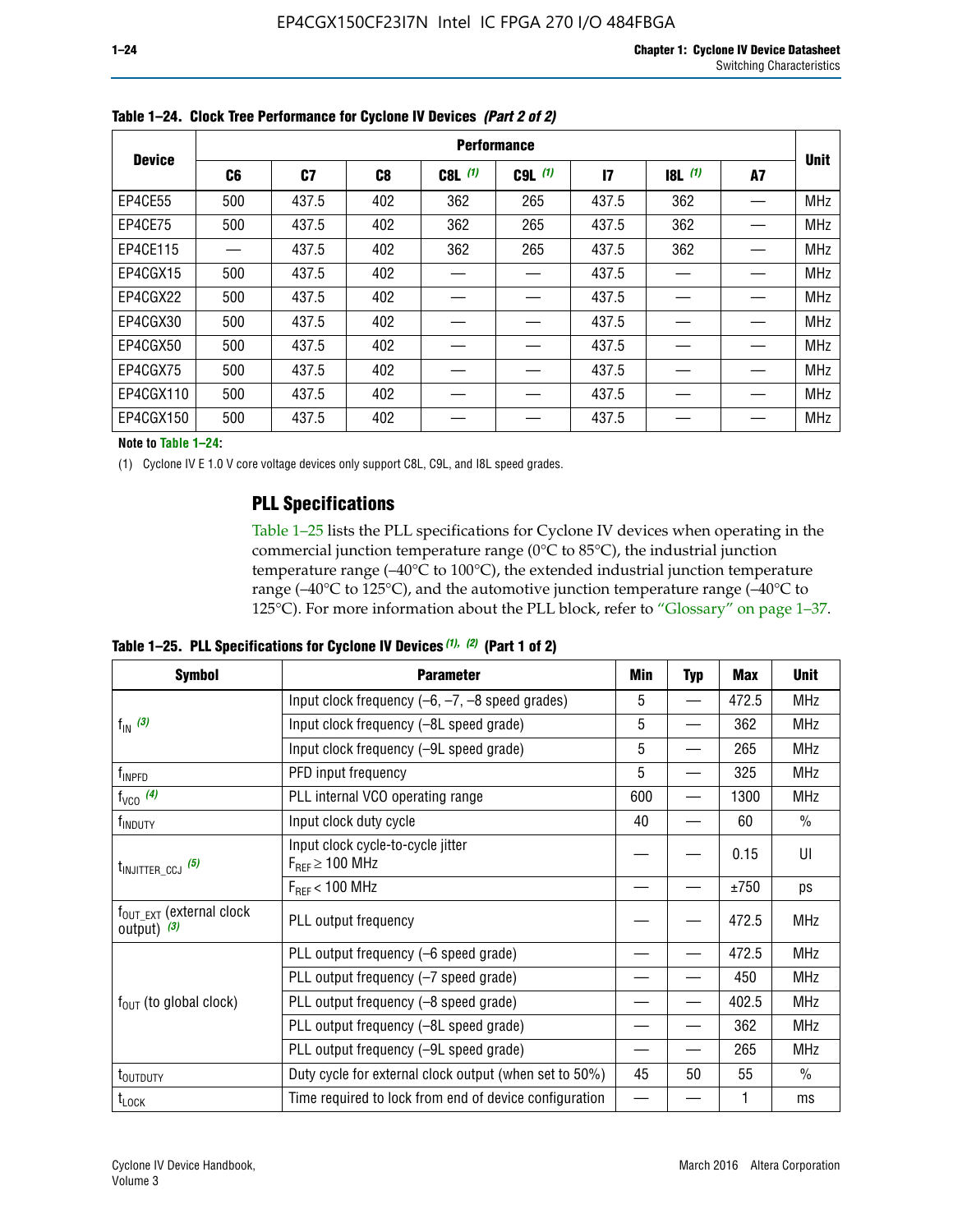|  |  | Table 1–25. PLL Specifications for Cyclone IV Devices (1), (2) (Part 2 of 2) |  |
|--|--|------------------------------------------------------------------------------|--|
|--|--|------------------------------------------------------------------------------|--|

| <b>Symbol</b>                             | <b>Parameter</b>                                                                                                                     | Min | <b>Typ</b> | <b>Max</b> | <b>Unit</b>              |
|-------------------------------------------|--------------------------------------------------------------------------------------------------------------------------------------|-----|------------|------------|--------------------------|
| t <sub>DLOCK</sub>                        | Time required to lock dynamically (after switchover,<br>reconfiguring any non-post-scale counters/delays or<br>areset is deasserted) |     |            | 1          | ms                       |
| t <sub>outjitter_period_dedclk</sub> (6)  | Dedicated clock output period jitter<br>$F_{OUT} \geq 100$ MHz                                                                       |     |            | 300        | ps                       |
|                                           | $F_{\text{OUT}}$ < 100 MHz                                                                                                           |     |            | 30         | mUI                      |
| t <sub>outjitter_ccj_dedclk</sub> (6)     | Dedicated clock output cycle-to-cycle jitter<br>$F_{OUT} \geq 100$ MHz                                                               |     |            | 300        | ps                       |
|                                           | $F_{OUT}$ < 100 MHz                                                                                                                  |     |            | 30         | mUI                      |
| t <sub>outjitter_period_io</sub> (6)      | Regular I/O period jitter<br>$F_{\text{OUT}} \geq 100 \text{ MHz}$                                                                   |     |            | 650        | ps                       |
|                                           | $F_{\text{OUT}}$ < 100 MHz                                                                                                           |     |            | 75         | mUI                      |
| $t_{\text{OUTJITTER\_CCJ\_IO}}$ (6)       | Regular I/O cycle-to-cycle jitter<br>$F_{OUT} \geq 100$ MHz                                                                          |     |            | 650        | ps                       |
|                                           | $F_{\text{OUT}}$ < 100 MHz                                                                                                           |     |            | 75         | mUI                      |
| t <sub>PLL_PSERR</sub>                    | Accuracy of PLL phase shift                                                                                                          |     |            | ±50        | ps                       |
| t <sub>ARESET</sub>                       | Minimum pulse width on areset signal.                                                                                                | 10  |            |            | ns                       |
| t <sub>configpll</sub>                    | Time required to reconfigure scan chains for PLLs                                                                                    |     | 3.5(7)     |            | <b>SCANCLK</b><br>cycles |
| $f_{\text{SCANCLK}}$                      | scanclk frequency                                                                                                                    |     |            | 100        | <b>MHz</b>               |
| t <sub>CASC_OUTJITTER_PERIOD_DEDCLK</sub> | Period jitter for dedicated clock output in cascaded<br>PLLs ( $F_{OUT} \ge 100$ MHz)                                                |     |            | 425        | ps                       |
| (8), (9)                                  | Period jitter for dedicated clock output in cascaded<br>PLLs ( $F_{OUT}$ < 100 MHz)                                                  |     |            | 42.5       | mUI                      |

#### **Notes to Table 1–25:**

- (1) This table is applicable for general purpose PLLs and multipurpose PLLs.
- (2) You must connect  $V_{CCD-PLL}$  to  $V_{CCINT}$  through the decoupling capacitor and ferrite bead.
- (3) This parameter is limited in the Quartus II software by the I/O maximum frequency. The maximum I/O frequency is different for each I/O standard.
- (4) The  $V_{CO}$  frequency reported by the Quartus II software in the PLL Summary section of the compilation report takes into consideration the  $V_{CO}$ post-scale counter K value. Therefore, if the counter K has a value of 2, the frequency reported can be lower than the f<sub>VCO</sub> specification.
- (5) A high input jitter directly affects the PLL output jitter. To have low PLL output clock jitter, you must provide a clean clock source that is less than 200 ps.
- (6) Peak-to-peak jitter with a probability level of 10–12 (14 sigma, 99.99999999974404% confidence level). The output jitter specification applies to the intrinsic jitter of the PLL when an input jitter of 30 ps is applied.
- (7) With 100-MHz scanclk frequency.
- (8) The cascaded PLLs specification is applicable only with the following conditions:
	- **■** Upstream PLL—0.59 MHz  $\leq$  Upstream PLL bandwidth  $<$  1 MHz
	- Downstream PLL—Downstream PLL bandwidth > 2 MHz
- (9) PLL cascading is not supported for transceiver applications.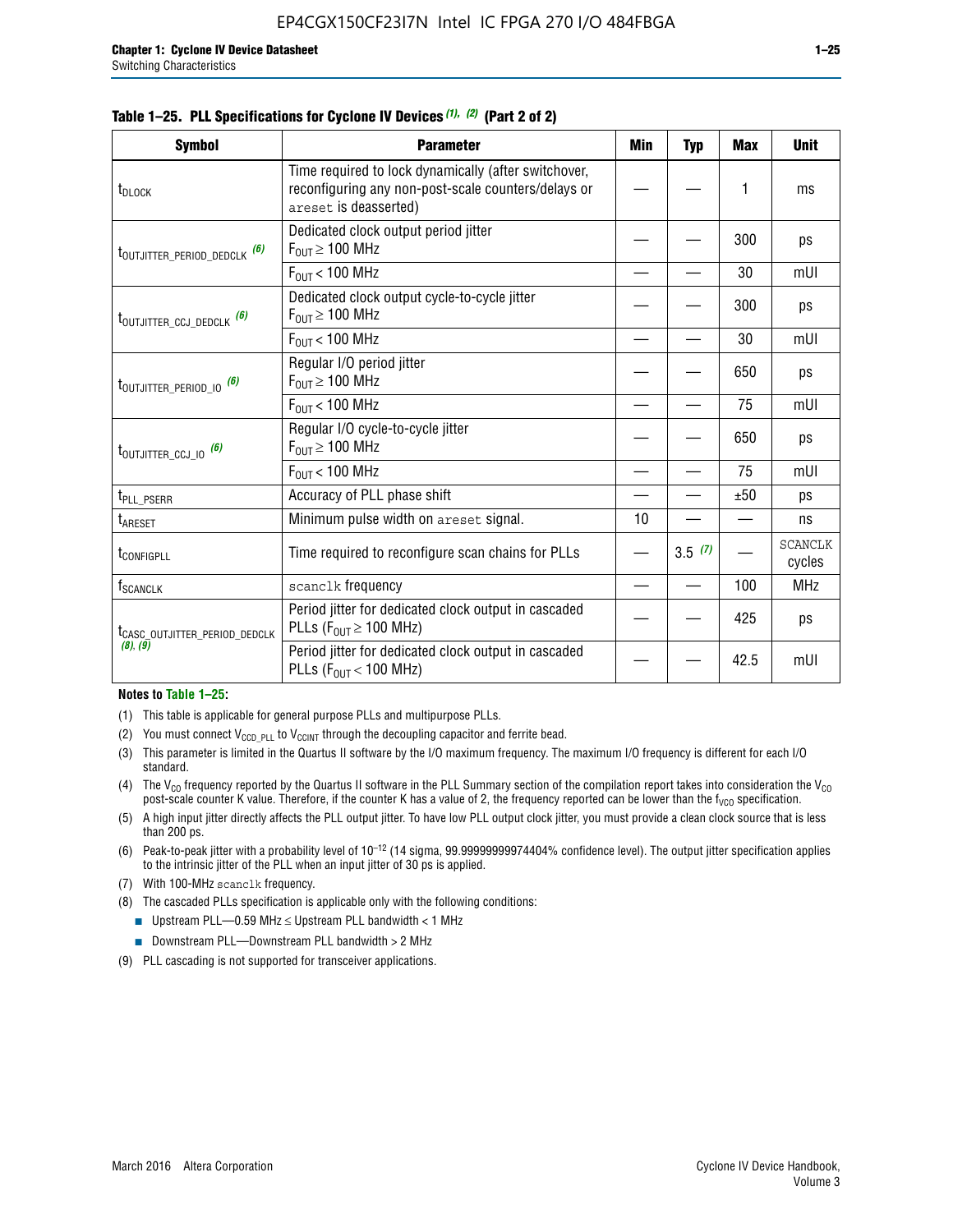## **Embedded Multiplier Specifications**

Table 1–26 lists the embedded multiplier specifications for Cyclone IV devices.

#### **Table 1–26. Embedded Multiplier Specifications for Cyclone IV Devices**

|                                | <b>Resources Used</b>        |     | <b>Performance</b> |     |                 |             |            |  |  |  |  |
|--------------------------------|------------------------------|-----|--------------------|-----|-----------------|-------------|------------|--|--|--|--|
| Mode                           | <b>Number of Multipliers</b> | C6  | C7, I7, A7         | C8  | <b>C8L, I8L</b> | <b>Unit</b> |            |  |  |  |  |
| $9 \times 9$ -bit multiplier   |                              | 340 | 300                | 260 | 240             | 175         | <b>MHz</b> |  |  |  |  |
| $18 \times 18$ -bit multiplier |                              | 287 | 250                | 200 | 185             | 135         | <b>MHz</b> |  |  |  |  |

## **Memory Block Specifications**

Table 1–27 lists the M9K memory block specifications for Cyclone IV devices.

#### **Table 1–27. Memory Block Performance Specifications for Cyclone IV Devices**

|               |                                           |     | <b>Resources Used</b>       |                |            |                |                 |     |             |
|---------------|-------------------------------------------|-----|-----------------------------|----------------|------------|----------------|-----------------|-----|-------------|
| <b>Memory</b> | <b>Mode</b>                               | LEs | <b>M9K</b><br><b>Memory</b> | C <sub>6</sub> | C7, I7, A7 | C <sub>8</sub> | <b>C8L, I8L</b> | C9L | <b>Unit</b> |
| M9K Block     | FIFO 256 $\times$ 36                      | 47  |                             | 315            | 274        | 238            | 200             | 157 | <b>MHz</b>  |
|               | Single-port $256 \times 36$               | 0   |                             | 315            | 274        | 238            | 200             | 157 | <b>MHz</b>  |
|               | Simple dual-port $256 \times 36$ CLK      | 0   |                             | 315            | 274        | 238            | 200             | 157 | <b>MHz</b>  |
|               | True dual port $512 \times 18$ single CLK | 0   |                             | 315            | 274        | 238            | 200             | 157 | <b>MHz</b>  |

### **Configuration and JTAG Specifications**

Table 1–28 lists the configuration mode specifications for Cyclone IV devices.

#### **Table 1–28. Passive Configuration Mode Specifications for Cyclone IV Devices** *(1)*

| <b>Programming Mode</b>         | V <sub>CCINT</sub> Voltage Level (V) | <b>DCLK f<sub>MAX</sub></b> | <b>Unit</b> |
|---------------------------------|--------------------------------------|-----------------------------|-------------|
| Passive Serial (PS)             | 1.0 $(3)$                            | 66                          | MHz         |
|                                 | 1.2                                  | 133                         | MHz         |
| Fast Passive Parallel (FPP) (2) | 1.0 $(3)$                            | 66                          | <b>MHz</b>  |
|                                 | 12(4)                                | 100                         | <b>MHz</b>  |

#### **Notes to Table 1–28:**

- (1) For more information about PS and FPP configuration timing parameters, refer to the *[Configuration and Remote](http://www.altera.com/literature/hb/cyclone-iv/cyiv-51008.pdf)  [System Upgrades in Cyclone IV Devices](http://www.altera.com/literature/hb/cyclone-iv/cyiv-51008.pdf)* chapter.
- (2) FPP configuration mode supports all Cyclone IV E devices (except for E144 package devices) and EP4CGX50, EP4CGX75, EP4CGX110, and EP4CGX150 only.
- (3)  $V_{CCMT}$  = 1.0 V is only supported for Cyclone IV E 1.0 V core voltage devices.
- (4) Cyclone IV E devices support 1.2 V V<sub>CCINT</sub>. Cyclone IV E 1.2 V core voltage devices support 133 MHz DCLK f<sub>MAX</sub> for EP4CE6, EP4CE10, EP4CE15, EP4CE22, EP4CE30, and EP4CE40 only.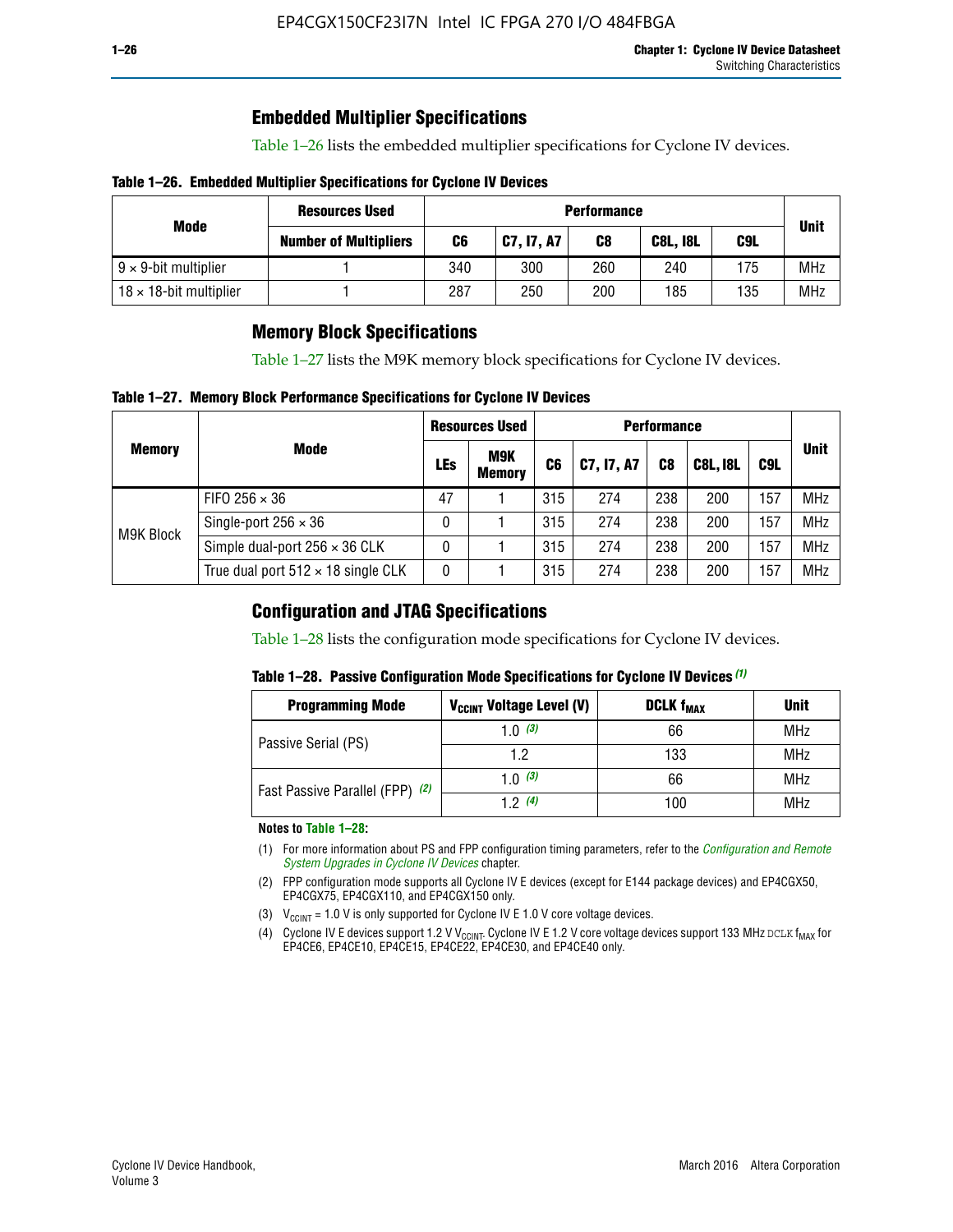Table 1–29 lists the active configuration mode specifications for Cyclone IV devices.

**Table 1–29. Active Configuration Mode Specifications for Cyclone IV Devices**

| <b>Programming Mode</b>  | <b>DCLK Range</b> | <b>Typical DCLK</b> | <b>Unit</b> |
|--------------------------|-------------------|---------------------|-------------|
| Active Parallel (AP) (1) | 20 to 40          | 33                  | MHz         |
| Active Serial (AS)       | 20 to 40          | 33                  | MHz         |

**Note to Table 1–29:**

(1) AP configuration mode is only supported for Cyclone IV E devices.

Table 1–30 lists the JTAG timing parameters and values for Cyclone IV devices.

**Table 1–30. JTAG Timing Parameters for Cyclone IV Devices** *(1)*

| <b>Symbol</b>                | <b>Parameter</b>                                       | Min | <b>Max</b> | <b>Unit</b> |
|------------------------------|--------------------------------------------------------|-----|------------|-------------|
| $t_{JCP}$                    | <b>TCK clock period</b>                                | 40  |            | ns          |
| $t_{\sf JCH}$                | TCK clock high time                                    | 19  |            | ns          |
| $t_{\sf JCL}$                | <b>TCK clock low time</b>                              | 19  |            | ns          |
| $t_{JPSU\_TDI}$              | JTAG port setup time for TDI                           | 1   |            | ns          |
| t <sub>JPSU_TMS</sub>        | JTAG port setup time for TMS                           | 3   |            | ns          |
| $t_{\sf JPH}$                | JTAG port hold time                                    | 10  |            | ns          |
| t <sub>JPCO</sub>            | JTAG port clock to output (2), (3)                     |     | 15         | ns          |
| $t_{JPZX}$                   | JTAG port high impedance to valid output $(2)$ , $(3)$ |     | 15         | ns          |
| t <sub>JPXZ</sub>            | JTAG port valid output to high impedance $(2)$ , $(3)$ |     | 15         | ns          |
| $t_{\rm JSSU}$               | Capture register setup time                            | 5   |            | ns          |
| $t_{\mathsf{JSH}}$           | Capture register hold time                             | 10  |            | ns          |
| t <sub>JSCO</sub>            | Update register clock to output                        |     | 25         | ns          |
| $t_{\footnotesize \rm JSZX}$ | Update register high impedance to valid output         |     | 25         | ns          |
| t <sub>JSXZ</sub>            | Update register valid output to high impedance         |     | 25         | ns          |

**Notes to Table 1–30:**

(1) For more information about JTAG waveforms, refer to "JTAG Waveform" in "Glossary" on page 1–37.

(2) The specification is shown for 3.3-, 3.0-, and 2.5-V LVTTL/LVCMOS operation of JTAG pins. For 1.8-V LVTTL/LVCMOS and 1.5-V LVCMOS, the output time specification is 16 ns.

(3) For EP4CGX22, EP4CGX30 (F324 and smaller package), EP4CGX110, and EP4CGX150 devices, the output time specification for 3.3-, 3.0-, and 2.5-V LVTTL/LVCMOS operation of JTAG pins is 16 ns. For 1.8-V LVTTL/LVCMOS and 1.5-V LVCMOS, the output time specification is 18 ns.

## **Periphery Performance**

This section describes periphery performance, including high-speed I/O and external memory interface.

I/O performance supports several system interfaces, such as the high-speed I/O interface, external memory interface, and the PCI/PCI-X bus interface. I/Os using the SSTL-18 Class I termination standard can achieve up to the stated DDR2 SDRAM interfacing speeds. I/Os using general-purpose I/O standards such as 3.3-, 3.0-, 2.5-, 1.8-, or 1.5-LVTTL/LVCMOS are capable of a typical 200 MHz interfacing frequency with a 10 pF load.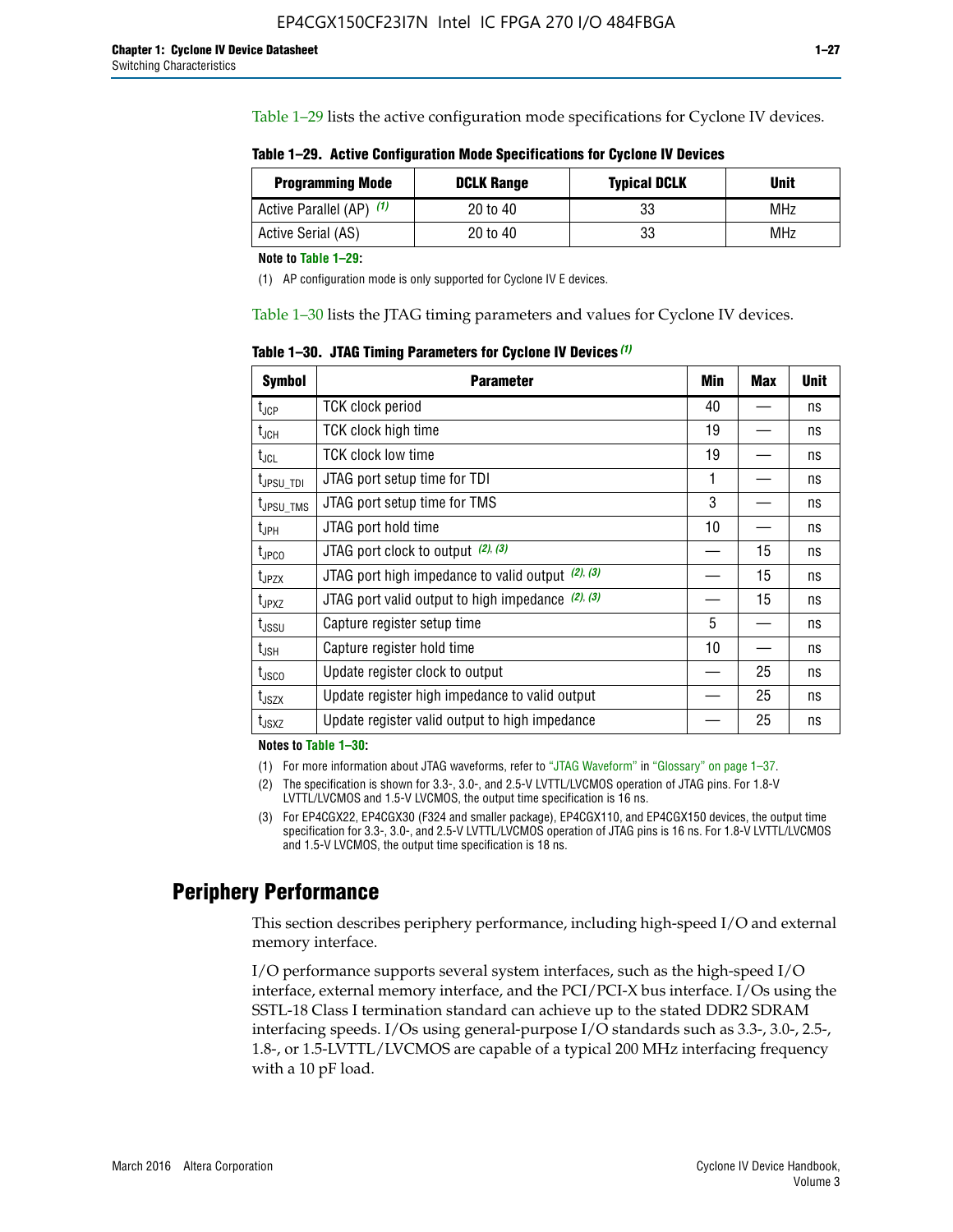- For more information about the supported maximum clock rate, device and pin planning, IP implementation, and device termination, refer to *[Section III: System](http://www.altera.com/literature/hb/external-memory/emi_intro_specs.pdf)  [Performance Specifications](http://www.altera.com/literature/hb/external-memory/emi_intro_specs.pdf)* of the *External Memory Interfaces Handbook*.
- **1 Actual achievable frequency depends on design- and system-specific factors. Perform** HSPICE/IBIS simulations based on your specific design and system setup to determine the maximum achievable frequency in your system.

## **High-Speed I/O Specifications**

Table 1–31 through Table 1–36 list the high-speed I/O timing for Cyclone IV devices. For definitions of high-speed timing specifications, refer to "Glossary" on page 1–37.

**Table 1–31. RSDS Transmitter Timing Specifications for Cyclone IV Devices** *(1)***,** *(2)***,** *(4)* **(Part 1 of 2)**

|                                                      |                                     |            | C <sub>6</sub>           |            | C7, I7     |                          |            | <b>C8, A7</b> |                          | <b>C8L, I8L</b> |            |                          | C <sub>9</sub> L |     |                          |            |             |
|------------------------------------------------------|-------------------------------------|------------|--------------------------|------------|------------|--------------------------|------------|---------------|--------------------------|-----------------|------------|--------------------------|------------------|-----|--------------------------|------------|-------------|
| <b>Symbol</b>                                        | <b>Modes</b>                        | <b>Min</b> | <b>Typ</b>               | <b>Max</b> | <b>Min</b> | <b>Typ</b>               | <b>Max</b> | <b>Min</b>    | <b>Typ</b>               | <b>Max</b>      | <b>Min</b> | <b>Typ</b>               | <b>Max</b>       | Min | <b>Typ</b>               | <b>Max</b> | <b>Unit</b> |
|                                                      | $\times$ 10                         | 5          |                          | 180        | 5          | $\overline{\phantom{0}}$ | 155.5      | 5             | $\overline{\phantom{0}}$ | 155.5           | 5          | $\overline{\phantom{0}}$ | 155.5            | 5   |                          | 132.5      | <b>MHz</b>  |
|                                                      | $\times 8$                          | 5          |                          | 180        | 5          |                          | 155.5      | 5             | $\overline{\phantom{0}}$ | 155.5           | 5          |                          | 155.5            | 5   |                          | 132.5      | <b>MHz</b>  |
| f <sub>HSCLK</sub><br>(input clock                   | $\times 7$                          | 5          |                          | 180        | 5          |                          | 155.5      | 5             | $\overline{\phantom{0}}$ | 155.5           | 5          |                          | 155.5            | 5   |                          | 132.5      | <b>MHz</b>  |
| frequency)                                           | $\times$ 4                          | 5          | $\overline{\phantom{0}}$ | 180        | 5          |                          | 155.5      | 5             | $\overline{\phantom{0}}$ | 155.5           | 5          |                          | 155.5            | 5   |                          | 132.5      | <b>MHz</b>  |
|                                                      | $\times 2$                          | 5          | $\overline{\phantom{m}}$ | 180        | 5          | —                        | 155.5      | 5             | $\overline{\phantom{0}}$ | 155.5           | 5          | —                        | 155.5            | 5   | —                        | 132.5      | <b>MHz</b>  |
|                                                      | $\times$ 1                          | 5          |                          | 360        | 5          | $\overline{\phantom{0}}$ | 311        | 5             | $\qquad \qquad$          | 311             | 5          | —                        | 311              | 5   | —                        | 265        | <b>MHz</b>  |
|                                                      | $\times$ 10                         | 100        | $\overline{\phantom{0}}$ | 360        | 100        |                          | 311        | 100           | $\overline{\phantom{0}}$ | 311             | 100        | $\overline{\phantom{0}}$ | 311              | 100 |                          | 265        | <b>Mbps</b> |
|                                                      | $\times 8$                          | 80         | $\overline{\phantom{0}}$ | 360        | 80         |                          | 311        | 80            | $\overline{\phantom{0}}$ | 311             | 80         | $\overline{\phantom{0}}$ | 311              | 80  |                          | 265        | <b>Mbps</b> |
| Device<br>operation in                               | $\times 7$                          | 70         |                          | 360        | 70         | $\equiv$                 | 311        | 70            | $\overline{\phantom{0}}$ | 311             | 70         | $\overline{\phantom{0}}$ | 311              | 70  | $\equiv$                 | 265        | <b>Mbps</b> |
| <b>Mbps</b>                                          | $\times$ 4                          | 40         |                          | 360        | 40         |                          | 311        | 40            | $\overline{\phantom{0}}$ | 311             | 40         | $\overline{\phantom{0}}$ | 311              | 40  | $\overline{\phantom{0}}$ | 265        | <b>Mbps</b> |
|                                                      | $\times 2$                          | 20         |                          | 360        | 20         |                          | 311        | 20            |                          | 311             | 20         |                          | 311              | 20  | $\overline{\phantom{0}}$ | 265        | <b>Mbps</b> |
|                                                      | $\times$ 1                          | 10         |                          | 360        | 10         |                          | 311        | 10            | $\overline{\phantom{0}}$ | 311             | 10         | $\overline{\phantom{0}}$ | 311              | 10  | $\overline{\phantom{0}}$ | 265        | <b>Mbps</b> |
| $t_{\text{DUTY}}$                                    | $\overline{\phantom{0}}$            | 45         | $\overline{\phantom{0}}$ | 55         | 45         |                          | 55         | 45            | $\overline{\phantom{0}}$ | 55              | 45         |                          | 55               | 45  |                          | 55         | $\%$        |
| Transmitter<br>channel-to-<br>channel skew<br>(TCCS) |                                     |            |                          | 200        |            |                          | 200        |               |                          | 200             |            |                          | 200              |     |                          | 200        | ps          |
| Output jitter<br>(peak to peak)                      |                                     |            |                          | 500        |            |                          | 500        |               |                          | 550             |            |                          | 600              |     |                          | 700        | ps          |
| $t_{\text{RISE}}$                                    | $20 - 80\%$<br>$C_{LOAD} =$<br>5 pF |            | 500                      |            |            | 500                      |            |               | 500                      |                 |            | 500                      |                  |     | 500                      |            | ps          |
| t <sub>FALL</sub>                                    | $20 - 80\%$<br>$C_{LOAD}$ =<br>5 pF |            | 500                      |            |            | 500                      |            |               | 500                      |                 |            | 500                      |                  |     | 500                      |            | ps          |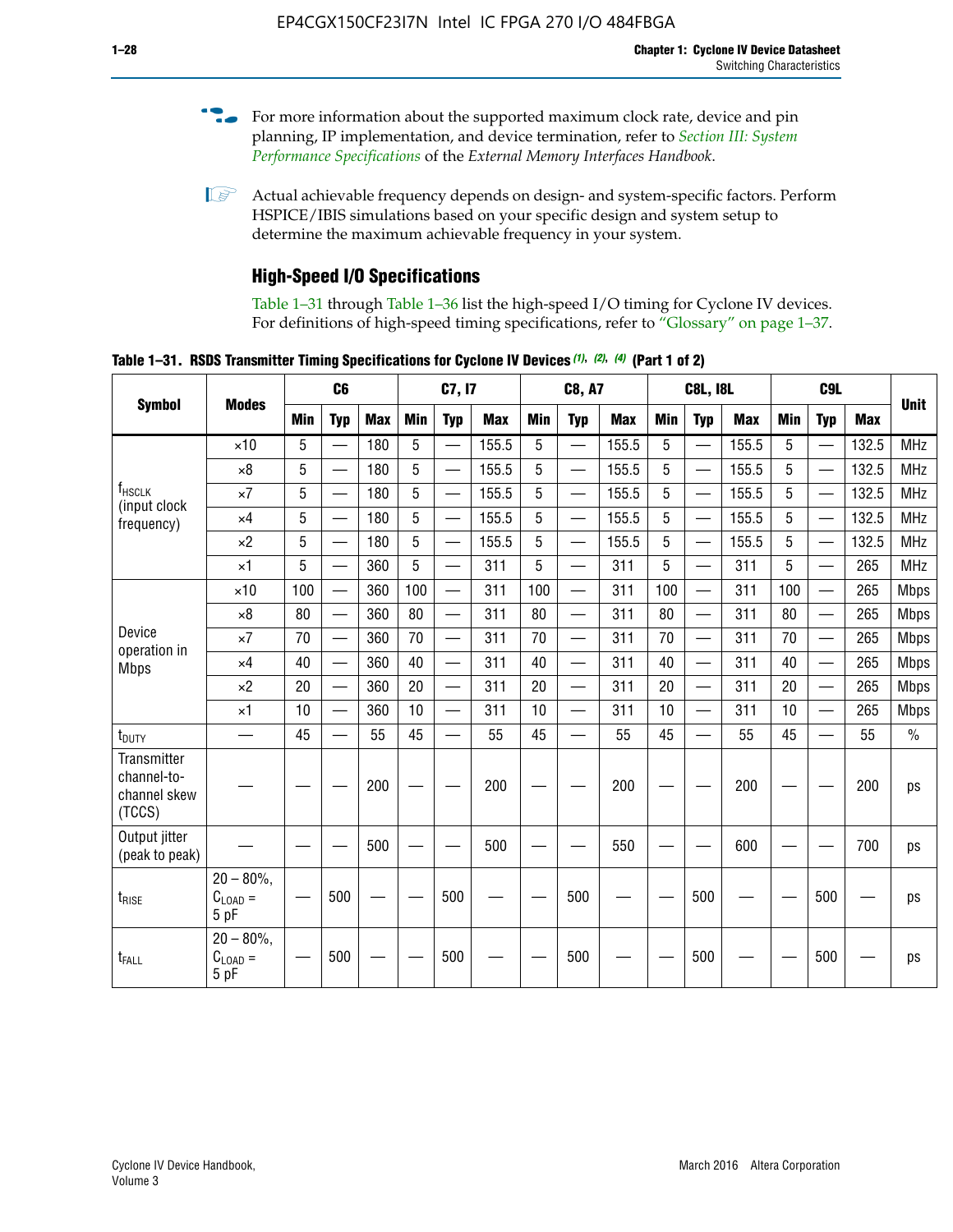#### **Table 1–31. RSDS Transmitter Timing Specifications for Cyclone IV Devices** *(1)***,** *(2)***,** *(4)* **(Part 2 of 2)**

**Notes to Table 1–31:**

(1) Applicable for true RSDS and emulated RSDS\_E\_3R transmitter.

(2) Cyclone IV E devices—true RSDS transmitter is only supported at the output pin of Row I/O Banks 1, 2, 5, and 6. Emulated RSDS transmitter is supported at the output pin of all I/O Banks. Cyclone IV GX devices—true RSDS transmitter is only supported at the output pin of Row I/O Banks 5 and 6. Emulated RSDS transmitter is supported at the output

pin of I/O Banks 3, 4, 5, 6, 7, 8, and 9.

(3)  $t_{\text{LOCK}}$  is the time required for the PLL to lock from the end-of-device configuration.

(4) Cyclone IV E 1.0 V core voltage devices only support C8L, C9L, and I8L speed grades. Cyclone IV E 1.2 V core voltage devices only support C6, C7, C8, I7, and A7 speed grades. Cyclone IV GX devices only support C6, C7, C8, and I7 speed grades.

|                                 |                                       |     | C6                       |            |     | C7, I7                        |            |                          | <b>C8, A7</b>                             |     |     | <b>C8L, I8L</b>          |            |     | C <sub>9</sub> L                 |            |               |
|---------------------------------|---------------------------------------|-----|--------------------------|------------|-----|-------------------------------|------------|--------------------------|-------------------------------------------|-----|-----|--------------------------|------------|-----|----------------------------------|------------|---------------|
| <b>Symbol</b>                   | <b>Modes</b>                          | Min | <b>Typ</b>               | <b>Max</b> | Min | <b>Typ</b>                    | <b>Max</b> | Min                      | <b>Typ</b>                                | Max | Min | <b>Typ</b>               | <b>Max</b> | Min | <b>Typ</b>                       | <b>Max</b> | <b>Unit</b>   |
|                                 | $\times$ 10                           | 5   |                          | 85         | 5   |                               | 85         | 5                        |                                           | 85  | 5   |                          | 85         | 5   |                                  | 72.5       | <b>MHz</b>    |
|                                 | $\times 8$                            | 5   | $\overline{\phantom{0}}$ | 85         | 5   | $\overline{\phantom{0}}$      | 85         | 5                        | $\overline{\phantom{0}}$                  | 85  | 5   | $\overline{\phantom{0}}$ | 85         | 5   | $\hspace{0.05cm}$                | 72.5       | <b>MHz</b>    |
| f <sub>HSCLK</sub> (input       | $\times 7$                            | 5   | —                        | 85         | 5   | —                             | 85         | 5                        | $\equiv$                                  | 85  | 5   | —                        | 85         | 5   | $\overbrace{\phantom{aaaaa}}$    | 72.5       | <b>MHz</b>    |
| clock<br>frequency)             | $\times$ 4                            | 5   | $\overline{\phantom{0}}$ | 85         | 5   | $\overline{\phantom{0}}$      | 85         | 5                        | $\overline{\phantom{0}}$                  | 85  | 5   | —                        | 85         | 5   | $\overline{\phantom{0}}$         | 72.5       | <b>MHz</b>    |
|                                 | $\times 2$                            | 5   | —                        | 85         | 5   | $\overbrace{\phantom{aaaaa}}$ | 85         | 5                        | $\qquad \qquad \overline{\qquad \qquad }$ | 85  | 5   | —                        | 85         | 5   | $\qquad \qquad \overbrace{ }^{}$ | 72.5       | <b>MHz</b>    |
|                                 | $\times$ 1                            | 5   | $\overline{\phantom{0}}$ | 170        | 5   | $\overline{\phantom{0}}$      | 170        | 5                        | $\equiv$                                  | 170 | 5   | $\overline{\phantom{0}}$ | 170        | 5   |                                  | 145        | <b>MHz</b>    |
|                                 | $\times$ 10                           | 100 | $\overline{\phantom{0}}$ | 170        | 100 | $\overline{\phantom{0}}$      | 170        | 100                      | $\overline{\phantom{0}}$                  | 170 | 100 | $\overline{\phantom{0}}$ | 170        | 100 |                                  | 145        | <b>Mbps</b>   |
|                                 | $\times 8$                            | 80  | $\overline{\phantom{0}}$ | 170        | 80  | $\overline{\phantom{0}}$      | 170        | 80                       | $\qquad \qquad \qquad$                    | 170 | 80  | $\overline{\phantom{0}}$ | 170        | 80  |                                  | 145        | <b>Mbps</b>   |
| Device                          | $\times 7$                            | 70  | $\overline{\phantom{0}}$ | 170        | 70  |                               | 170        | 70                       | $\qquad \qquad \qquad$                    | 170 | 70  | $\overline{\phantom{0}}$ | 170        | 70  |                                  | 145        | <b>Mbps</b>   |
| operation in<br><b>Mbps</b>     | $\times$ 4                            | 40  |                          | 170        | 40  | $\overline{\phantom{0}}$      | 170        | 40                       | $\overline{\phantom{m}}$                  | 170 | 40  | $\overline{\phantom{0}}$ | 170        | 40  |                                  | 145        | <b>Mbps</b>   |
|                                 | $\times 2$                            | 20  | $\overline{\phantom{0}}$ | 170        | 20  | $\overline{\phantom{0}}$      | 170        | 20                       | $\overline{\phantom{0}}$                  | 170 | 20  | $\overline{\phantom{0}}$ | 170        | 20  | $\overline{\phantom{0}}$         | 145        | <b>Mbps</b>   |
|                                 | $\times$ 1                            | 10  | $\overline{\phantom{0}}$ | 170        | 10  | $\overline{\phantom{0}}$      | 170        | 10                       | $\overline{\phantom{0}}$                  | 170 | 10  | $\overline{\phantom{0}}$ | 170        | 10  |                                  | 145        | <b>Mbps</b>   |
| t <sub>DUTY</sub>               |                                       | 45  | $\equiv$                 | 55         | 45  | $\overline{\phantom{0}}$      | 55         | 45                       |                                           | 55  | 45  | $\overline{\phantom{0}}$ | 55         | 45  |                                  | 55         | $\frac{0}{0}$ |
| <b>TCCS</b>                     |                                       |     |                          | 200        |     |                               | 200        | $\overline{\phantom{0}}$ |                                           | 200 |     | $\overline{\phantom{0}}$ | 200        |     |                                  | 200        | ps            |
| Output jitter<br>(peak to peak) |                                       |     |                          | 500        |     |                               | 500        |                          |                                           | 550 |     |                          | 600        |     |                                  | 700        | ps            |
| $t_{\text{RISE}}$               | $20 - 80\%$ ,<br>$C_{LOAD} =$<br>5 pF |     | 500                      |            |     | 500                           |            |                          | 500                                       |     |     | 500                      |            |     | 500                              |            | ps            |
| $t_{FALL}$                      | $20 - 80\%$ .<br>$C_{LOAD} =$<br>5 pF |     | 500                      |            |     | 500                           |            |                          | 500                                       |     |     | 500                      |            |     | 500                              |            | ps            |

#### **Table 1–32. Emulated RSDS\_E\_1R Transmitter Timing Specifications for Cyclone IV Devices** *(1), (3)* **(Part 1 of 2)**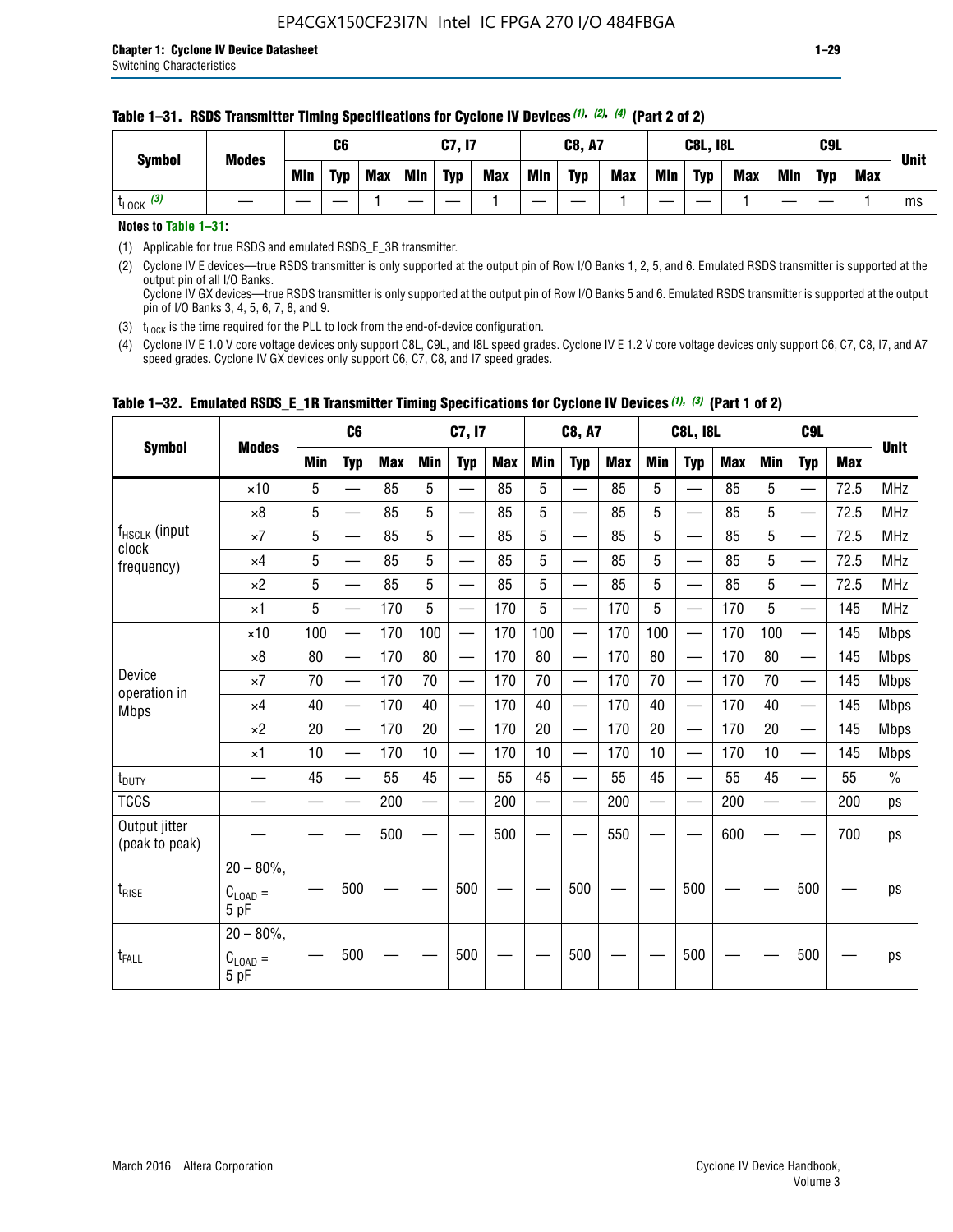| <b>Modes</b><br><b>Symbol</b> | C <sub>6</sub> |            | C7, I7     |     |            | <b>C8, A7</b> |     |            | <b>C8L, I8L</b> |            |            | C <sub>9</sub> L |     | <b>Unit</b> |            |    |
|-------------------------------|----------------|------------|------------|-----|------------|---------------|-----|------------|-----------------|------------|------------|------------------|-----|-------------|------------|----|
|                               | Min            | <b>Typ</b> | <b>Max</b> | Min | <b>Typ</b> | <b>Max</b>    | Min | <b>Typ</b> | <b>Max</b>      | <b>Min</b> | <b>Typ</b> | <b>Max</b>       | Min | <b>Tvp</b>  | <b>Max</b> |    |
| $t_{\text{LOCK}}$ (2)         |                |            |            |     |            |               |     |            |                 |            |            |                  |     |             |            | ms |

#### **Table 1–32. Emulated RSDS\_E\_1R Transmitter Timing Specifications for Cyclone IV Devices** *(1), (3)* **(Part 2 of 2)**

**Notes to Table 1–32:**

(1) Emulated RSDS\_E\_1R transmitter is supported at the output pin of all I/O Banks of Cyclone IV E devices and I/O Banks 3, 4, 5, 6, 7, 8, and 9 of Cyclone IV GX devices.

(2)  $t_{\text{LOCK}}$  is the time required for the PLL to lock from the end-of-device configuration.

(3) Cyclone IV E 1.0 V core voltage devices only support C8L, C9L, and I8L speed grades. Cyclone IV E 1.2 V core voltage devices only support C6, C7, C8, I7, and A7 speed grades. Cyclone IV GX devices only support C6, C7, C8, and I7 speed grades.

|                                    |                                            |            | C <sub>6</sub>                |            |                          | C7, I7                   |            |            | <b>C8, A7</b>            |              |                          | <b>C8L, I8L</b>          |            |            | C <sub>9</sub> L         |            |               |
|------------------------------------|--------------------------------------------|------------|-------------------------------|------------|--------------------------|--------------------------|------------|------------|--------------------------|--------------|--------------------------|--------------------------|------------|------------|--------------------------|------------|---------------|
| <b>Symbol</b>                      | <b>Modes</b>                               | <b>Min</b> | <b>Typ</b>                    | <b>Max</b> | <b>Min</b>               | <b>Typ</b>               | <b>Max</b> | <b>Min</b> | <b>Typ</b>               | <b>Max</b>   | <b>Min</b>               | <b>Typ</b>               | <b>Max</b> | <b>Min</b> | <b>Typ</b>               | <b>Max</b> | <b>Unit</b>   |
|                                    | $\times$ 10                                | 5          |                               | 200        | 5                        |                          | 155.5      | 5          | $\overline{\phantom{0}}$ | 155.5        | 5                        |                          | 155.5      | 5          |                          | 132.5      | <b>MHz</b>    |
|                                    | $\times 8$                                 | 5          |                               | 200        | 5                        | —                        | 155.5      | 5          | —                        | 155.5        | 5                        |                          | 155.5      | 5          |                          | 132.5      | <b>MHz</b>    |
| f <sub>HSCLK</sub> (input<br>clock | $\times 7$                                 | 5          | $\overline{\phantom{0}}$      | 200        | 5                        | —<br>——                  | 155.5      | 5          | —                        | 155.5        | 5                        | —                        | 155.5      | 5          |                          | 132.5      | <b>MHz</b>    |
| frequency)                         | $\times$ 4                                 | 5          |                               | 200        | 5                        | —<br>——                  | 155.5      | 5          | $\overline{\phantom{0}}$ | 155.5        | 5                        |                          | 155.5      | 5          | —                        | 132.5      | MHz           |
|                                    | $\times 2$                                 | 5          | $\overline{\phantom{0}}$      | 200        | 5                        | —                        | 155.5      | 5          | $\overline{\phantom{0}}$ | 155.5        | 5                        | $\overline{\phantom{0}}$ | 155.5      | 5          | $\overline{\phantom{0}}$ | 132.5      | <b>MHz</b>    |
|                                    | $\times$ 1                                 | 5          | $\overline{\phantom{0}}$      | 400        | 5                        | $\overline{\phantom{0}}$ | 311        | 5          | $\overline{\phantom{0}}$ | 311          | 5                        |                          | 311        | 5          | —                        | 265        | MHz           |
|                                    | $\times$ 10                                | 100        | $\overline{\phantom{0}}$      | 400        | 100                      | $\overline{\phantom{0}}$ | 311        | 100        | $\overline{\phantom{0}}$ | 311          | 100                      | $\overline{\phantom{0}}$ | 311        | 100        |                          | 265        | <b>Mbps</b>   |
|                                    | $\times 8$                                 | 80         | $\overline{\phantom{0}}$      | 400        | 80                       | $\overline{\phantom{0}}$ | 311        | 80         | $\overline{\phantom{0}}$ | 311          | 80                       | $\overline{\phantom{0}}$ | 311        | 80         |                          | 265        | <b>Mbps</b>   |
| Device                             | $\times 7$                                 | 70         | $\overline{\phantom{0}}$      | 400        | 70                       | $\equiv$                 | 311        | 70         |                          | 311          | 70                       | —                        | 311        | 70         |                          | 265        | <b>Mbps</b>   |
| operation in<br><b>Mbps</b>        | $\times$ 4                                 | 40         |                               | 400        | 40                       |                          | 311        | 40         | $\overline{\phantom{0}}$ | 311          | 40                       |                          | 311        | 40         |                          | 265        | <b>Mbps</b>   |
|                                    | $\times 2$                                 | 20         | $\overbrace{\phantom{aaaaa}}$ | 400        | 20                       | —                        | 311        | 20         | $\overline{\phantom{0}}$ | 311          | 20                       | —                        | 311        | 20         |                          | 265        | <b>Mbps</b>   |
|                                    | ×1                                         | 10         |                               | 400        | 10                       | —                        | 311        | 10         | —                        | 311          | 10                       | $\overline{\phantom{0}}$ | 311        | 10         |                          | 265        | <b>Mbps</b>   |
| t <sub>DUTY</sub>                  | __                                         | 45         |                               | 55         | 45                       | $\overline{\phantom{0}}$ | 55         | 45         | $\overline{\phantom{0}}$ | 55           | 45                       | $\overline{\phantom{0}}$ | 55         | 45         |                          | 55         | $\frac{0}{0}$ |
| <b>TCCS</b>                        |                                            |            |                               | 200        | $\overline{\phantom{0}}$ |                          | 200        |            | e e                      | 200          | $\overline{\phantom{0}}$ |                          | 200        |            |                          | 200        | ps            |
| Output jitter<br>(peak to peak)    |                                            |            |                               | 500        |                          |                          | 500        |            |                          | 550          |                          |                          | 600        |            |                          | 700        | ps            |
| $t_{\text{RISE}}$                  | $20 - 80\%$ ,<br>$C_{LOAD} =$<br>5 pF      |            | 500                           |            |                          | 500                      |            |            | 500                      |              |                          | 500                      |            |            | 500                      |            | ps            |
| t <sub>FALL</sub>                  | $20 - 80\%$<br>$C_{\text{LOAD}} =$<br>5 pF |            | 500                           |            |                          | 500                      |            |            | 500                      |              |                          | 500                      |            |            | 500                      |            | ps            |
| $t_{\text{LOCK}}$ (3)              |                                            |            |                               | 1          |                          |                          | 1          |            |                          | $\mathbf{1}$ |                          |                          | 1          |            |                          | 1          | ms            |

**Table 1–33. Mini-LVDS Transmitter Timing Specifications for Cyclone IV Devices** *(1)***,** *(2)***,** *(4)*

**Notes to Table 1–33:**

(1) Applicable for true and emulated mini-LVDS transmitter.

(2) Cyclone IV E—true mini-LVDS transmitter is only supported at the output pin of Row I/O Banks 1, 2, 5, and 6. Emulated mini-LVDS transmitter is supported at the output pin of all I/O banks.

Cyclone IV GX—true mini-LVDS transmitter is only supported at the output pin of Row I/O Banks 5 and 6. Emulated mini-LVDS transmitter is supported at the output pin of I/O Banks 3, 4, 5, 6, 7, 8, and 9.

(3)  $t_{\text{LOCK}}$  is the time required for the PLL to lock from the end-of-device configuration.

(4) Cyclone IV E 1.0 V core voltage devices only support C8L, C9L, and I8L speed grades. Cyclone IV E 1.2 V core voltage devices only support C6, C7, C8, I7, and A7 speed grades. Cyclone IV GX devices only support C6, C7, C8, and I7 speed grades.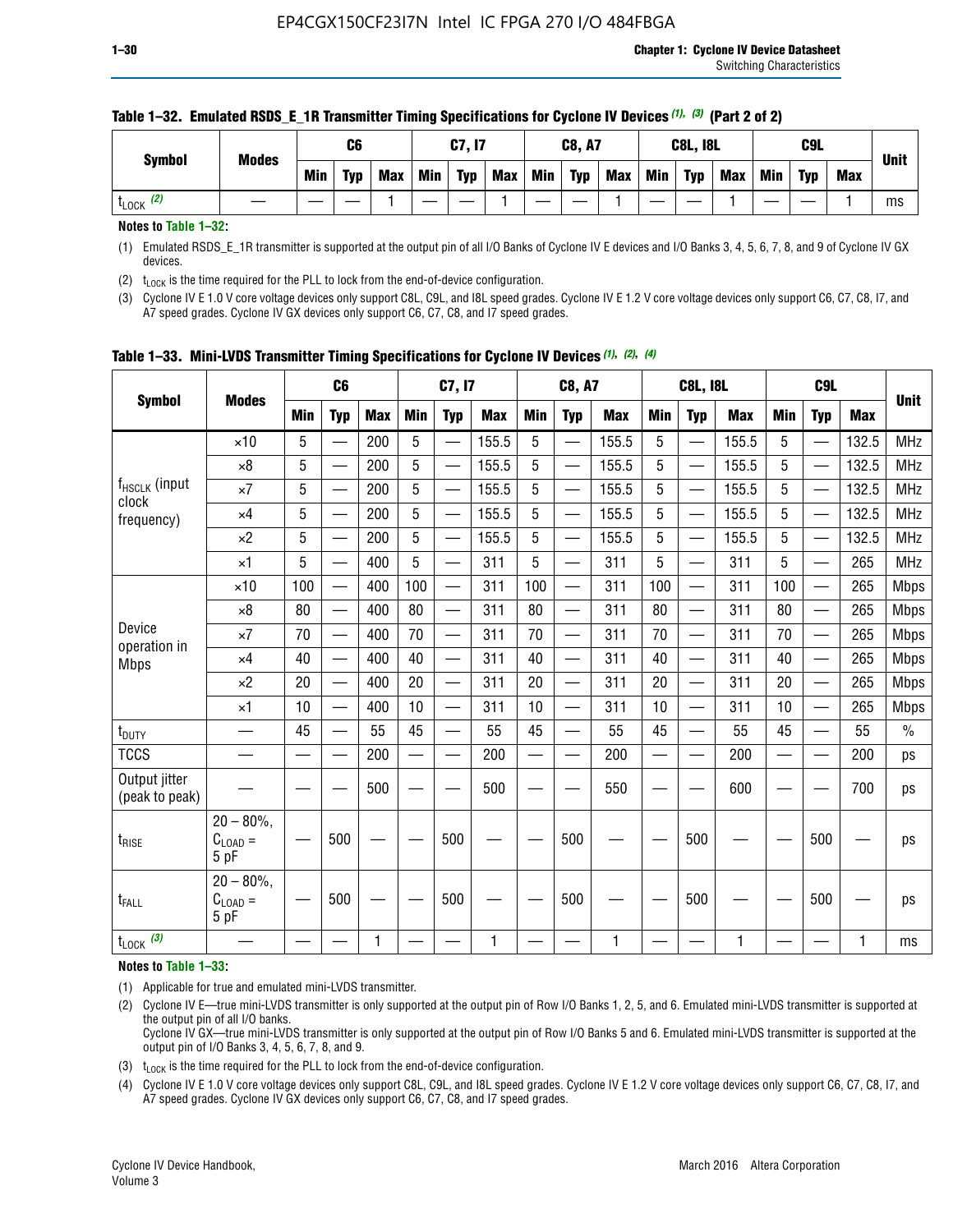|                                 |              |     | C <sub>6</sub> |     | C7, I7     |            | <b>C8, A7</b> |            | <b>C8L, I8L</b> |            | C <sub>9</sub> L |               |
|---------------------------------|--------------|-----|----------------|-----|------------|------------|---------------|------------|-----------------|------------|------------------|---------------|
| <b>Symbol</b>                   | <b>Modes</b> | Min | <b>Max</b>     | Min | <b>Max</b> | <b>Min</b> | <b>Max</b>    | <b>Min</b> | <b>Max</b>      | <b>Min</b> | <b>Max</b>       | <b>Unit</b>   |
|                                 | $\times 10$  | 5   | 420            | 5   | 370        | 5          | 320           | 5          | 320             | 5          | 250              | <b>MHz</b>    |
|                                 | $\times 8$   | 5   | 420            | 5   | 370        | 5          | 320           | 5          | 320             | 5          | 250              | <b>MHz</b>    |
| $f_{HSCLK}$ (input              | $\times 7$   | 5   | 420            | 5   | 370        | 5          | 320           | 5          | 320             | 5          | 250              | MHz           |
| clock<br>frequency)             | $\times$ 4   | 5   | 420            | 5   | 370        | 5          | 320           | 5          | 320             | 5          | 250              | <b>MHz</b>    |
|                                 | $\times 2$   | 5   | 420            | 5   | 370        | 5          | 320           | 5          | 320             | 5          | 250              | <b>MHz</b>    |
|                                 | $\times$ 1   | 5   | 420            | 5   | 402.5      | 5          | 402.5         | 5          | 362             | 5          | 265              | <b>MHz</b>    |
|                                 | $\times$ 10  | 100 | 840            | 100 | 740        | 100        | 640           | 100        | 640             | 100        | 500              | Mbps          |
|                                 | $\times 8$   | 80  | 840            | 80  | 740        | 80         | 640           | 80         | 640             | 80         | 500              | <b>Mbps</b>   |
| <b>HSIODR</b>                   | $\times 7$   | 70  | 840            | 70  | 740        | 70         | 640           | 70         | 640             | 70         | 500              | <b>Mbps</b>   |
|                                 | $\times$ 4   | 40  | 840            | 40  | 740        | 40         | 640           | 40         | 640             | 40         | 500              | <b>Mbps</b>   |
|                                 | $\times 2$   | 20  | 840            | 20  | 740        | 20         | 640           | 20         | 640             | 20         | 500              | <b>Mbps</b>   |
|                                 | $\times$ 1   | 10  | 420            | 10  | 402.5      | 10         | 402.5         | 10         | 362             | 10         | 265              | <b>Mbps</b>   |
| t <sub>DUTY</sub>               |              | 45  | 55             | 45  | 55         | 45         | 55            | 45         | 55              | 45         | 55               | $\frac{0}{0}$ |
| <b>TCCS</b>                     |              |     | 200            |     | 200        |            | 200           |            | 200             |            | 200              | ps            |
| Output jitter<br>(peak to peak) |              |     | 500            |     | 500        |            | 550           |            | 600             |            | 700              | ps            |
| $t_{\text{LOCK}}$ (2)           |              |     | 1              |     | 1          |            | 1             |            | 1               |            | 1                | ms            |

**Table 1–34. True LVDS Transmitter Timing Specifications for Cyclone IV Devices** *(1)***,** *(3)*

**Notes to Table 1–34:**

(1) Cyclone IV E—true LVDS transmitter is only supported at the output pin of Row I/O Banks 1, 2, 5, and 6. Cyclone IV GX—true LVDS transmitter is only supported at the output pin of Row I/O Banks 5 and 6.

(2)  $t_{\text{LOCK}}$  is the time required for the PLL to lock from the end-of-device configuration.

(3) Cyclone IV E 1.0 V core voltage devices only support C8L, C9L, and I8L speed grades. Cyclone IV E 1.2 V core voltage devices only support C6, C7, C8, I7, and A7 speed grades. Cyclone IV GX devices only support C6, C7, C8, and I7 speed grades.

|  |  |  |  |  |  | Table 1–35. Emulated LVDS Transmitter Timing Specifications for Cyclone IV Devices <sup>(1),</sup> <sup>(3)</sup> (Part 1 of 2) |  |  |
|--|--|--|--|--|--|---------------------------------------------------------------------------------------------------------------------------------|--|--|
|--|--|--|--|--|--|---------------------------------------------------------------------------------------------------------------------------------|--|--|

| <b>Symbol</b>               |              | C <sub>6</sub> |            | C7, I7     |            | <b>C8, A7</b> |            | <b>C8L, I8L</b> |            |            | C <sub>9</sub> L |             |
|-----------------------------|--------------|----------------|------------|------------|------------|---------------|------------|-----------------|------------|------------|------------------|-------------|
|                             | <b>Modes</b> | Min            | <b>Max</b> | <b>Min</b> | <b>Max</b> | <b>Min</b>    | <b>Max</b> | <b>Min</b>      | <b>Max</b> | <b>Min</b> | <b>Max</b>       | <b>Unit</b> |
|                             | $\times$ 10  | 5              | 320        | 5          | 320        | 5             | 275        | 5               | 275        | 5          | 250              | <b>MHz</b>  |
|                             | $\times 8$   | 5              | 320        | 5          | 320        | 5             | 275        | 5               | 275        | 5          | 250              | <b>MHz</b>  |
| $f_{HSCLK}$ (input<br>clock | $\times 7$   | 5              | 320        | 5          | 320        | 5             | 275        | 5               | 275        | 5          | 250              | <b>MHz</b>  |
| frequency)                  | $\times$ 4   | 5              | 320        | 5          | 320        | 5             | 275        | 5               | 275        | 5          | 250              | <b>MHz</b>  |
|                             | $\times 2$   | 5              | 320        | 5          | 320        | 5             | 275        | 5               | 275        | 5          | 250              | <b>MHz</b>  |
|                             | $\times$ 1   | 5              | 402.5      | 5          | 402.5      | 5             | 402.5      | 5               | 362        | 5          | 265              | <b>MHz</b>  |
|                             | $\times$ 10  | 100            | 640        | 100        | 640        | 100           | 550        | 100             | 550        | 100        | 500              | <b>Mbps</b> |
|                             | $\times 8$   | 80             | 640        | 80         | 640        | 80            | 550        | 80              | 550        | 80         | 500              | <b>Mbps</b> |
|                             | $\times 7$   | 70             | 640        | 70         | 640        | 70            | 550        | 70              | 550        | 70         | 500              | <b>Mbps</b> |
| <b>HSIODR</b>               | $\times$ 4   | 40             | 640        | 40         | 640        | 40            | 550        | 40              | 550        | 40         | 500              | <b>Mbps</b> |
|                             | $\times 2$   | 20             | 640        | 20         | 640        | 20            | 550        | 20              | 550        | 20         | 500              | <b>Mbps</b> |
|                             | $\times$ 1   | 10             | 402.5      | 10         | 402.5      | 10            | 402.5      | 10              | 362        | 10         | 265              | <b>Mbps</b> |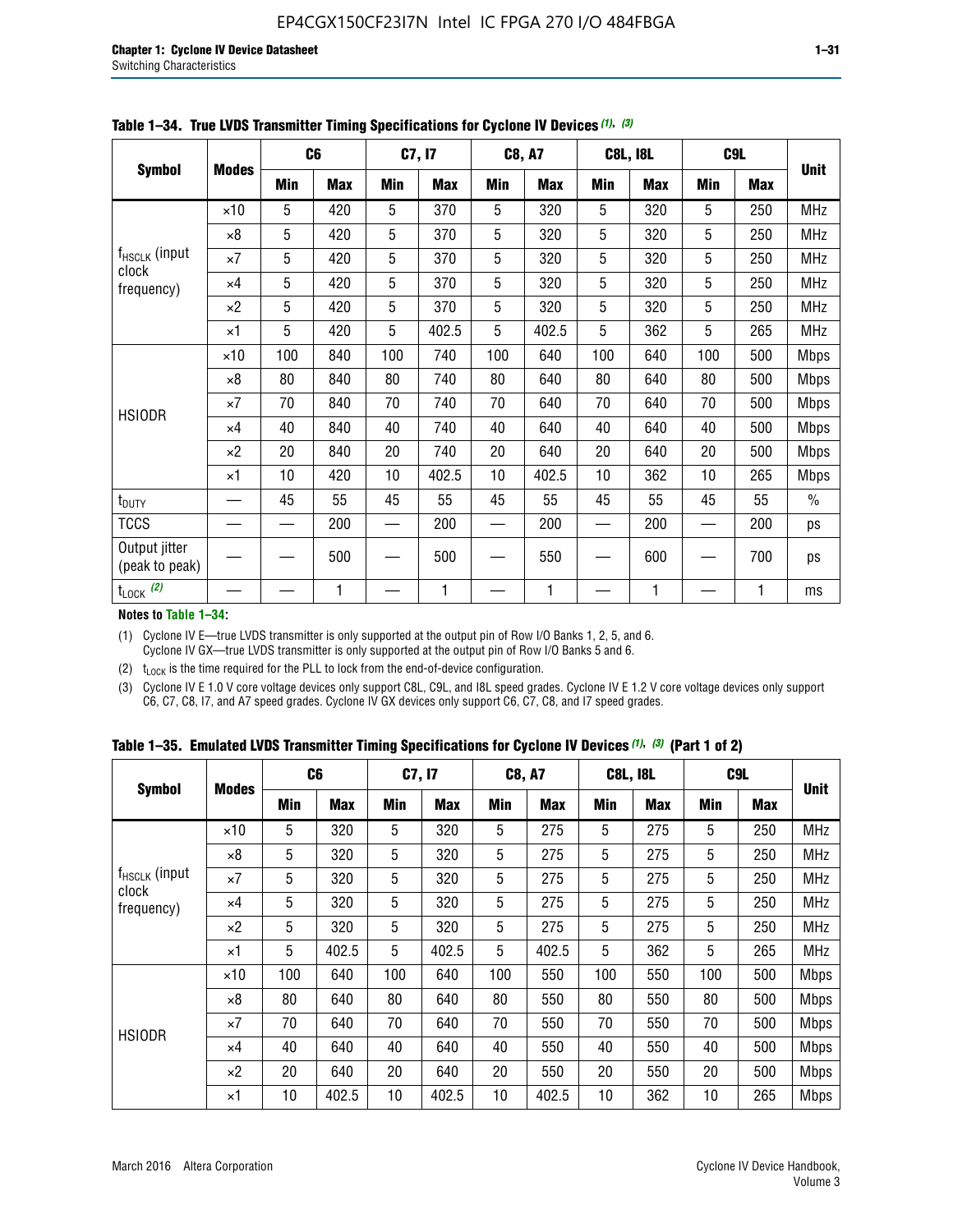| <b>Symbol</b>                   |              | C <sub>6</sub> |            | C7, I7     |            | <b>C8, A7</b> |            | <b>C8L, I8L</b> |            |         | C <sub>9</sub> L |               |  |
|---------------------------------|--------------|----------------|------------|------------|------------|---------------|------------|-----------------|------------|---------|------------------|---------------|--|
|                                 | <b>Modes</b> | Min            | <b>Max</b> | <b>Min</b> | <b>Max</b> | <b>Min</b>    | <b>Max</b> | Min             | <b>Max</b> | Min     | <b>Max</b>       | <b>Unit</b>   |  |
| t <sub>DUTY</sub>               |              | 45             | 55         | 45         | 55         | 45            | 55         | 45              | 55         | 45      | 55               | $\frac{0}{0}$ |  |
| <b>TCCS</b>                     |              |                | 200        |            | 200        |               | 200        |                 | 200        | —<br>—— | 200              | ps            |  |
| Output jitter<br>(peak to peak) |              |                | 500        |            | 500        |               | 550        |                 | 600        |         | 700              | ps            |  |
| $t_{\text{LOCK}}$ (2)           |              |                |            |            |            |               |            |                 |            |         |                  | ms            |  |

#### **Table 1–35. Emulated LVDS Transmitter Timing Specifications for Cyclone IV Devices** *(1)***,** *(3)* **(Part 2 of 2)**

#### **Notes to Table 1–35:**

(1) Cyclone IV E—emulated LVDS transmitter is supported at the output pin of all I/O Banks.

Cyclone IV GX—emulated LVDS transmitter is supported at the output pin of I/O Banks 3, 4, 5, 6, 7, 8, and 9.

(2)  $t_{\text{LOCK}}$  is the time required for the PLL to lock from the end-of-device configuration.

(3) Cyclone IV E 1.0 V core voltage devices only support C8L, C9L, and I8L speed grades. Cyclone IV E 1.2 V core voltage devices only support C6, C7, C8, I7, and A7 speed grades. Cyclone IV GX devices only support C6, C7, C8, and I7 speed grades.

| <b>Symbol</b>                      |              |     | C <sub>6</sub> | C7, I7 |       | <b>C8, A7</b> |            |     | <b>C8L, I8L</b> | C <sub>9</sub> L |     |             |
|------------------------------------|--------------|-----|----------------|--------|-------|---------------|------------|-----|-----------------|------------------|-----|-------------|
|                                    | <b>Modes</b> | Min | <b>Max</b>     | Min    | Max   | Min           | <b>Max</b> | Min | <b>Max</b>      | Min              | Max | <b>Unit</b> |
|                                    | $\times$ 10  | 10  | 437.5          | 10     | 370   | 10            | 320        | 10  | 320             | 10               | 250 | MHz         |
|                                    | ×8           | 10  | 437.5          | 10     | 370   | 10            | 320        | 10  | 320             | 10               | 250 | <b>MHz</b>  |
| f <sub>HSCLK</sub> (input<br>clock | ×7           | 10  | 437.5          | 10     | 370   | 10            | 320        | 10  | 320             | 10               | 250 | <b>MHz</b>  |
| frequency)                         | $\times 4$   | 10  | 437.5          | 10     | 370   | 10            | 320        | 10  | 320             | 10               | 250 | <b>MHz</b>  |
|                                    | $\times 2$   | 10  | 437.5          | 10     | 370   | 10            | 320        | 10  | 320             | 10               | 250 | <b>MHz</b>  |
|                                    | ×1           | 10  | 437.5          | 10     | 402.5 | 10            | 402.5      | 10  | 362             | 10               | 265 | <b>MHz</b>  |
|                                    | $\times$ 10  | 100 | 875            | 100    | 740   | 100           | 640        | 100 | 640             | 100              | 500 | <b>Mbps</b> |
|                                    | $\times 8$   | 80  | 875            | 80     | 740   | 80            | 640        | 80  | 640             | 80               | 500 | <b>Mbps</b> |
| <b>HSIODR</b>                      | ×7           | 70  | 875            | 70     | 740   | 70            | 640        | 70  | 640             | 70               | 500 | <b>Mbps</b> |
|                                    | $\times 4$   | 40  | 875            | 40     | 740   | 40            | 640        | 40  | 640             | 40               | 500 | <b>Mbps</b> |
|                                    | $\times 2$   | 20  | 875            | 20     | 740   | 20            | 640        | 20  | 640             | 20               | 500 | <b>Mbps</b> |
|                                    | ×1           | 10  | 437.5          | 10     | 402.5 | 10            | 402.5      | 10  | 362             | 10               | 265 | <b>Mbps</b> |
| SW                                 |              |     | 400            |        | 400   |               | 400        |     | 550             |                  | 640 | ps          |
| Input jitter<br>tolerance          |              |     | 500            |        | 500   |               | 550        |     | 600             |                  | 700 | ps          |
| $t_{\text{LOCK}}$ (2)              |              |     | 1              |        | 1     |               | 1          |     | 1               |                  | 1   | ms          |

**Table 1–36. LVDS Receiver Timing Specifications for Cyclone IV Devices** *(1)***,** *(3)*

#### **Notes to Table 1–36:**

(1) Cyclone IV E—LVDS receiver is supported at all I/O Banks.

Cyclone IV GX—LVDS receiver is supported at I/O Banks 3, 4, 5, 6, 7, 8, and 9.

(2)  $t_{\text{LOCK}}$  is the time required for the PLL to lock from the end-of-device configuration.

(3) Cyclone IV E 1.0 V core voltage devices only support C8L, C9L, and I8L speed grades. Cyclone IV E 1.2 V core voltage devices only support C6, C7, C8, I7, and A7 speed grades. Cyclone IV GX devices only support C6, C7, C8, and I7 speed grades.

### **External Memory Interface Specifications**

The external memory interfaces for Cyclone IV devices are auto-calibrating and easy to implement.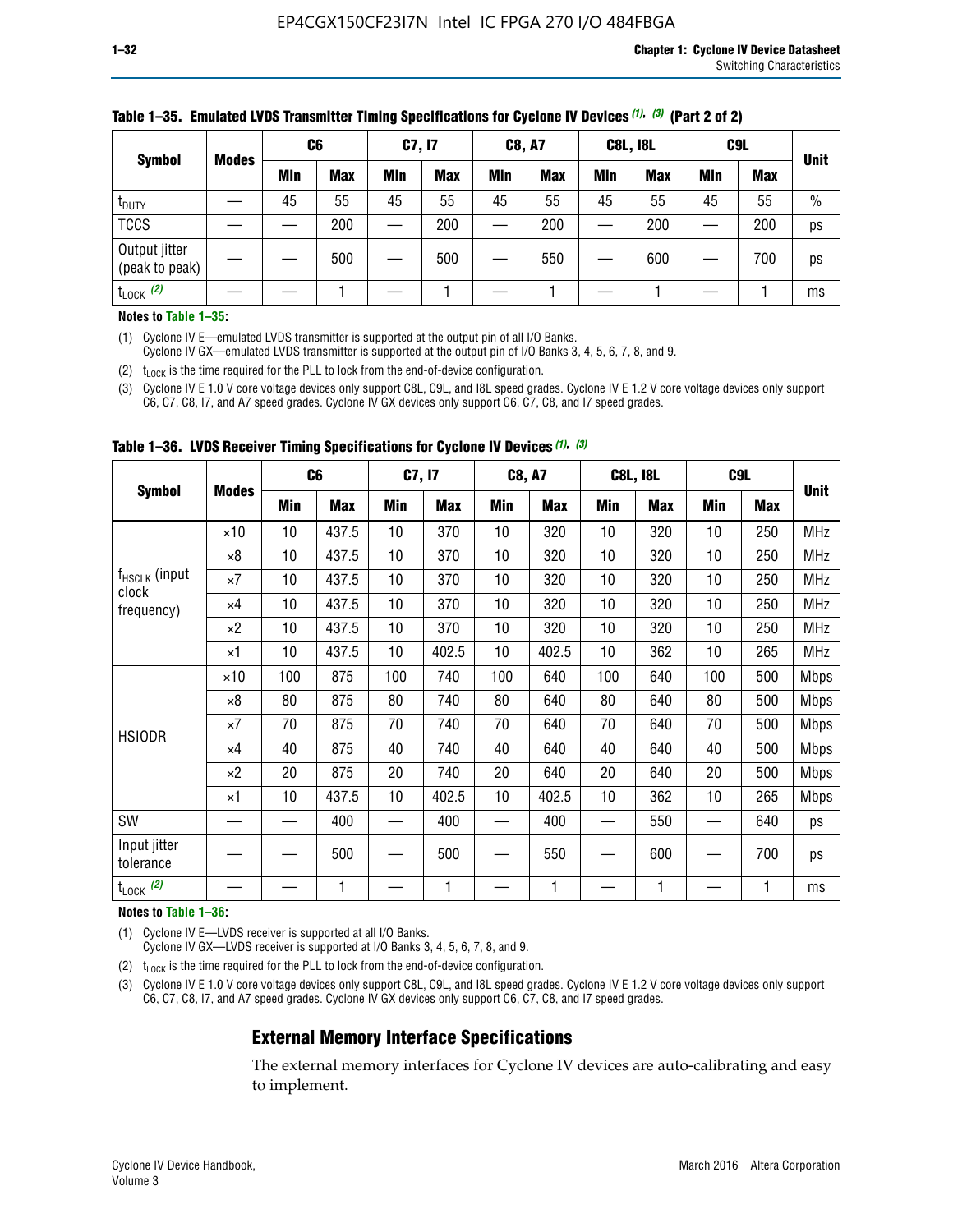**for more information about the supported maximum clock rate, device and pin** planning, IP implementation, and device termination, refer to *[Section III: System](http://www.altera.com/literature/hb/external-memory/emi_intro_specs.pdf)  [Performance Specifications](http://www.altera.com/literature/hb/external-memory/emi_intro_specs.pdf)* of the *External Memory Interface Handbook*.

Table 1–37 lists the memory output clock jitter specifications for Cyclone IV devices.

**Table 1–37. Memory Output Clock Jitter Specifications for Cyclone IV Devices** *(1)***,** *(2)*

| <b>Parameter</b>             | <b>Symbol</b>  | Min    | <b>Max</b> | <b>Unit</b> |
|------------------------------|----------------|--------|------------|-------------|
| Clock period jitter          | $L$ JIT(per)   | $-125$ | 125        | ps          |
| Cycle-to-cycle period jitter | $L$ JIT $(cc)$ | $-200$ | 200        | ps          |
| Duty cycle jitter            | LJIT(duty)     | $-150$ | 150        | рs          |

**Notes to Table 1–37:**

(1) Memory output clock jitter measurements are for 200 consecutive clock cycles, as specified in the JEDEC DDR2 standard.

(2) The clock jitter specification applies to memory output clock pins generated using DDIO circuits clocked by a PLL output routed on a global clock (GCLK) network.

## **Duty Cycle Distortion Specifications**

Table 1–38 lists the worst case duty cycle distortion for Cyclone IV devices.

**Table 1–38. Duty Cycle Distortion on Cyclone IV Devices I/O Pins** *(1)***,** *(2), (3)*

| <b>Symbol</b>     | C6         |            | <b>C7, I7</b> |            | <b>C8, I8L, A7</b> |            |     | C9L        | <b>Unit</b>   |
|-------------------|------------|------------|---------------|------------|--------------------|------------|-----|------------|---------------|
|                   | <b>Min</b> | <b>Max</b> | <b>Min</b>    | <b>Max</b> | Min                | <b>Max</b> | Min | <b>Max</b> |               |
| Output Duty Cycle | 45         | 55         | 45            | 55         | 45                 | 55         | 45  | 55         | $\frac{0}{0}$ |

**Notes to Table 1–38:**

(1) The duty cycle distortion specification applies to clock outputs from the PLLs, global clock tree, and IOE driving the dedicated and general purpose I/O pins.

(2) Cyclone IV devices meet the specified duty cycle distortion at the maximum output toggle rate for each combination of I/O standard and current strength.

(3) Cyclone IV E 1.0 V core voltage devices only support C8L, C9L, and I8L speed grades. Cyclone IV E 1.2 V core voltage devices only support C6, C7, C8, I7, and A7 speed grades. Cyclone IV GX devices only support C6, C7, C8, and I7 speed grades.

## **OCT Calibration Timing Specification**

Table 1–39 lists the duration of calibration for series OCT with calibration at device power-up for Cyclone IV devices.

#### **Table 1–39. Timing Specification for Series OCT with Calibration at Device Power-Up for Cyclone IV Devices** *(1)*

| Symbol  | <b>Description</b>                                            | <b>Maximum</b> | <b>Units</b> |
|---------|---------------------------------------------------------------|----------------|--------------|
| LOCTCAL | Duration of series OCT with<br>calibration at device power-up | 20             | μs           |

#### **Note to Table 1–39***:*

(1) OCT calibration takes place after device configuration and before entering user mode.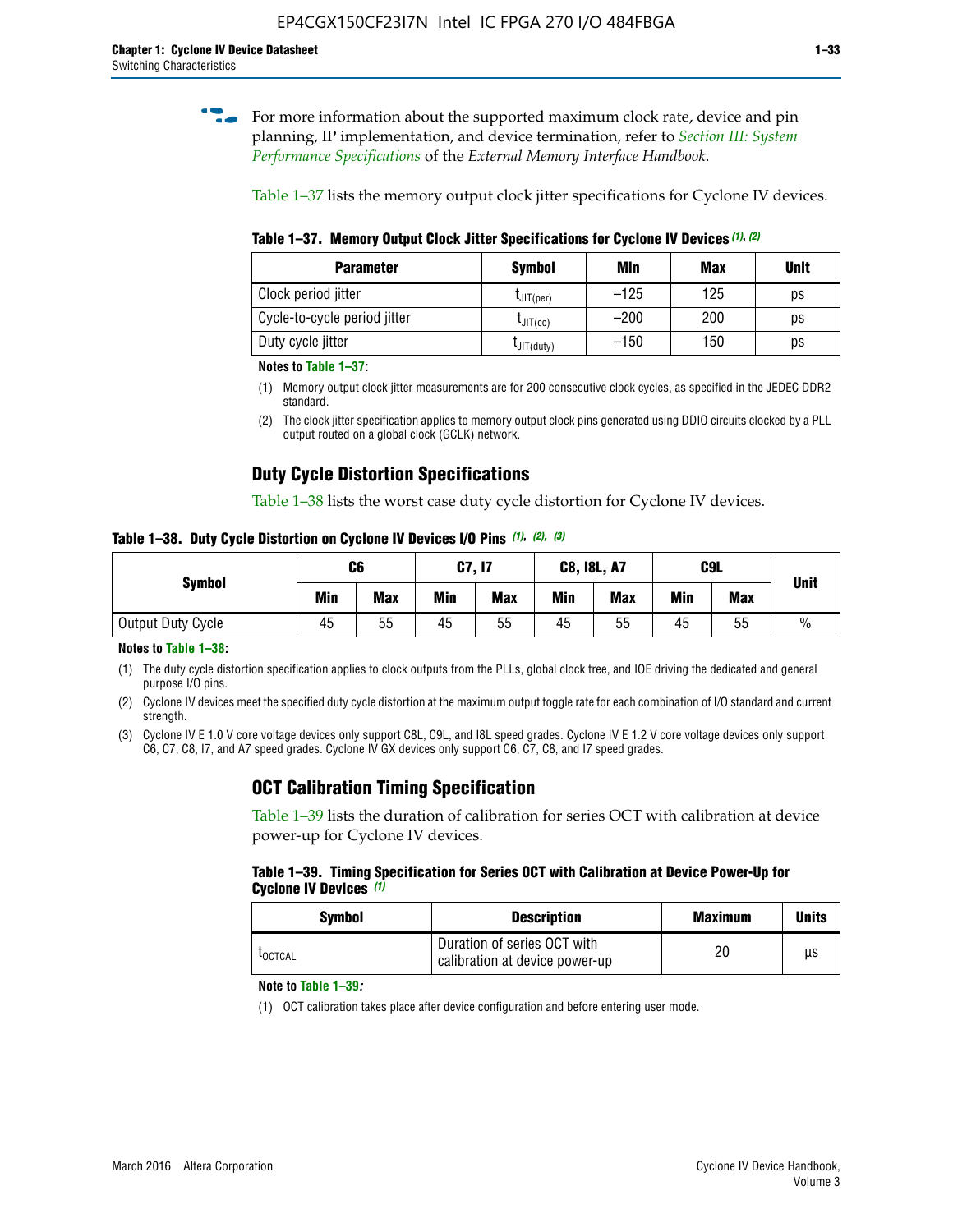## **IOE Programmable Delay**

Table 1–40 and Table 1–41 list the IOE programmable delay for Cyclone IV E 1.0 V core voltage devices.

#### **Table 1–40. IOE Programmable Delay on Column Pins for Cyclone IV E 1.0 V Core Voltage Devices** *(1)***,** *(2)*

|                                                                       |                                | <b>Number</b>  |                      |       |                    | <b>Max Offset</b> |                    |            |             |
|-----------------------------------------------------------------------|--------------------------------|----------------|----------------------|-------|--------------------|-------------------|--------------------|------------|-------------|
| <b>Parameter</b>                                                      | <b>Paths Affected</b>          | 0f             | Min<br><b>Offset</b> |       | <b>Fast Corner</b> |                   | <b>Slow Corner</b> |            | <b>Unit</b> |
|                                                                       |                                | <b>Setting</b> |                      | C8L   | <b>18L</b>         | C8L               | C9L                | <b>18L</b> |             |
| Input delay from pin to<br>internal cells                             | Pad to I/O<br>dataout to core  |                | 0                    | 2.054 | 1.924              | 3.387             | 4.017              | 3.411      | ns          |
| Input delay from pin to<br>input register                             | Pad to I/O input<br>register   | 8              | 0                    | 2.010 | 1.875              | 3.341             | 4.252              | 3.367      | ns          |
| Delay from output register<br>to output pin                           | I/O output<br>register to pad  | 2              | 0                    | 0.641 | 0.631              | 1.111             | 1.377              | 1.124      | ns          |
| Input delay from<br>dual-purpose clock pin to<br>fan-out destinations | Pad to global<br>clock network | 12             | 0                    | 0.971 | 0.931              | 1.684             | 2.298              | 1.684      | ns          |

#### **Notes to Table 1–40:**

(1) The incremental values for the settings are generally linear. For the exact values for each setting, use the latest version of the Quartus II software.

(2) The minimum and maximum offset timing numbers are in reference to setting **0** as available in the Quartus II software.

| Table 1–41. IOE Programmable Delay on Row Pins for Cyclone IV E 1.0 V Core Voltage Devices (1), (2) |  |  |
|-----------------------------------------------------------------------------------------------------|--|--|
|-----------------------------------------------------------------------------------------------------|--|--|

|                                                                       |                                |                | <b>Max Offset</b>                           |       |                    |                    |       |       |             |
|-----------------------------------------------------------------------|--------------------------------|----------------|---------------------------------------------|-------|--------------------|--------------------|-------|-------|-------------|
| <b>Parameter</b>                                                      | <b>Paths Affected</b>          |                | <b>Number</b><br>Min<br>0f<br><b>Offset</b> |       | <b>Fast Corner</b> | <b>Slow Corner</b> |       |       | <b>Unit</b> |
|                                                                       |                                | <b>Setting</b> |                                             | C8L   | <b>18L</b>         | C8L                | C9L   | 18L   |             |
| Input delay from pin to<br>internal cells                             | Pad to I/O<br>dataout to core  |                | 0                                           | 2.057 | 1.921              | 3.389              | 4.146 | 3.412 | ns          |
| Input delay from pin to<br>input register                             | Pad to I/O input<br>register   | 8              | 0                                           | 2.059 | 1.919              | 3.420              | 4.374 | 3.441 | ns          |
| Delay from output register<br>to output pin                           | I/O output<br>register to pad  | 2              | 0                                           | 0.670 | 0.623              | 1.160              | 1.420 | 1.168 | ns          |
| Input delay from<br>dual-purpose clock pin to<br>fan-out destinations | Pad to global<br>clock network | 12             | 0                                           | 0.960 | 0.919              | 1.656              | 2.258 | 1.656 | ns          |

#### **Notes to Table 1–41:**

(1) The incremental values for the settings are generally linear. For the exact values for each setting, use the latest version of the Quartus II software.

(2) The minimum and maximum offset timing numbers are in reference to setting **0** as available in the Quartus II software.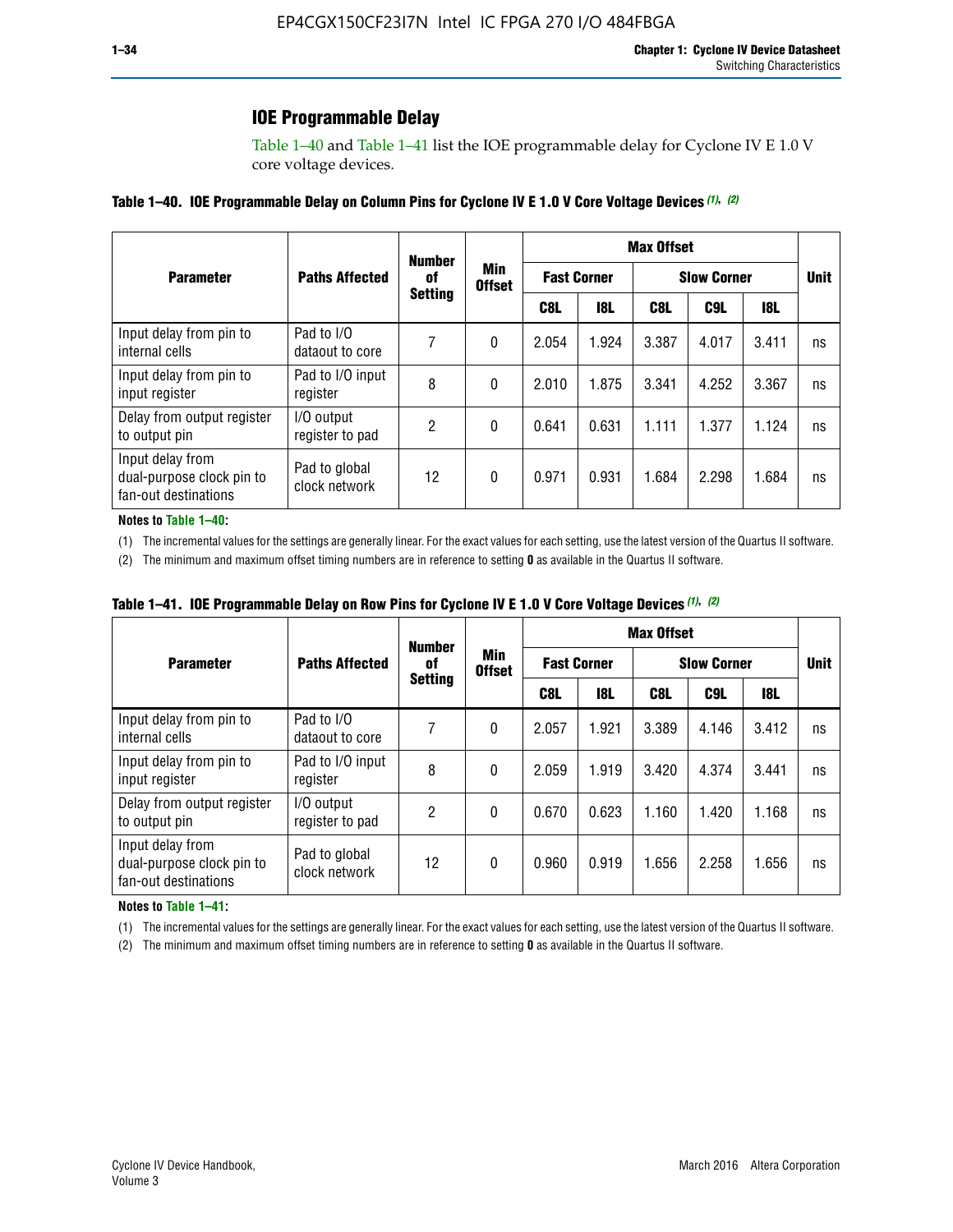Table 1–42 and Table 1–43 list the IOE programmable delay for Cyclone IV E 1.2 V core voltage devices.

|                                                                       |                                   | <b>Number</b>  |                             |       |                    |           |                    | <b>Max Offset</b> |                |               |       |             |
|-----------------------------------------------------------------------|-----------------------------------|----------------|-----------------------------|-------|--------------------|-----------|--------------------|-------------------|----------------|---------------|-------|-------------|
| <b>Parameter</b>                                                      | <b>Paths</b><br><b>Affected</b>   | of             | <b>Min</b><br><b>Offset</b> |       | <b>Fast Corner</b> |           | <b>Slow Corner</b> |                   |                |               |       | <b>Unit</b> |
|                                                                       |                                   | <b>Setting</b> |                             | C6    | $\overline{17}$    | <b>A7</b> | C6                 | C7                | C <sub>8</sub> | $\mathsf{I}7$ | A7    |             |
| Input delay from pin to<br>internal cells                             | Pad to I/O<br>dataout to<br>core  | 7              | $\mathbf{0}$                | 1.314 | 1.211              | 1.211     | 2.177              | 2.340             | 2.433          | 2.388         | 2.508 | ns          |
| Input delay from pin to<br>input register                             | Pad to I/O<br>input register      | 8              | $\theta$                    | 1.307 | 1.203              | 1.203     | 2.19               | 2.387             | 2.540          | 2.430         | 2.545 | ns          |
| Delay from output<br>register to output pin                           | I/O output<br>register to<br>pad  | 2              | 0                           | 0.437 | 0.402              | 0.402     | 0.747              | 0.820             | 0.880          | 0.834         | 0.873 | ns          |
| Input delay from<br>dual-purpose clock pin<br>to fan-out destinations | Pad to global<br>clock<br>network | 12             | 0                           | 0.693 | 0.665              | 0.665     | 1.200              | 1.379             | 1.532          | 1.393         | 1.441 | ns          |

| Table 1-42. IOE Programmable Delay on Column Pins for Cyclone IV E 1.2 V Core Voltage Devices (1), (2) |
|--------------------------------------------------------------------------------------------------------|
|--------------------------------------------------------------------------------------------------------|

**Notes to Table 1–42:**

(1) The incremental values for the settings are generally linear. For the exact values for each setting, use the latest version of the Quartus II software.

(2) The minimum and maximum offset timing numbers are in reference to setting **0** as available in the Quartus II software.

|                                                                       |                                   | <b>Number</b>  |                             |       |                    |           |                    | <b>Max Offset</b> |       |               |       |             |
|-----------------------------------------------------------------------|-----------------------------------|----------------|-----------------------------|-------|--------------------|-----------|--------------------|-------------------|-------|---------------|-------|-------------|
| <b>Parameter</b>                                                      | <b>Paths</b><br><b>Affected</b>   | 0f             | <b>Min</b><br><b>Offset</b> |       | <b>Fast Corner</b> |           | <b>Slow Corner</b> |                   |       |               |       | <b>Unit</b> |
|                                                                       |                                   | <b>Setting</b> |                             | C6    | $\mathbf{I}$       | <b>A7</b> | C6                 | C7                | C8    | $\mathsf{I}7$ | A7    |             |
| Input delay from pin to<br>internal cells                             | Pad to I/O<br>dataout to<br>core  | 7              | $\Omega$                    | 1.314 | 1.209              | 1.209     | 2.201              | 2.386             | 2.510 | 2.429         | 2.548 | ns          |
| Input delay from pin to<br>input register                             | Pad to I/O<br>input register      | 8              | $\Omega$                    | 1.312 | 1.207              | 1.207     | 2.202              | 2.402             | 2.558 | 2.447         | 2.557 | ns          |
| Delay from output<br>register to output pin                           | I/O output<br>register to<br>pad  | 2              | $\Omega$                    | 0.458 | 0.419              | 0.419     | 0.783              | 0.861             | 0.924 | 0.875         | 0.915 | ns          |
| Input delay from<br>dual-purpose clock pin<br>to fan-out destinations | Pad to global<br>clock<br>network | 12             | $\Omega$                    | 0.686 | 0.657              | 0.657     | 1.185              | 1.360             | 1.506 | 1.376         | 1.422 | ns          |

**Table 1–43. IOE Programmable Delay on Row Pins for Cyclone IV E 1.2 V Core Voltage Devices** *(1)***,** *(2)*

#### **Notes to Table 1–43:**

(1) The incremental values for the settings are generally linear. For the exact values for each setting, use the latest version of the Quartus II software.

(2) The minimum and maximum offset timing numbers are in reference to setting **0** as available in the Quartus II software.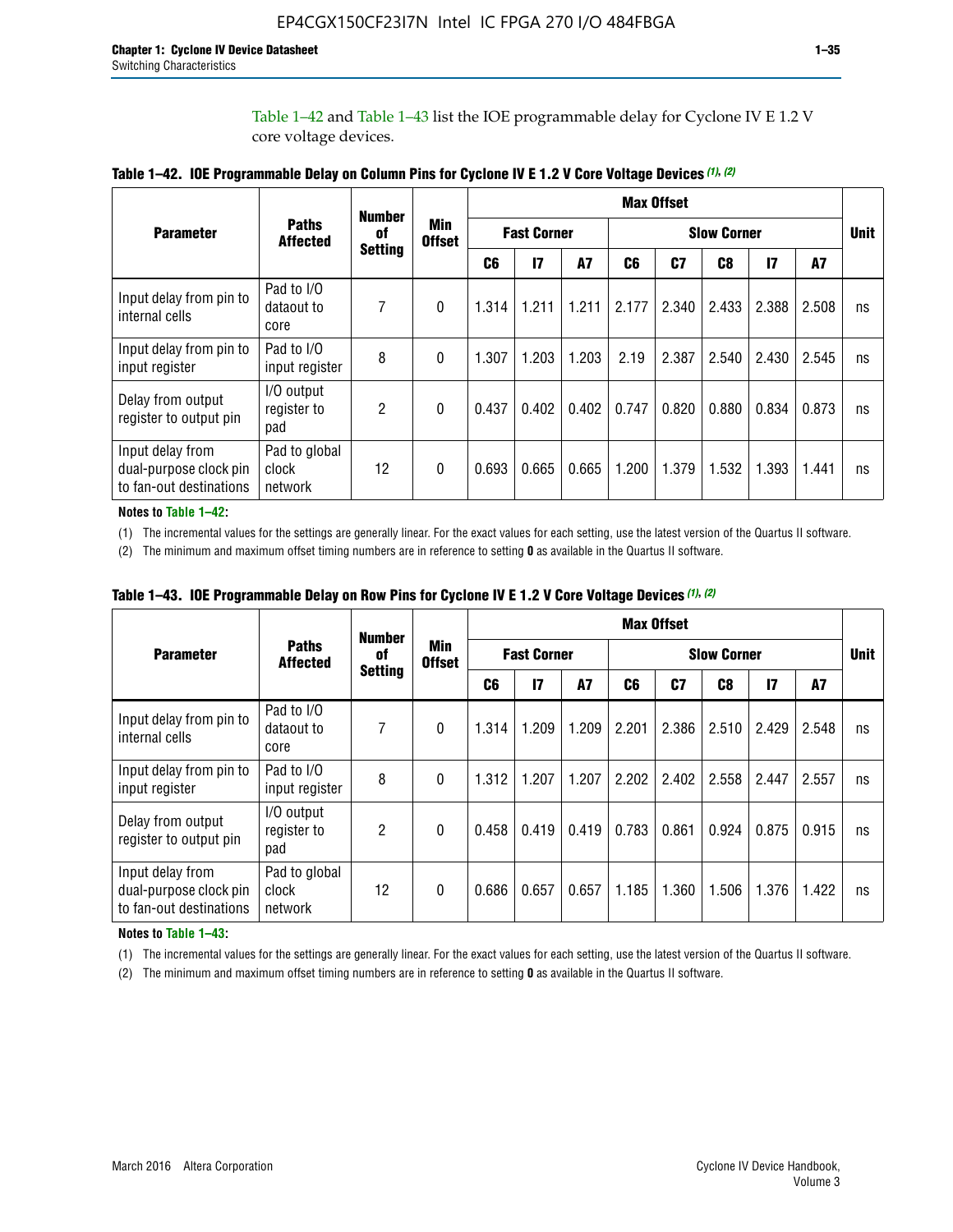Table 1–44 and Table 1–45 list the IOE programmable delay for Cyclone IV GX devices.

|                                                                       | <b>Number</b><br><b>Paths</b><br><b>Parameter</b><br>0f<br><b>Affected</b> |    | <b>Max Offset</b>                              |                    |              |                    |                |                |               |             |
|-----------------------------------------------------------------------|----------------------------------------------------------------------------|----|------------------------------------------------|--------------------|--------------|--------------------|----------------|----------------|---------------|-------------|
|                                                                       |                                                                            |    | <b>Min</b><br><b>Offset</b><br><b>Settings</b> | <b>Fast Corner</b> |              | <b>Slow Corner</b> |                |                |               | <b>Unit</b> |
|                                                                       |                                                                            |    |                                                | C6                 | $\mathbf{I}$ | C6                 | C <sub>7</sub> | C <sub>8</sub> | $\mathsf{I}7$ |             |
| Input delay from pin to<br>internal cells                             | Pad to I/O<br>dataout to<br>core                                           | 7  | $\mathbf{0}$                                   | 1.313              | 1.209        | 2.184              | 2.336          | 2.451          | 2.387         | ns          |
| Input delay from pin to<br>input register                             | Pad to I/O<br>input register                                               | 8  | $\Omega$                                       | 1.312              | 1.208        | 2.200              | 2.399          | 2.554          | 2.446         | ns          |
| Delay from output<br>register to output pin                           | I/O output<br>register to<br>pad                                           | 2  | $\mathbf{0}$                                   | 0.438              | 0.404        | 0.751              | 0.825          | 0.886          | 0.839         | ns          |
| Input delay from<br>dual-purpose clock pin<br>to fan-out destinations | Pad to global<br>clock<br>network                                          | 12 | 0                                              | 0.713              | 0.682        | 1.228              | 1.41           | 1.566          | 1.424         | ns          |

**Table 1–44. IOE Programmable Delay on Column Pins for Cyclone IV GX Devices** *(1)***,** *(2)*

**Notes to Table 1–44:**

(1) The incremental values for the settings are generally linear. For exact values of each setting, use the latest version of the Quartus II software.

(2) The minimum and maximum offset timing numbers are in reference to setting **0** as available in the Quartus II software.

|                                                                       |                                  | <b>Number</b>                       |               |       |                    |       | <b>Max Offset</b> |                    |              |             |
|-----------------------------------------------------------------------|----------------------------------|-------------------------------------|---------------|-------|--------------------|-------|-------------------|--------------------|--------------|-------------|
| <b>Parameter</b>                                                      | <b>Paths</b><br><b>Affected</b>  | <b>Min</b><br>0f<br><b>Settings</b> | <b>Offset</b> |       | <b>Fast Corner</b> |       |                   | <b>Slow Corner</b> |              | <b>Unit</b> |
|                                                                       |                                  |                                     |               | C6    | 17                 | C6    | C7                | C8                 | $\mathbf{I}$ |             |
| Input delay from pin to<br>internal cells                             | Pad to I/O<br>dataout to<br>core | 7                                   | $\mathbf{0}$  | 1.314 | 1.210              | 2.209 | 2.398             | 2.526              | 2.443        | ns          |
| Input delay from pin to<br>input register                             | Pad to I/O<br>input register     | 8                                   | $\mathbf{0}$  | 1.313 | 1.208              | 2.205 | 2.406             | 2.563              | 2.450        | ns          |
| Delay from output<br>register to output pin                           | I/O output<br>register to<br>pad | $\overline{2}$                      | $\mathbf{0}$  | 0.461 | 0.421              | 0.789 | 0.869             | 0.933              | 0.884        | ns          |
| Input delay from<br>dual-purpose clock pin<br>to fan-out destinations | Pad to global<br>clock network   | 12                                  | 0             | 0.712 | 0.682              | 1.225 | 1.407             | 1.562              | 1.421        | ns          |

**Table 1–45. IOE Programmable Delay on Row Pins for Cyclone IV GX Devices** *(1)***,** *(2)*

#### **Notes to Table 1–45:**

(1) The incremental values for the settings are generally linear. For exact values of each setting, use the latest version of Quartus II software.

(2) The minimum and maximum offset timing numbers are in reference to setting **0** as available in the Quartus II software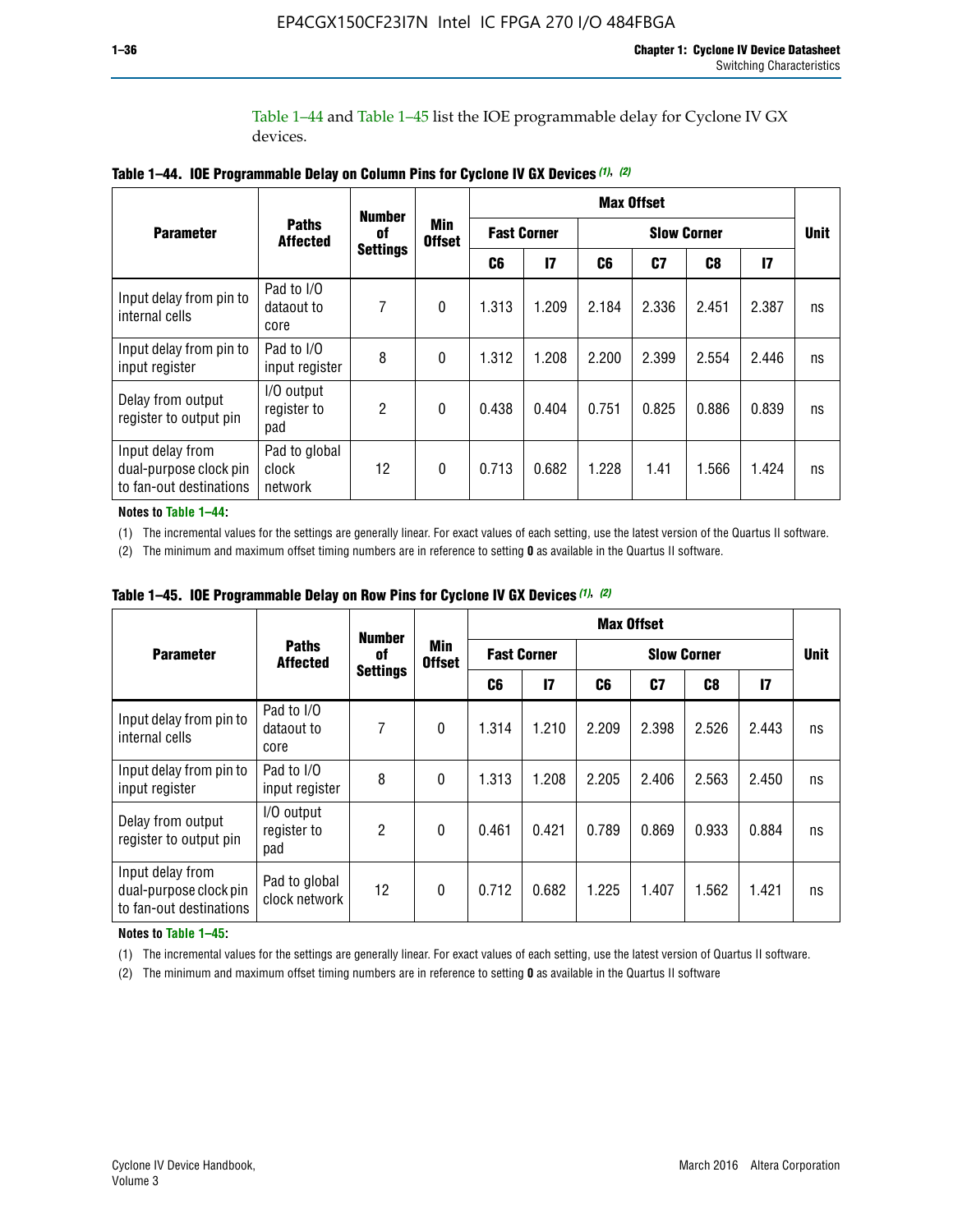## **I/O Timing**

Use the following methods to determine I/O timing:

- the Excel-based I/O Timing
- the Quartus II timing analyzer

The Excel-based I/O timing provides pin timing performance for each device density and speed grade. The data is typically used prior to designing the FPGA to get a timing budget estimation as part of the link timing analysis. The Quartus II timing analyzer provides a more accurate and precise I/O timing data based on the specifics of the design after place-and-route is complete.

**For The Excel-based I/O Timing spreadsheet is downloadable from Cyclone IV Devices** [Literature](http://www.altera.com/literature/lit-cyclone-iv.jsp) website.

## **Glossary**

Table 1–46 lists the glossary for this chapter.

| <b>Letter</b> | <b>Term</b>                                                     | <b>Definitions</b>                                                                                                                               |  |  |  |  |  |  |
|---------------|-----------------------------------------------------------------|--------------------------------------------------------------------------------------------------------------------------------------------------|--|--|--|--|--|--|
| A             |                                                                 |                                                                                                                                                  |  |  |  |  |  |  |
| B             |                                                                 |                                                                                                                                                  |  |  |  |  |  |  |
| C             |                                                                 |                                                                                                                                                  |  |  |  |  |  |  |
| D             |                                                                 |                                                                                                                                                  |  |  |  |  |  |  |
| E             |                                                                 |                                                                                                                                                  |  |  |  |  |  |  |
| F             | $f_{\sf HSCLK}$                                                 | High-speed I/O block: High-speed receiver/transmitter input and output clock frequency.                                                          |  |  |  |  |  |  |
| G             | <b>GCLK</b>                                                     | Input pin directly to Global Clock network.                                                                                                      |  |  |  |  |  |  |
|               | <b>GCLK PLL</b>                                                 | Input pin to Global Clock network through the PLL.                                                                                               |  |  |  |  |  |  |
| н             | <b>HSIODR</b>                                                   | High-speed I/O block: Maximum/minimum LVDS data transfer rate (HSIODR = 1/TUI).                                                                  |  |  |  |  |  |  |
|               | Input Waveforms<br>for the SSTL<br>Differential I/O<br>Standard | $\frac{1}{\sqrt{1+\frac{1}{2}}}\left\{ \frac{1}{\sqrt{1+\frac{1}{2}}}\right\}$<br><b>V</b> swing<br>$\cdots$ $V_{REF}$<br>\<br>$\sim V_{\rm IL}$ |  |  |  |  |  |  |

#### **Table 1–46. Glossary (Part 1 of 5)**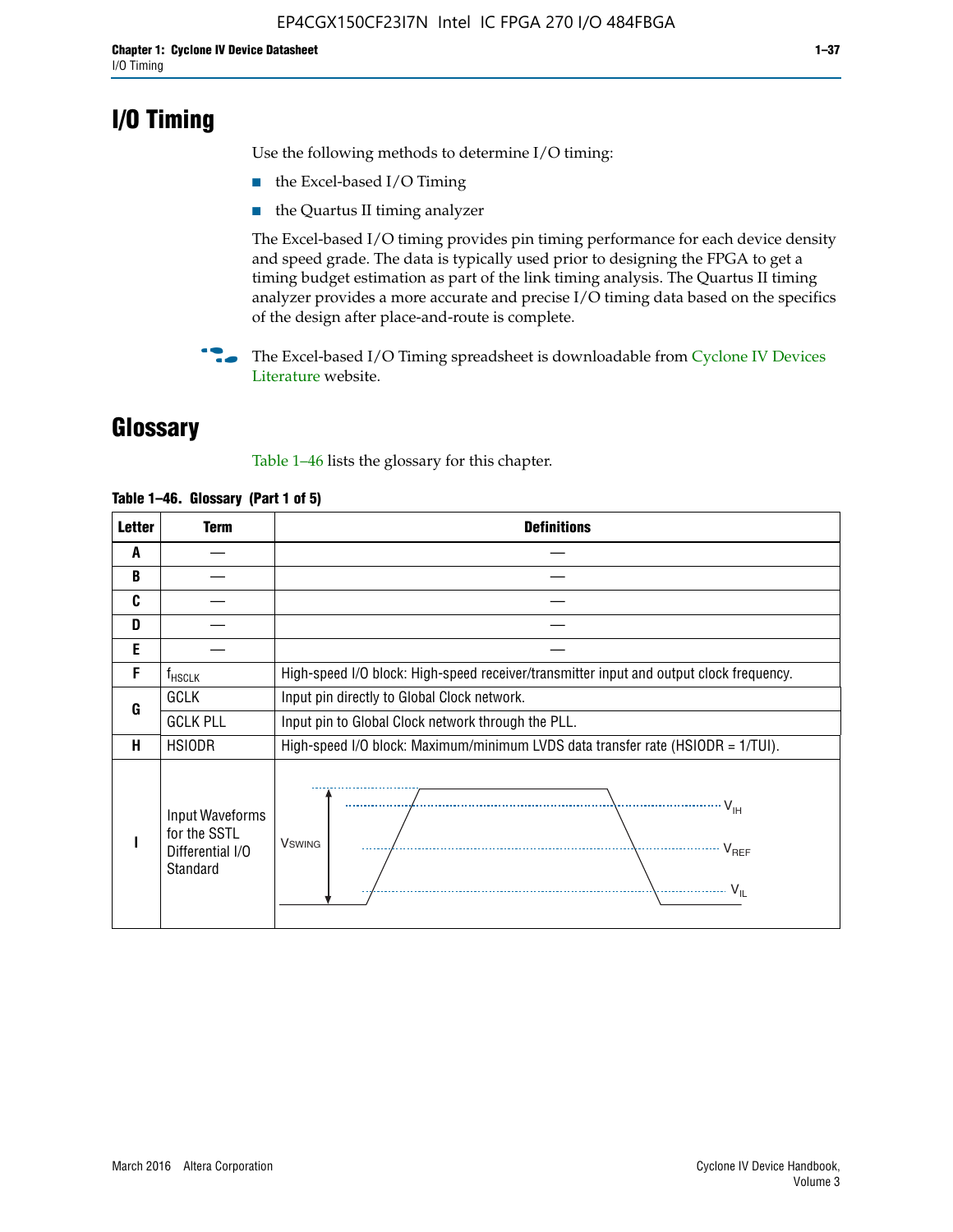### **Table 1–46. Glossary (Part 2 of 5)**

| <b>Letter</b>             | <b>Term</b>      | <b>Definitions</b>                                                                                                                                                                                                                                                                                                                                                                                                                              |
|---------------------------|------------------|-------------------------------------------------------------------------------------------------------------------------------------------------------------------------------------------------------------------------------------------------------------------------------------------------------------------------------------------------------------------------------------------------------------------------------------------------|
| $\mathsf J$               | JTAG Waveform    | TMS<br>TDI<br>- t <sub>JCP</sub><br>tJPSU_TDI:<br>_t <sub>JCH</sub> ____i__t <sub>JCL</sub> _<br>t <sub>JPSU_TMS</sub><br>- t <sub>JPH</sub><br>${\sf TCK}$<br>$t_{JPZX}$<br>$t_{\scriptscriptstyle \sf JPCO}$<br>$\star$ t <sub>JPXZ</sub><br><b>TDO</b><br>$t_{\rm JSSU}$<br>$t_{\sf JSH}$<br>Signal<br>to be<br>Captured<br>$t_{JSZX}$<br>$t_{\text{JSCO}}$<br>$t_{JSXZ}$<br>Signal<br>to be<br>Driven                                       |
| K                         |                  |                                                                                                                                                                                                                                                                                                                                                                                                                                                 |
| L                         |                  |                                                                                                                                                                                                                                                                                                                                                                                                                                                 |
| M                         |                  |                                                                                                                                                                                                                                                                                                                                                                                                                                                 |
| N                         |                  |                                                                                                                                                                                                                                                                                                                                                                                                                                                 |
| 0                         |                  |                                                                                                                                                                                                                                                                                                                                                                                                                                                 |
| $\boldsymbol{\mathsf{P}}$ | <b>PLL Block</b> | The following highlights the PLL specification parameters:<br><b>CLKOUT Pins</b><br>Switchover<br>$f_{\text{OUT\_EXT}}$<br>$CLK -$<br>$f_{IN}$<br>fINPFD<br>$\overline{N}$<br>PFD<br>$\mathsf{CP}$<br>$\mathsf{LF}% _{0}\left( t\right) \equiv\mathsf{LF}_{0}\left( t\right)$<br>$vco$ $ f_{VCO} $<br><b>GCLK</b><br>$f_{\text{OUT}}$<br>Counters<br>Core Clock<br>CO., C4<br>Phase tap<br>${\sf M}$<br>Key<br>H<br>Reconfigurable in User Mode |
| $\pmb{0}$                 |                  |                                                                                                                                                                                                                                                                                                                                                                                                                                                 |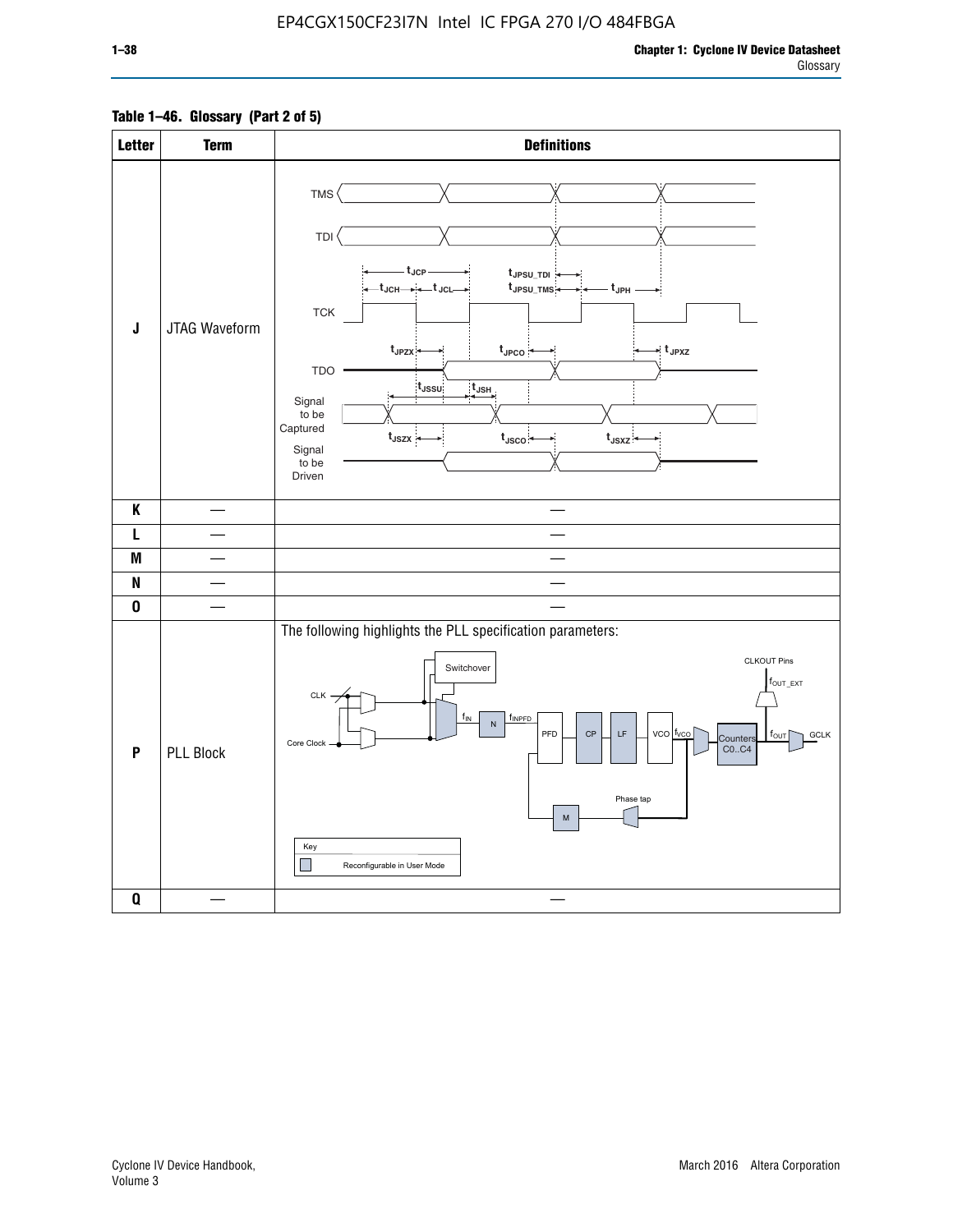#### **Table 1–46. Glossary (Part 3 of 5)**

| <b>Letter</b> | <b>Term</b>                   | <b>Definitions</b>                                                                                                                                                                                    |  |  |  |  |  |  |  |
|---------------|-------------------------------|-------------------------------------------------------------------------------------------------------------------------------------------------------------------------------------------------------|--|--|--|--|--|--|--|
|               | $R_L$                         | Receiver differential input discrete resistor (external to Cyclone IV devices).                                                                                                                       |  |  |  |  |  |  |  |
|               |                               | Receiver input waveform for LVDS and LVPECL differential standards:                                                                                                                                   |  |  |  |  |  |  |  |
|               |                               | <b>Single-Ended Waveform</b>                                                                                                                                                                          |  |  |  |  |  |  |  |
|               |                               | Positive Channel (p) = $V_{\text{H}}$                                                                                                                                                                 |  |  |  |  |  |  |  |
|               |                               | $V_{ID}$                                                                                                                                                                                              |  |  |  |  |  |  |  |
|               |                               | Negative Channel (n) = $V_{\parallel}$<br>$V_{CM}$                                                                                                                                                    |  |  |  |  |  |  |  |
|               |                               | Ground                                                                                                                                                                                                |  |  |  |  |  |  |  |
|               | Receiver Input<br>Waveform    |                                                                                                                                                                                                       |  |  |  |  |  |  |  |
| R             |                               |                                                                                                                                                                                                       |  |  |  |  |  |  |  |
|               |                               | Differential Waveform (Mathematical Function of Positive & Negative Channel)                                                                                                                          |  |  |  |  |  |  |  |
|               |                               | $V_{ID}$                                                                                                                                                                                              |  |  |  |  |  |  |  |
|               |                               | 0V                                                                                                                                                                                                    |  |  |  |  |  |  |  |
|               |                               | $\mathsf{V}_{\mathsf{ID}}$                                                                                                                                                                            |  |  |  |  |  |  |  |
|               |                               | $p - n$                                                                                                                                                                                               |  |  |  |  |  |  |  |
|               | Receiver input<br>skew margin | High-speed I/O block: The total margin left after accounting for the sampling window and TCCS.<br>$RSKM = (TUI - SW - TCCS) / 2.$                                                                     |  |  |  |  |  |  |  |
|               | (RSKM)                        |                                                                                                                                                                                                       |  |  |  |  |  |  |  |
|               |                               | $V_{CCIO}$                                                                                                                                                                                            |  |  |  |  |  |  |  |
|               |                               |                                                                                                                                                                                                       |  |  |  |  |  |  |  |
|               |                               | $V_{\text{OH}}$                                                                                                                                                                                       |  |  |  |  |  |  |  |
|               |                               | V <sub>IH(AC)</sub>                                                                                                                                                                                   |  |  |  |  |  |  |  |
|               |                               | $V_{IH(DC)}$                                                                                                                                                                                          |  |  |  |  |  |  |  |
|               |                               | $V_{REF}$<br>$V_{IL(DC)}$                                                                                                                                                                             |  |  |  |  |  |  |  |
|               | Single-ended                  | VIL(AC)                                                                                                                                                                                               |  |  |  |  |  |  |  |
|               | voltage-                      |                                                                                                                                                                                                       |  |  |  |  |  |  |  |
| S             | referenced I/O<br>Standard    | $V_{OL}$                                                                                                                                                                                              |  |  |  |  |  |  |  |
|               |                               | $\overline{\mathsf{V}}_\mathsf{SS}^-$                                                                                                                                                                 |  |  |  |  |  |  |  |
|               |                               |                                                                                                                                                                                                       |  |  |  |  |  |  |  |
|               |                               | The JEDEC standard for SSTI and HSTL I/O standards defines both the AC and DC input signal<br>values. The AC values indicate the voltage levels at which the receiver must meet its timing            |  |  |  |  |  |  |  |
|               |                               | specifications. The DC values indicate the voltage levels at which the final logic state of the                                                                                                       |  |  |  |  |  |  |  |
|               |                               | receiver is unambiguously defined. After the receiver input crosses the AC value, the receiver                                                                                                        |  |  |  |  |  |  |  |
|               |                               | changes to the new logic state. The new logic state is then maintained as long as the input stays<br>beyond the DC threshold. This approach is intended to provide predictable receiver timing in the |  |  |  |  |  |  |  |
|               |                               | presence of input waveform ringing.                                                                                                                                                                   |  |  |  |  |  |  |  |
|               | SW (Sampling<br>Window)       | High-speed I/O block: The period of time during which the data must be valid to capture it<br>correctly. The setup and hold times determine the ideal strobe position in the sampling window.         |  |  |  |  |  |  |  |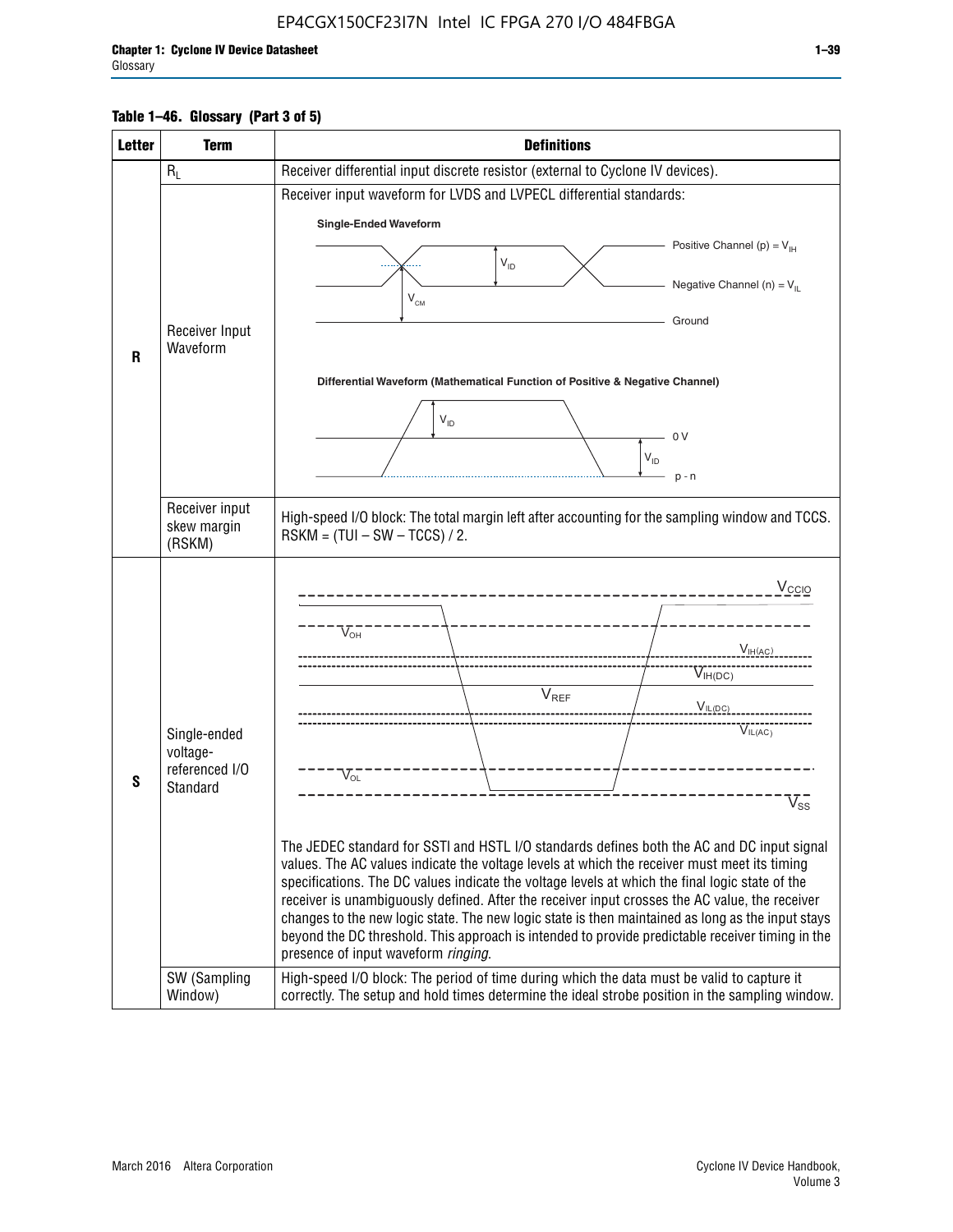| <b>Letter</b> | <b>Term</b>                                                                    | <b>Definitions</b>                                                                                                                                                                                                                                                                                                                                                             |  |  |  |  |  |
|---------------|--------------------------------------------------------------------------------|--------------------------------------------------------------------------------------------------------------------------------------------------------------------------------------------------------------------------------------------------------------------------------------------------------------------------------------------------------------------------------|--|--|--|--|--|
|               | $t_{C}$                                                                        | High-speed receiver and transmitter input and output clock period.                                                                                                                                                                                                                                                                                                             |  |  |  |  |  |
|               | Channel-to-<br>channel-skew<br>(TCCS)                                          | High-speed I/O block: The timing difference between the fastest and slowest output edges,<br>including $t_{CO}$ variation and clock skew. The clock is included in the TCCS measurement.                                                                                                                                                                                       |  |  |  |  |  |
|               | $t_{\text{cin}}$                                                               | Delay from the clock pad to the I/O input register.                                                                                                                                                                                                                                                                                                                            |  |  |  |  |  |
|               | $t_{CO}$                                                                       | Delay from the clock pad to the I/O output.                                                                                                                                                                                                                                                                                                                                    |  |  |  |  |  |
|               | $t_{\text{cout}}$                                                              | Delay from the clock pad to the I/O output register.                                                                                                                                                                                                                                                                                                                           |  |  |  |  |  |
|               | t <sub>DUTY</sub>                                                              | High-speed I/O block: Duty cycle on high-speed transmitter output clock.                                                                                                                                                                                                                                                                                                       |  |  |  |  |  |
|               | t <sub>FALL</sub>                                                              | Signal high-to-low transition time (80-20%).                                                                                                                                                                                                                                                                                                                                   |  |  |  |  |  |
|               | $t_H$                                                                          | Input register hold time.                                                                                                                                                                                                                                                                                                                                                      |  |  |  |  |  |
|               | <b>Timing Unit</b><br>Interval (TUI)                                           | High-speed I/O block: The timing budget allowed for skew, propagation delays, and data<br>sampling window. (TUI = $1/($ Receiver Input Clock Frequency Multiplication Factor) = $tC/w$ ).                                                                                                                                                                                      |  |  |  |  |  |
|               | $t_{\text{INJITTER}}$                                                          | Period jitter on the PLL clock input.                                                                                                                                                                                                                                                                                                                                          |  |  |  |  |  |
|               | t <sub>outjitter_dedclk</sub>                                                  | Period jitter on the dedicated clock output driven by a PLL.                                                                                                                                                                                                                                                                                                                   |  |  |  |  |  |
|               | t <sub>outjitter_io</sub>                                                      | Period jitter on the general purpose I/O driven by a PLL.                                                                                                                                                                                                                                                                                                                      |  |  |  |  |  |
|               | Delay from the PLL inclk pad to the I/O input register.<br>$t_{\text{pllcin}}$ |                                                                                                                                                                                                                                                                                                                                                                                |  |  |  |  |  |
|               | t <sub>plicout</sub>                                                           | Delay from the PLL inclk pad to the I/O output register.                                                                                                                                                                                                                                                                                                                       |  |  |  |  |  |
| Τ             | Transmitter<br>Output<br>Waveform                                              | Transmitter output waveforms for the LVDS, mini-LVDS, PPDS and RSDS Differential I/O<br>Standards:<br><b>Single-Ended Waveform</b><br>Positive Channel (p) = $V_{OH}$<br>VOD<br>Negative Channel (n) = $V_{OL}$<br>$V_{OS}$<br>Ground<br>Differential Waveform (Mathematical Function of Positive & Negative Channel)<br>$\rm V_{OD}$<br>0 <sup>1</sup><br>$V_{OD}$<br>$p - n$ |  |  |  |  |  |
|               | $t_{\text{RISE}}$                                                              | Signal low-to-high transition time (20-80%).                                                                                                                                                                                                                                                                                                                                   |  |  |  |  |  |
|               | $t_{\text{SU}}$                                                                | Input register setup time.                                                                                                                                                                                                                                                                                                                                                     |  |  |  |  |  |
| U             |                                                                                |                                                                                                                                                                                                                                                                                                                                                                                |  |  |  |  |  |

### **Table 1–46. Glossary (Part 4 of 5)**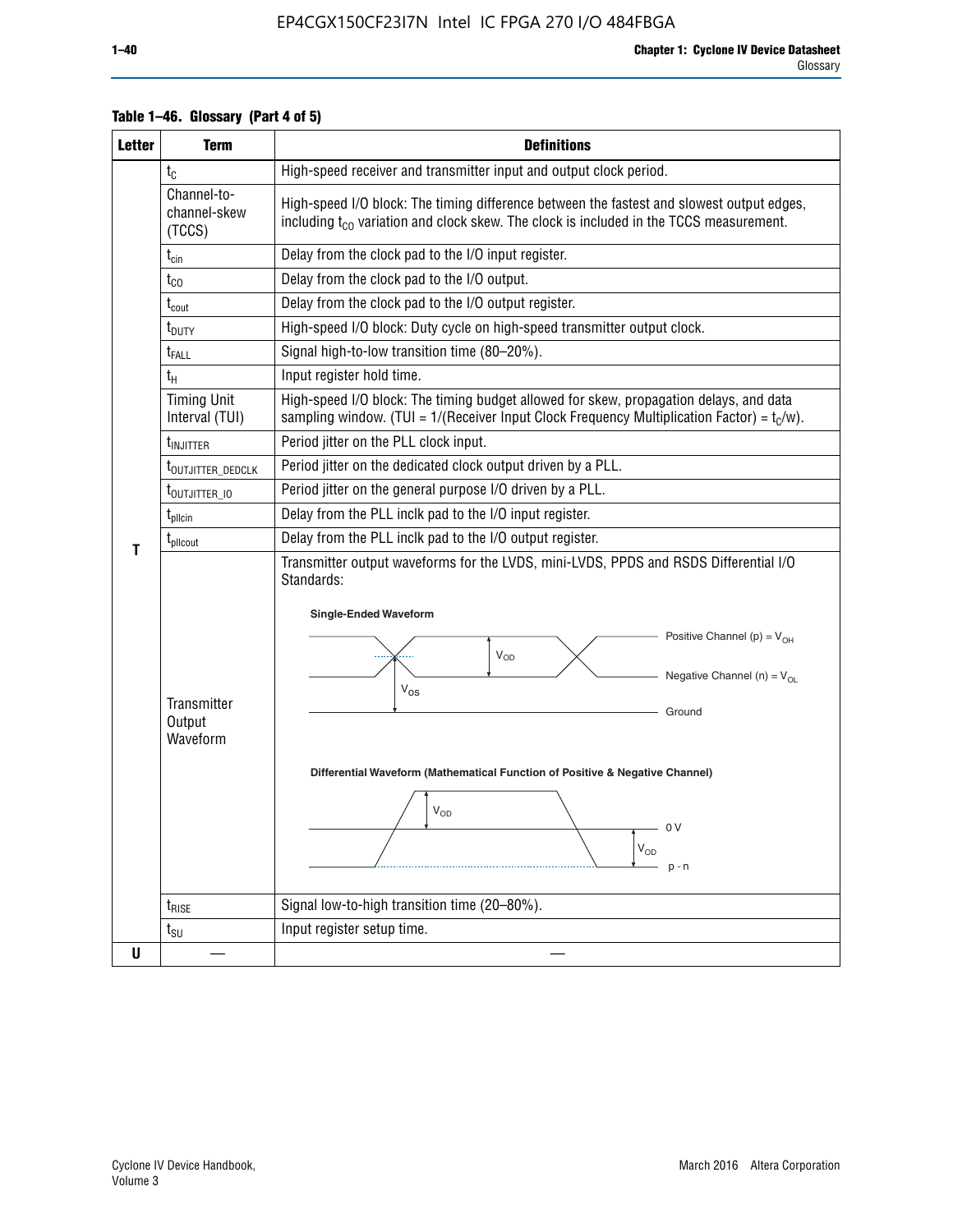### **Table 1–46. Glossary (Part 5 of 5)**

| <b>Letter</b> | <b>Term</b>                             | <b>Definitions</b>                                                                                                                                                                                |
|---------------|-----------------------------------------|---------------------------------------------------------------------------------------------------------------------------------------------------------------------------------------------------|
|               | $V_{CM(DC)}$                            | DC common mode input voltage.                                                                                                                                                                     |
|               | $V_{DIF(AC)}$                           | AC differential input voltage: The minimum AC input differential voltage required for switching.                                                                                                  |
|               | $V_{DIF(DC)}$                           | DC differential input voltage: The minimum DC input differential voltage required for switching.                                                                                                  |
|               | V <sub>ICM</sub>                        | Input common mode voltage: The common mode of the differential signal at the receiver.                                                                                                            |
|               | $V_{ID}$                                | Input differential voltage swing: The difference in voltage between the positive and<br>complementary conductors of a differential transmission at the receiver.                                  |
|               | $V_{\text{IH}}$                         | Voltage input high: The minimum positive voltage applied to the input that is accepted by the<br>device as a logic high.                                                                          |
|               | $\mathsf{V}_{\mathsf{IH}(\mathsf{AC})}$ | High-level AC input voltage.                                                                                                                                                                      |
|               | $V_{IH(DC)}$                            | High-level DC input voltage.                                                                                                                                                                      |
|               | $V_{IL}$                                | Voltage input low: The maximum positive voltage applied to the input that is accepted by the<br>device as a logic low.                                                                            |
|               | $V_{IL(AC)}$                            | Low-level AC input voltage.                                                                                                                                                                       |
|               | $V_{IL(DC)}$                            | Low-level DC input voltage.                                                                                                                                                                       |
|               | $V_{\text{IN}}$                         | DC input voltage.                                                                                                                                                                                 |
|               | $\rm V_{\rm OCM}$                       | Output common mode voltage: The common mode of the differential signal at the transmitter.                                                                                                        |
| $\mathbf{V}$  | $V_{OD}$                                | Output differential voltage swing: The difference in voltage between the positive and<br>complementary conductors of a differential transmission at the transmitter. $V_{OD} = V_{OH} - V_{OL}$ . |
|               | $V_{OH}$                                | Voltage output high: The maximum positive voltage from an output that the device considers is<br>accepted as the minimum positive high level.                                                     |
|               | $V_{OL}$                                | Voltage output low: The maximum positive voltage from an output that the device considers is<br>accepted as the maximum positive low level.                                                       |
|               | $V_{OS}$                                | Output offset voltage: $V_{OS} = (V_{OH} + V_{OL}) / 2$ .                                                                                                                                         |
|               | $V_{OX (AC)}$                           | AC differential output cross point voltage: the voltage at which the differential output signals<br>must cross.                                                                                   |
|               | V <sub>REF</sub>                        | Reference voltage for the SSTL and HSTL I/O standards.                                                                                                                                            |
|               | $V_{REF\,(AC)}$                         | AC input reference voltage for the SSTL and HSTL I/O standards. $V_{REF(AC)} = V_{REF(DC)} +$ noise. The<br>peak-to-peak AC noise on $V_{REF}$ must not exceed 2% of $V_{REF(DC)}$ .              |
|               | $V_{REF(DC)}$                           | DC input reference voltage for the SSTL and HSTL I/O standards.                                                                                                                                   |
|               | $V_{\text{SWING (AC)}}$                 | AC differential input voltage: AC input differential voltage required for switching. For the SSTL<br>differential I/O standard, refer to Input Waveforms.                                         |
|               | $V_{SWING (DC)}$                        | DC differential input voltage: DC input differential voltage required for switching. For the SSTL<br>differential I/O standard, refer to Input Waveforms.                                         |
|               | $\text{V}_{\text{TT}}$                  | Termination voltage for the SSTL and HSTL I/O standards.                                                                                                                                          |
|               | $V_{X(AC)}$                             | AC differential input cross point voltage: The voltage at which the differential input signals must<br>cross.                                                                                     |
| W             |                                         |                                                                                                                                                                                                   |
| X             |                                         |                                                                                                                                                                                                   |
| Y             |                                         |                                                                                                                                                                                                   |
| Z             |                                         |                                                                                                                                                                                                   |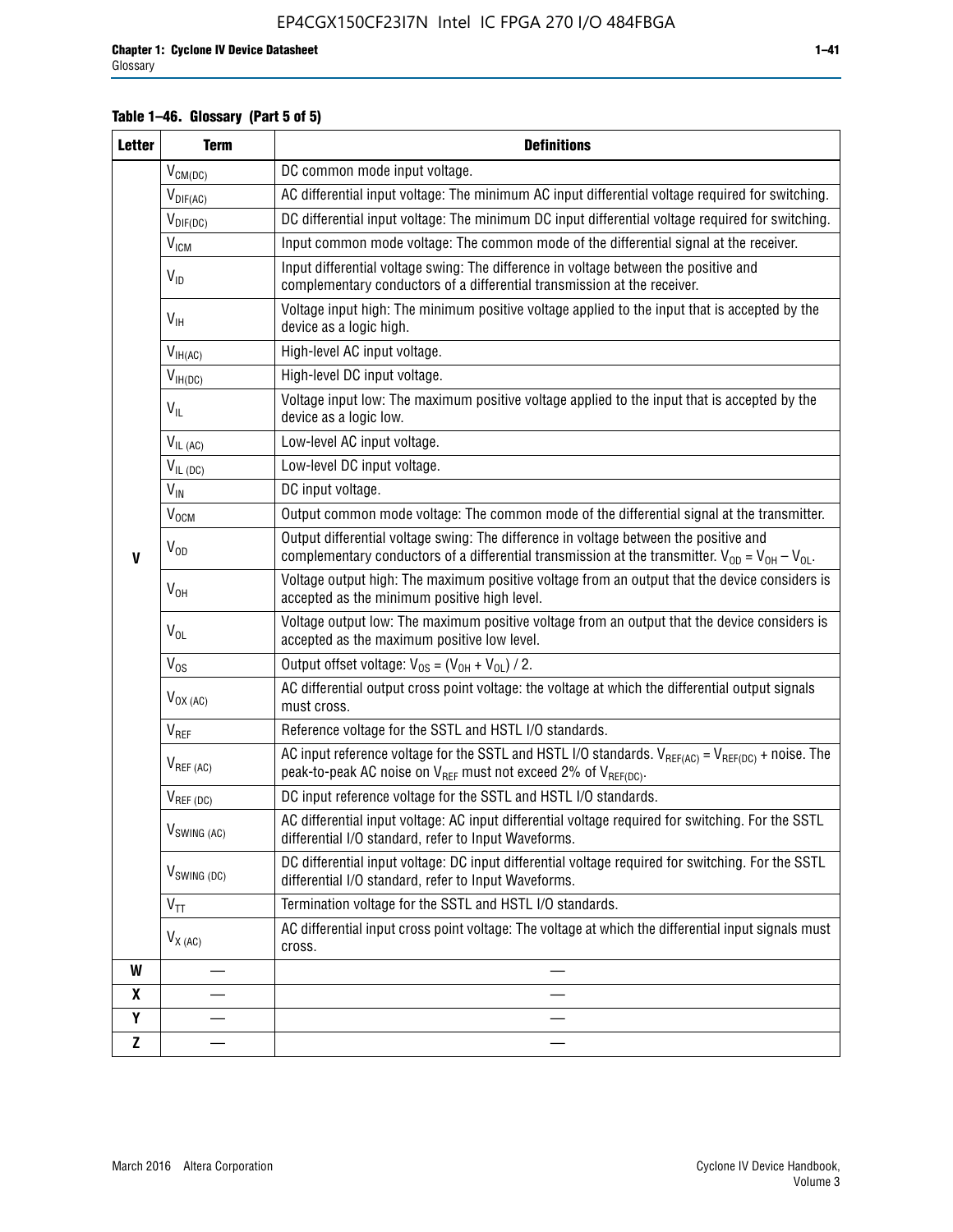## **Document Revision History**

Table 1–47 lists the revision history for this chapter.

| <b>Date</b>      | <b>Version</b> | <b>Changes</b>                                                                                                                                                                                                                            |
|------------------|----------------|-------------------------------------------------------------------------------------------------------------------------------------------------------------------------------------------------------------------------------------------|
| March 2016       | 2.0            | Updated note (5) in Table $1-21$ to remove support for the N148 package.                                                                                                                                                                  |
| October 2014     | 1.9            | Updated maximum value for $V_{CCD, PL}$ in Table 1-1.                                                                                                                                                                                     |
|                  |                | Removed extended temperature note in Table 1-3.                                                                                                                                                                                           |
| December 2013    | 1.8            | Updated Table 1-21 by adding Note (15).                                                                                                                                                                                                   |
| May 2013         | 1.7            | Updated Table 1-15 by adding Note (4).                                                                                                                                                                                                    |
| October 2012     | 1.6            | Dpdated the maximum value for $V_1$ , $V_{CCD\_PLL}$ , $V_{CC10}$ , $V_{CC\_CLKIN}$ , $V_{CCH\_GXB}$ , and $V_{CCA\_GXB}$<br>Table $1-1$ .                                                                                                |
|                  |                | $\blacksquare$ Updated Table 1-11 and Table 1-22.                                                                                                                                                                                         |
|                  |                | $\blacksquare$ Updated Table 1-21 to include peak-to-peak differential input voltage for the<br>Cyclone IV GX transceiver input reference clock.                                                                                          |
|                  |                | $\blacksquare$ Updated Table 1-29 to include the typical DCLK value.                                                                                                                                                                      |
|                  |                | <b>Updated the minimum f<sub>HSCLK</sub></b> value in Table 1-31, Table 1-32, Table 1-33,<br>Table 1-34, and Table 1-35.                                                                                                                  |
| November 2011    | 1.5            | • Updated "Maximum Allowed Overshoot or Undershoot Voltage", "Operating<br>Conditions", and "PLL Specifications" sections.                                                                                                                |
|                  |                | Updated Table 1-2, Table 1-3, Table 1-4, Table 1-5, Table 1-8, Table 1-9,<br>Table 1-15, Table 1-18, Table 1-19, and Table 1-21.                                                                                                          |
|                  |                | ■ Updated Figure $1-1$ .                                                                                                                                                                                                                  |
|                  | 1.4            | • Updated for the Quartus II software version 10.1 release.                                                                                                                                                                               |
| December 2010    |                | $\blacksquare$ Updated Table 1-21 and Table 1-25.                                                                                                                                                                                         |
|                  |                | $\blacksquare$ Minor text edits.                                                                                                                                                                                                          |
|                  | 1.3            | Updated for the Quartus II software version 10.0 release:                                                                                                                                                                                 |
| <b>July 2010</b> |                | Updated Table 1-3, Table 1-4, Table 1-21, Table 1-25, Table 1-28, Table 1-30,<br>Table 1-40, Table 1-41, Table 1-42, Table 1-43, Table 1-44, and Table 1-45.                                                                              |
|                  |                | ■ Updated Figure $1-2$ and Figure $1-3$ .                                                                                                                                                                                                 |
|                  |                | Removed SW Requirement and TCCS for Cyclone IV Devices tables.                                                                                                                                                                            |
|                  |                | $\blacksquare$ Minor text edits.                                                                                                                                                                                                          |
|                  | 1.2            | Updated to include automotive devices:                                                                                                                                                                                                    |
| March 2010       |                | • Updated the "Operating Conditions" and "PLL Specifications" sections.                                                                                                                                                                   |
|                  |                | $\blacksquare$ Updated Table 1-1, Table 1-8, Table 1-9, Table 1-21, Table 1-26, Table 1-27,<br>Table 1-31, Table 1-32, Table 1-33, Table 1-34, Table 1-35, Table 1-36,<br>Table 1-37, Table 1-38, Table 1-40, Table 1-42, and Table 1-43. |
|                  |                | Added Table 1-5 to include ESD for Cyclone IV devices GPIOs and HSSI I/Os.                                                                                                                                                                |
|                  |                | Added Table 1-44 and Table 1-45 to include IOE programmable delay for<br>Cyclone IV E 1.2 V core voltage devices.                                                                                                                         |
|                  |                | Minor text edits.                                                                                                                                                                                                                         |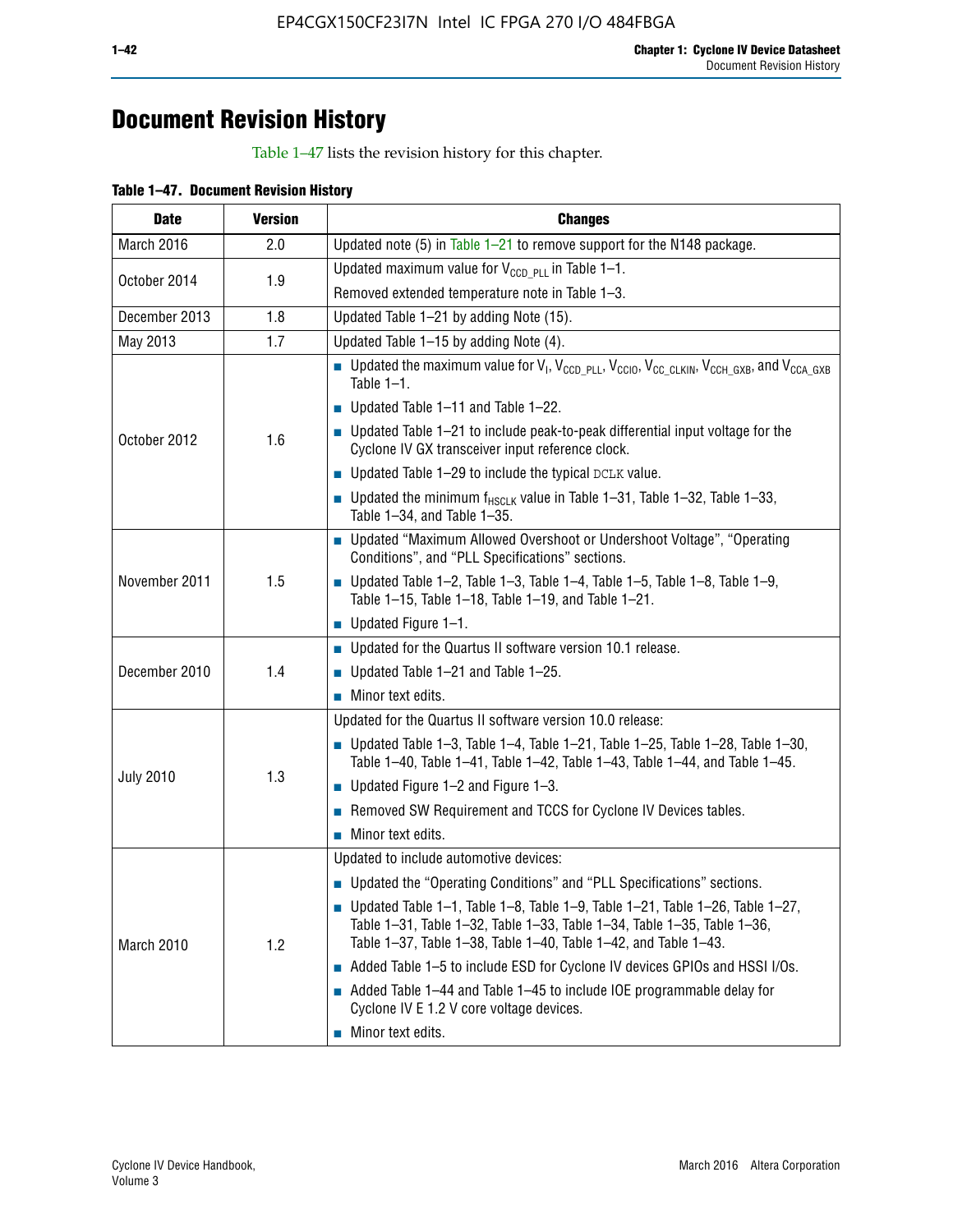#### **Table 1–47. Document Revision History**

| <b>Date</b>   | <b>Version</b> | <b>Changes</b>                                                                                                                                                                          |
|---------------|----------------|-----------------------------------------------------------------------------------------------------------------------------------------------------------------------------------------|
| February 2010 | 1.1            | Updated Table 1-3 through Table 1-44 to include information for Cyclone IV E<br>devices and Cyclone IV GX devices for Quartus II software version 9.1 SP1 release.<br>Minor text edits. |
| November 2009 | 1.0            | Initial release.                                                                                                                                                                        |